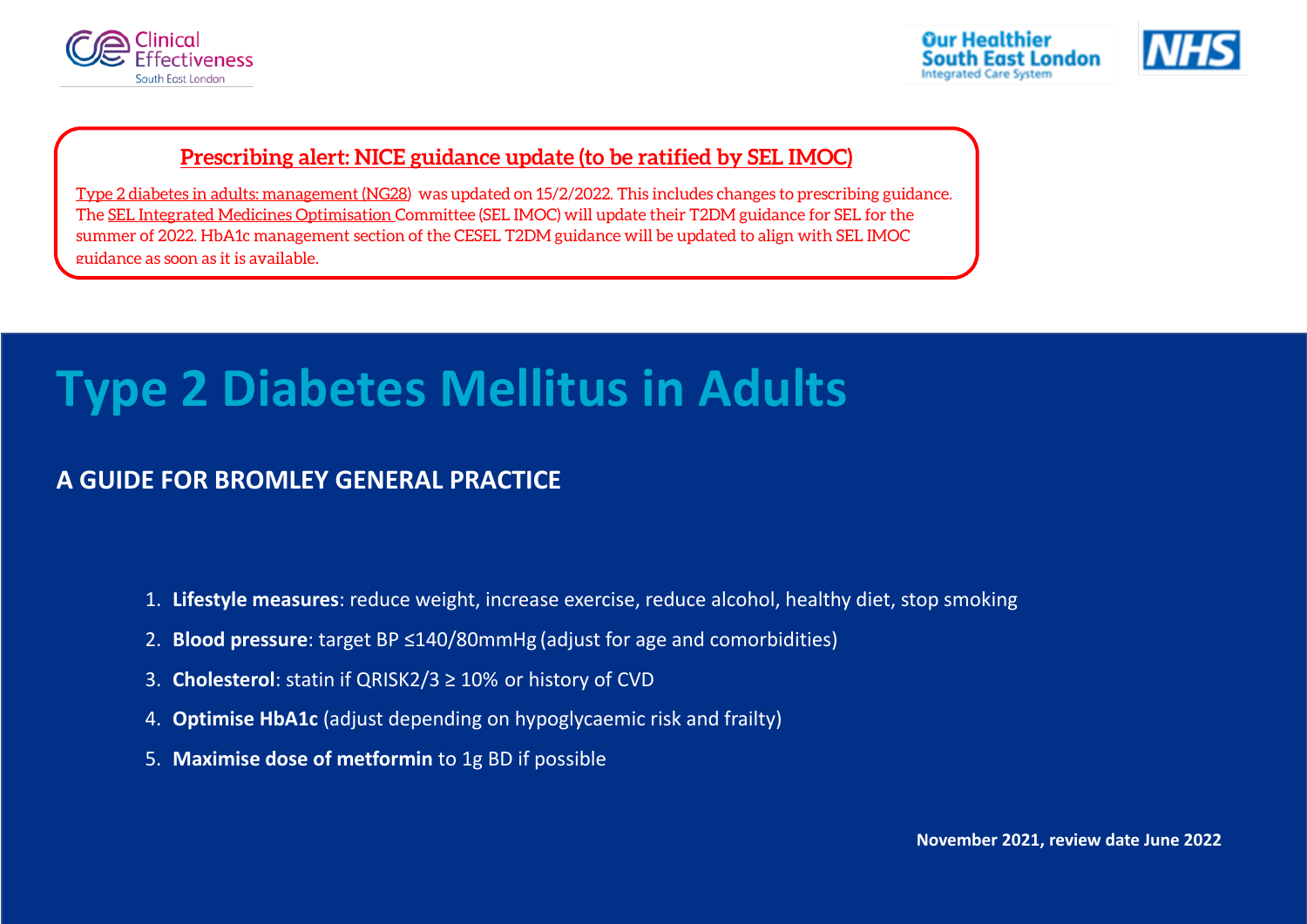

**Our Healthier South East London Integrated Care System** 



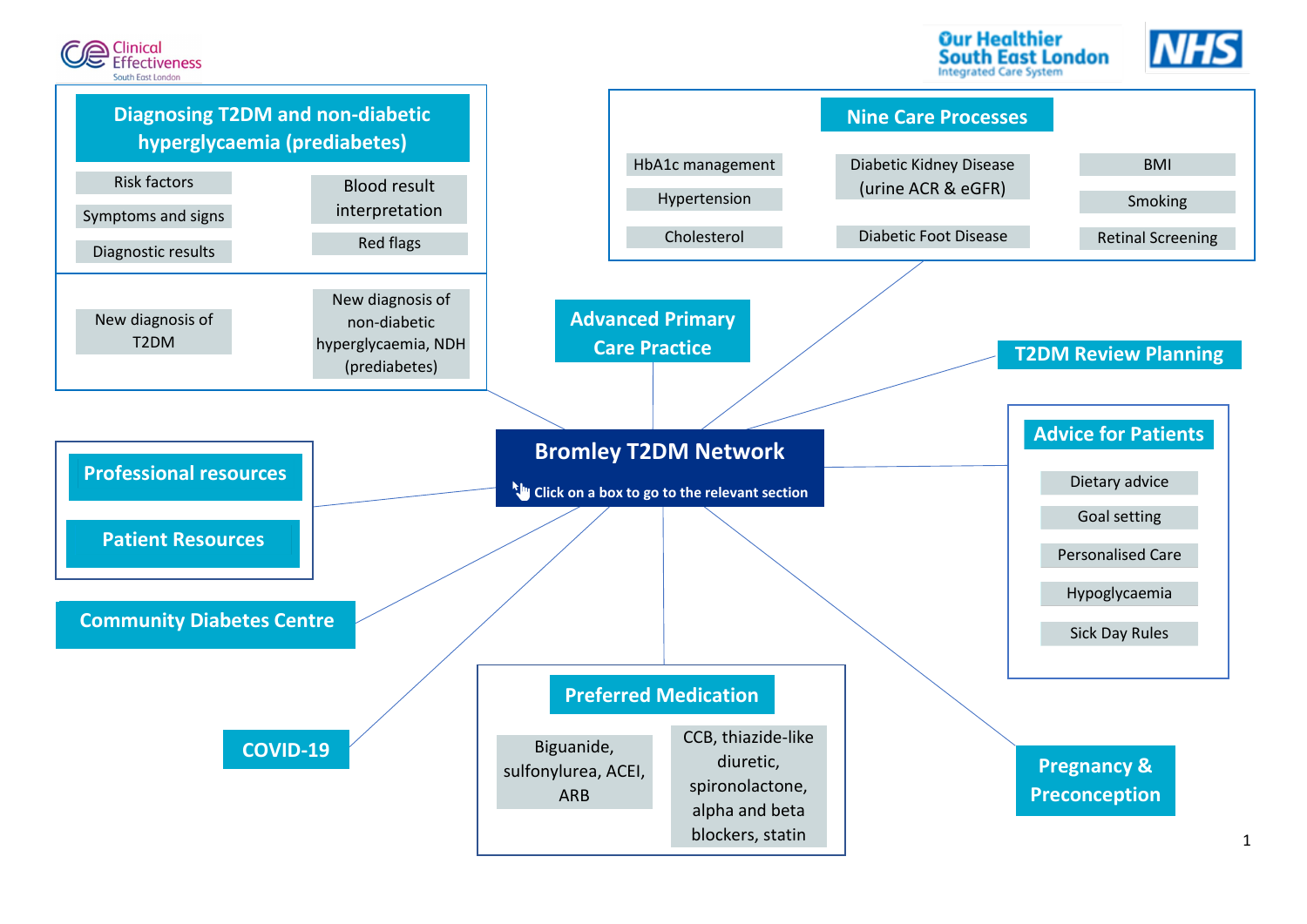



### Contents

| $\mathbf{1}$ |       |   |
|--------------|-------|---|
| 1.1          |       |   |
| 1.2          |       |   |
|              | 1.2.1 |   |
|              | 1.2.2 |   |
|              | 1.2.3 |   |
|              | 1.2.4 |   |
|              | 1.2.5 |   |
| 1.3          |       |   |
|              | 1.3.1 |   |
|              | 1.3.2 |   |
|              | 1.3.3 |   |
| 1.4          |       |   |
| 1.5          |       |   |
|              | 1.5.1 |   |
|              | 1.5.2 |   |
|              | 1.5.3 |   |
|              | 1.5.4 |   |
|              | 1.5.5 |   |
|              | 1.5.6 |   |
| 1.6          |       |   |
|              |       | 2 |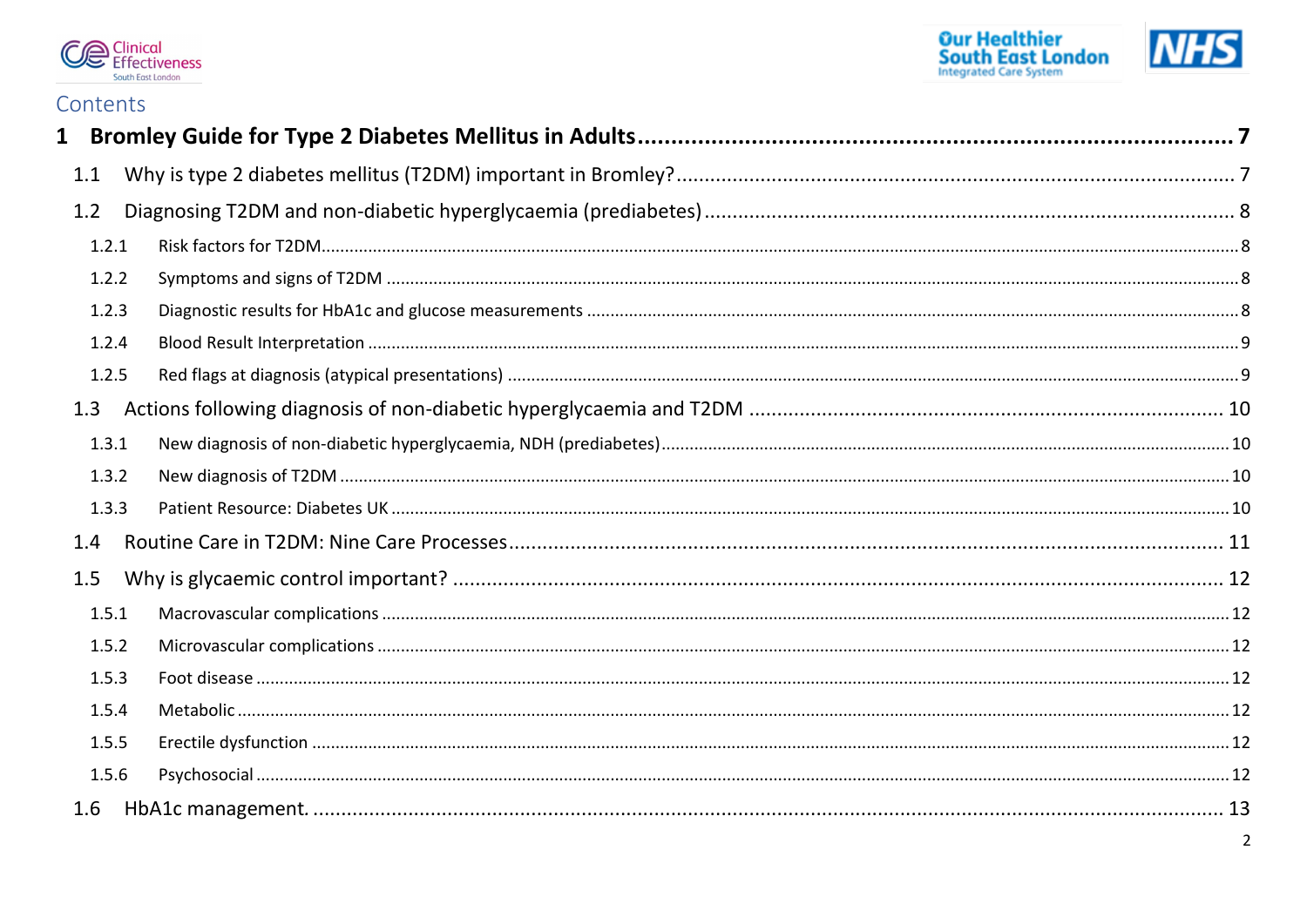



| 1.7    |  |
|--------|--|
| 1.7.1  |  |
| 1.7.2  |  |
| 1.8    |  |
| 1.8.1  |  |
| 1.8.2  |  |
| 1.9    |  |
| 1.9.1  |  |
| 1.9.2  |  |
| 1.9.3  |  |
| 1.9.4  |  |
|        |  |
| 1.9.5  |  |
| 1.10   |  |
| 1.10.1 |  |
| 1.10.2 |  |
| 1.10.3 |  |
| 1.10.4 |  |
| 1.11   |  |
| 1.11.1 |  |
| 1.11.2 |  |
| 1.11.3 |  |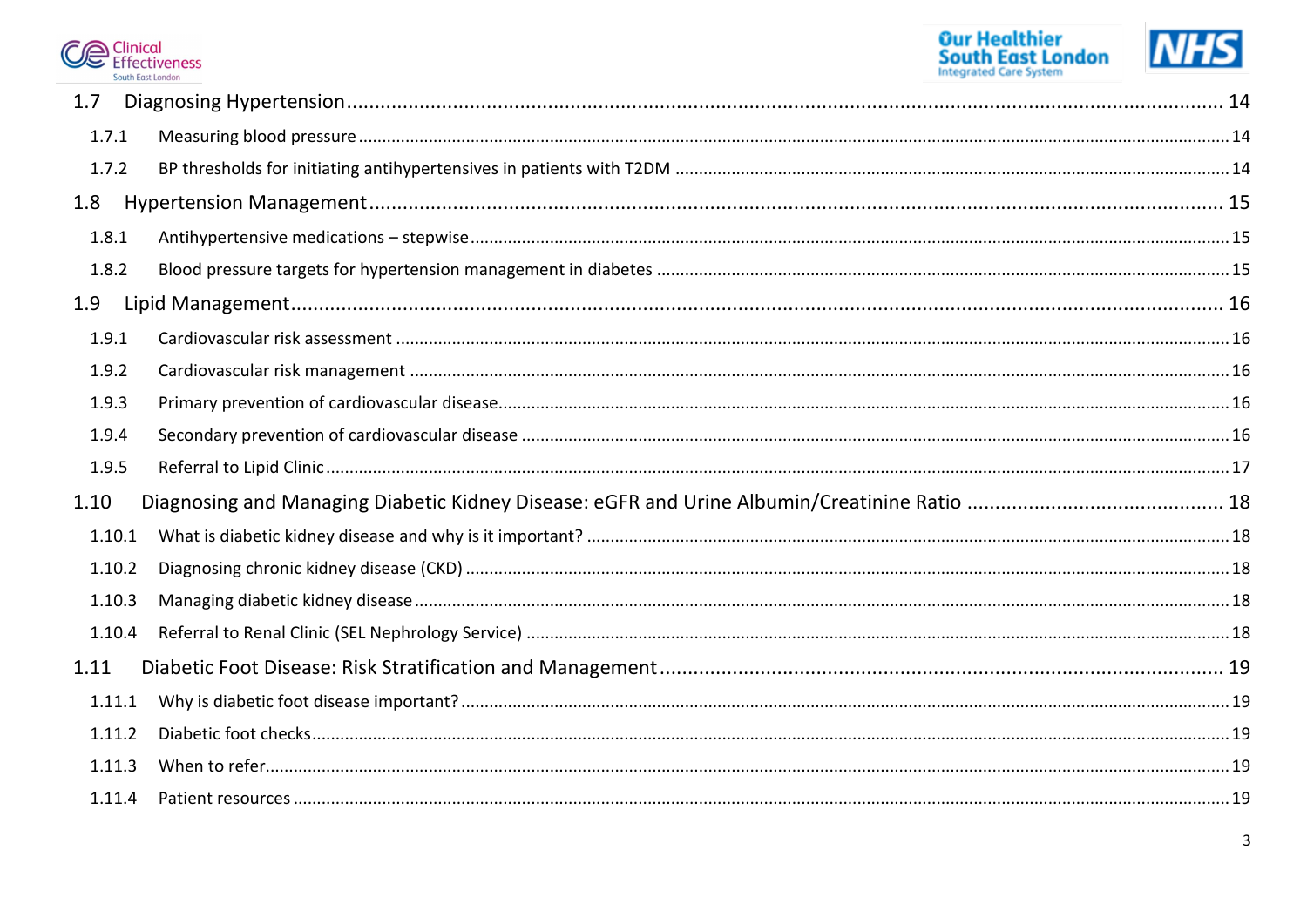



| 1.11.5 |  |
|--------|--|
| 1.12   |  |
| 1.13   |  |
| 1.13.1 |  |
| 1.13.2 |  |
| 1.14   |  |
| 1.14.1 |  |
| 1.14.2 |  |
| 1.14.3 |  |
| 1.15   |  |
| 1.15.1 |  |
| 1.15.2 |  |
| 1.15.3 |  |
| 1.16   |  |
| 1.17   |  |
| 1.17.1 |  |
| 1.17.2 |  |
| 1.17.3 |  |
| 1.17.4 |  |
| 1.18   |  |
| 1.18.1 |  |
| 1.19   |  |
|        |  |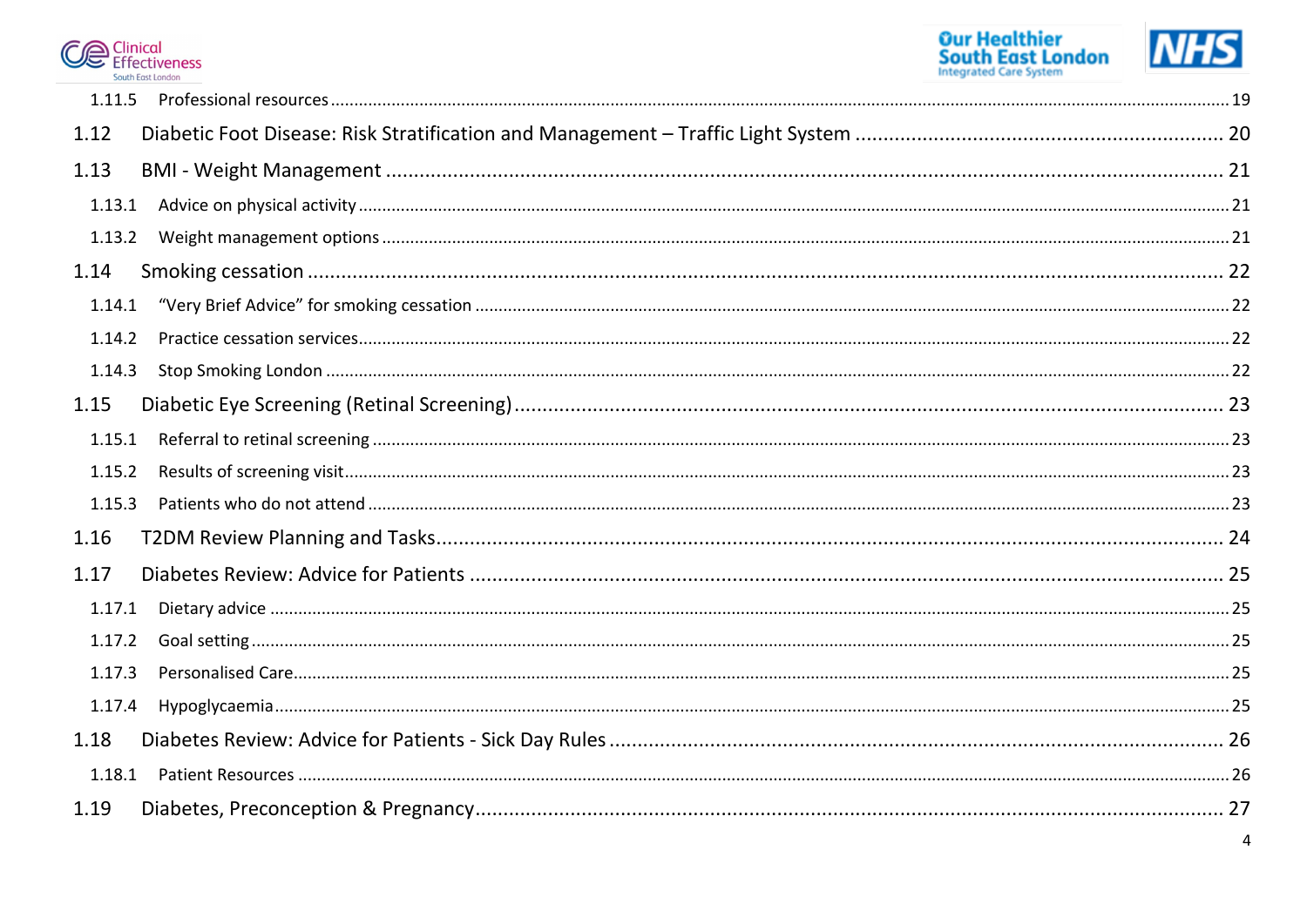



| 1.19.1 |  |
|--------|--|
| 1.19.2 |  |
| 1.19.3 |  |
| 1.20   |  |
| 1.21   |  |
|        |  |
| 2.1    |  |
| 2.2    |  |
|        |  |
| 3.1    |  |
|        |  |
|        |  |
| 4.1    |  |
|        |  |
| 5.1    |  |
| 5.1.1  |  |
| 5.1.2  |  |
| 5.1.3  |  |
| 5.1.4  |  |
|        |  |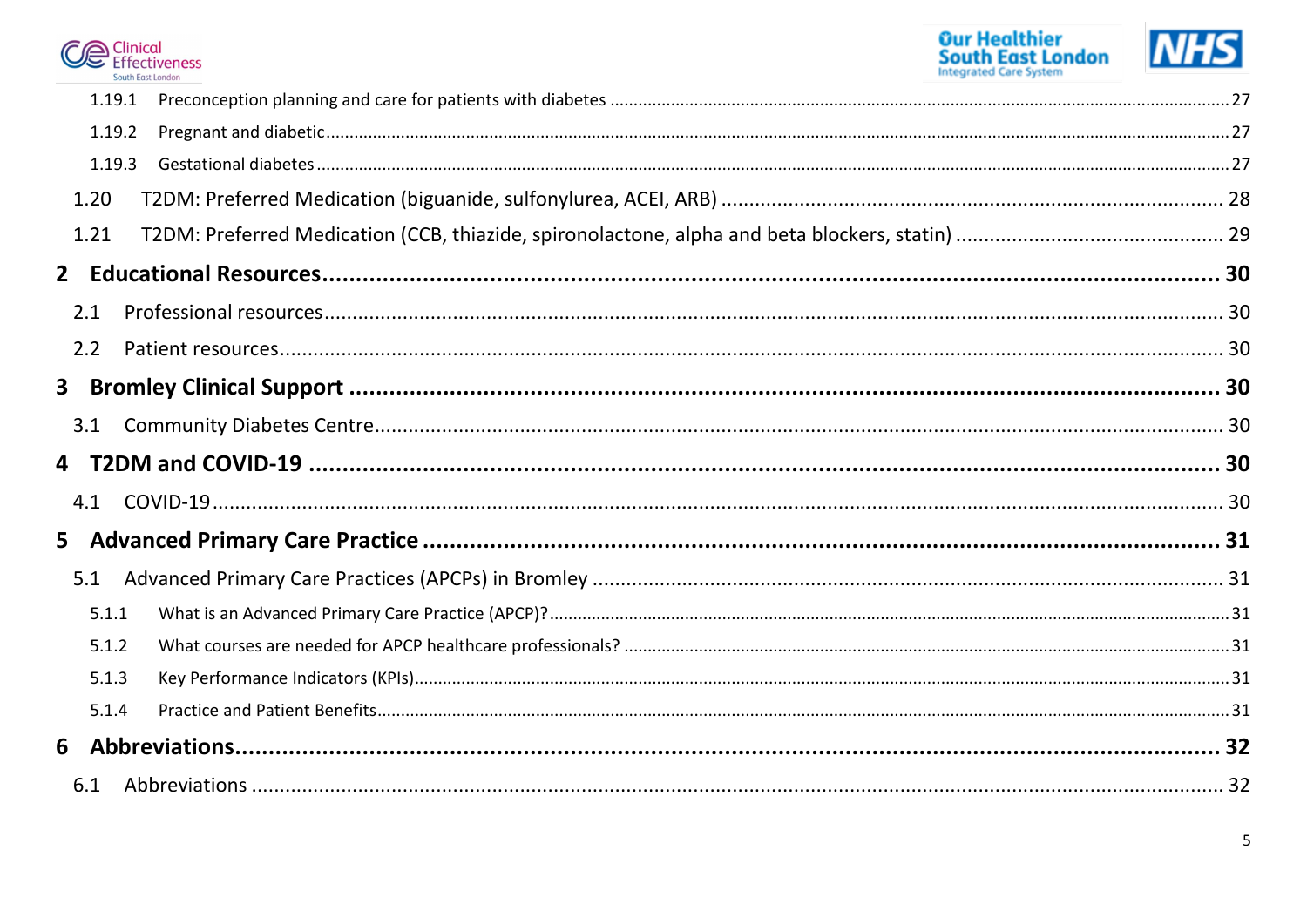

o a

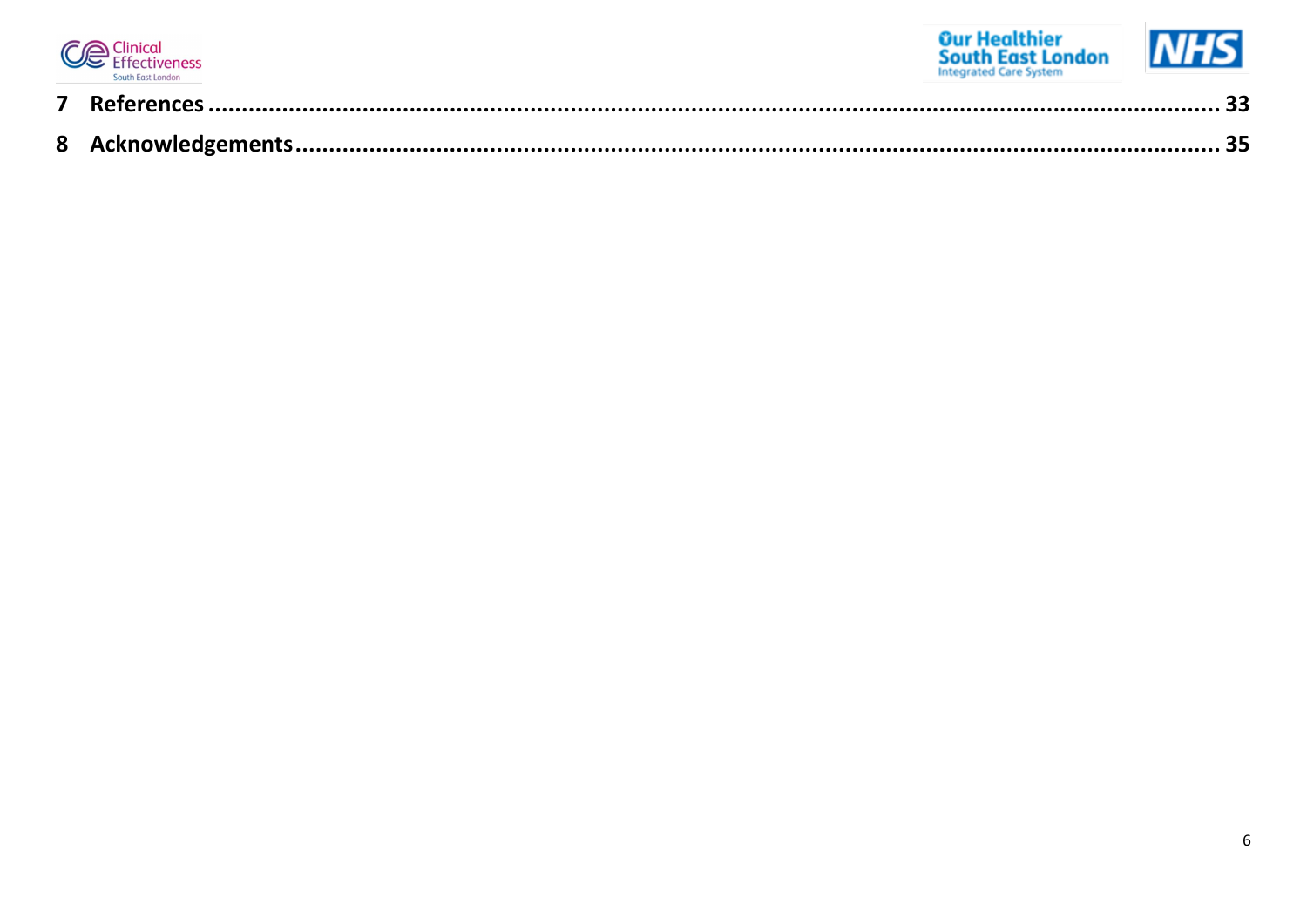



## <span id="page-7-0"></span>1 Bromley Guide for Type 2 Diabetes Mellitus in Adults

## <span id="page-7-1"></span>**1.1 Why is type 2 diabetes mellitus (T2DM) important in Bromley?**

#### **T2DM is common**

There are over 17,000 adults living with diabetes in Bromley.

#### **T2DM is underdiagnosed**

QOF prevalence data shows that T2DM in Bromley was underdiagnosed in 2019-2020. This is likely to be a greater issue following COVID-19 (60,000 missed or delayed diagnoses of T2DM across the UK between March and December 2020).<sup>[1,](#page-33-1)[2](#page-33-2)</sup>

#### **T2DM is a risk factor for mortality with COVID-19**

2[3](#page-33-3),698 people with COVID-19 died in hospital in England up to 11th May 2020 and 31% of these people had T2DM.<sup>3</sup>

#### **T2DM is preventable and treatable**

Management of non-diabetic hyperglycaemia and risk factors can reduce the risk of developing T2DM. Primary care intervention with weight management, glycaemic control, lipid lowering, blood pressure control and smoking cessation reduces complications, morbidity and mortality for patients with T2DM.<sup>[4,](#page-33-4)[5,](#page-33-5)[6,](#page-33-6)[7,](#page-33-7)[8](#page-33-8)</sup>

#### **There is scope to enhance patient care in Bromley**

Bromley can improve care by better addressing all Care Processes as measured by the National Diabetes Audit. Urine albumin:creatinine ratio measurement and foot checks offer the greatest scope for improvement.

- 2019/2020 51% T2DM patients had all 8 Care Processes checked [9](#page-33-9)
- 2020/2021 23% T2DM patients had all 8 Care Processes checked [10](#page-33-10)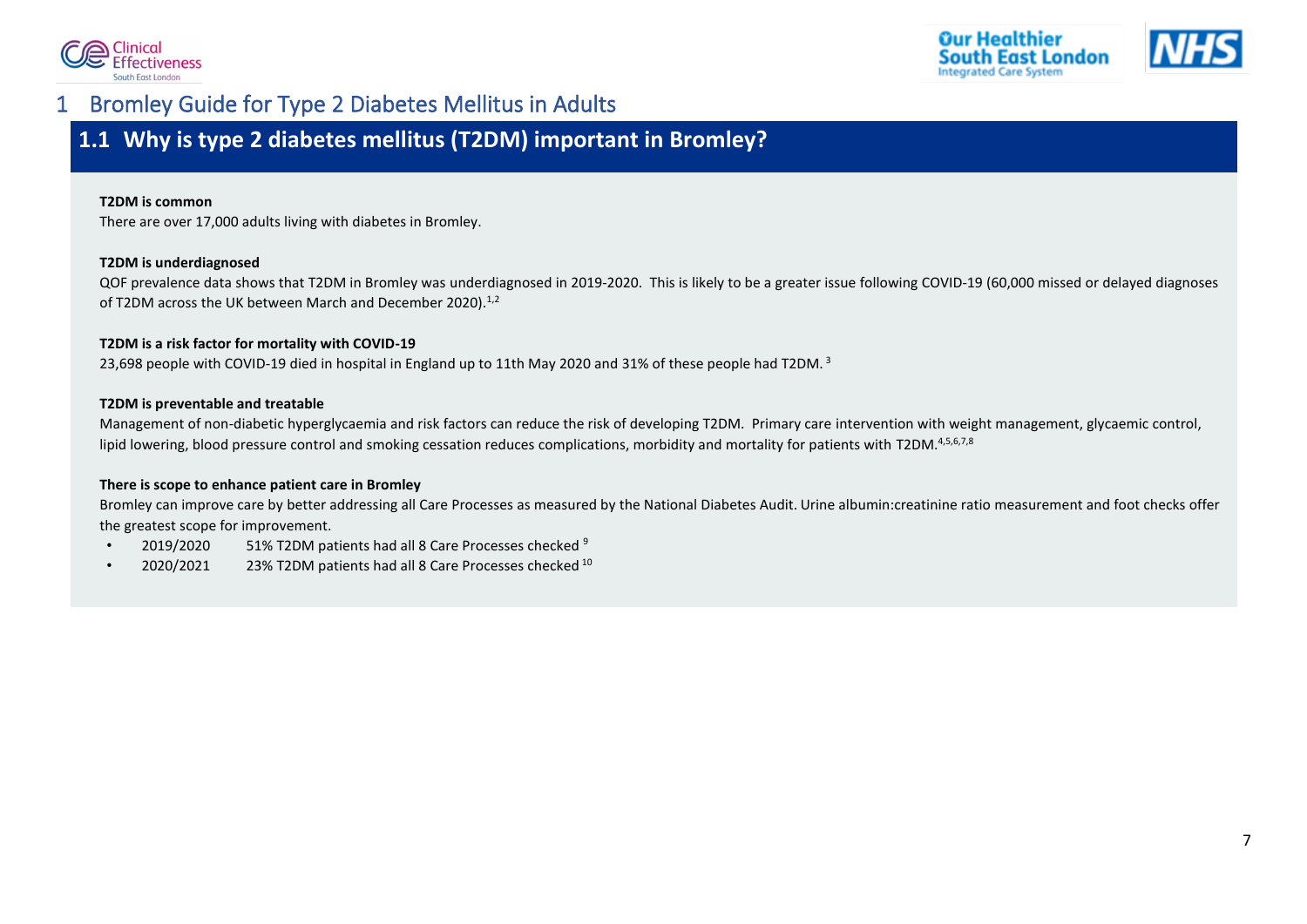





## <span id="page-8-3"></span>**1.2 Diagnosing T2DM and non-diabetic hyperglycaemia (prediabetes)**

### <span id="page-8-0"></span>**1.2.1 Risk factors for T2DM [11,](#page-33-11) [12](#page-33-12)**

#### **Modifiable risks**

- Obesity
- **Inactivity**
- Drug treatment e.g. long-term corticosteroids
- Metabolic syndrome (hypertension, dysplipidaemia, fatty liver, central obesity, thrombotic tendency)

**You can calculate T2DM risk using the Emis QDiabetes (Data Entry Template)**

#### **Non-modifiable risks**

- Age
- Ethnicity: increased for Asian, African, and Afro-Caribbean
- History of gestational diabetes
- Family history of type 2 diabetes
- History of coronary heart disease or stroke

• Acanthosis nigricans (type 2 diabetes)

- Polycystic ovarian syndrome
- Serious mental illness

• Tiredness

• Blurred vision

• COVID-19 infection may precipitate a diabetes diagnosis  $13$ 

### <span id="page-8-1"></span>**1.2.2 Symptoms and signs of T2DM [14](#page-33-14)**

- Most patients are asymptomatic
- Polydipsia and polyuria
- Weight loss (more common in type 1 diabetes)
- Recurrent infections

### <span id="page-8-2"></span>**1.2.3 Diagnostic results for HbA1c and glucose measurements**

| Test            | Non-diabetic hyperglycaemia (prediabetes) <sup>15</sup> | Diabetes <sup>14</sup>   |
|-----------------|---------------------------------------------------------|--------------------------|
| HbA1C           | 42-47mmol/mol (6-6.4%)                                  | $\geq$ 48mmol/mol (6.5%) |
| Fasting glucose | $5.6 - 6.9$ mmol/l                                      | $\geq$ 7mmol/l           |
| Random glucose  | N/A                                                     | $\geq$ 11.1 mmol/l       |

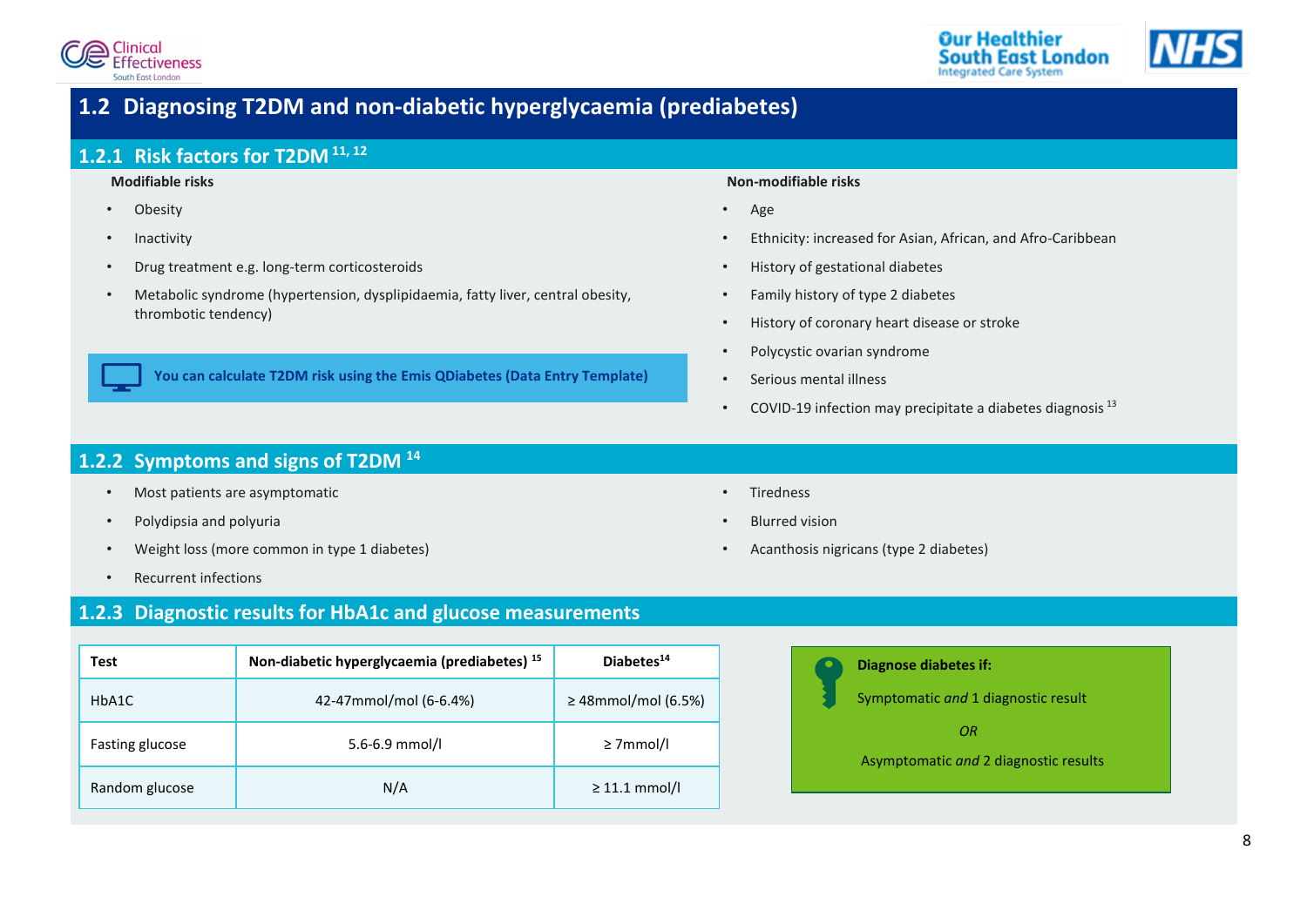



### **Diagnosing T2DM and non-diabetic hyperglycaemia (prediabetes) continued**

### <span id="page-9-1"></span>**1.2.4 Blood Result Interpretation**



- If initial result is within the diagnostic range, repeat the same test, as soon as possible **do not delay** (it is good practice to repeat the test even if symptomatic).
- If repeat test is normal, monitor regularly for development of diabetes (use clinical judgement to decide on frequency of monitoring).
- Transient severe hyperglycaemia can occur with acute infection, trauma, circulatory or other stress and is not diagnostic of T2DM in these scenarios.
- HbA1c should be used with caution in conditions with abnormal red blood cell turnover/abnormal haemoglobin type (including haemoglobinopathy, severe anaemia, altered red cell life-span e.g. post-splenectomy, recent blood transfusion, chronic kidney disease).
- HbA1c may underestimate hyperglycaemia in the following conditions and other tests should be considered for diagnosis: pregnancy, symptoms <2months, <18 years, end-stage renal disease, HIV infection and acute pancreatic damage.

### <span id="page-9-0"></span>**1.2.5 Red flags at diagnosis (atypical presentations)**



**New diabetes and unexplained weight loss or HbA1c >85mmol/mol**  Consider type 1 diabetes, ketosis-prone T2DM, latent autoimmune diabetes in adults (LADA) or other diabetes types. Seek specialist advice.

#### **New diabetes and unexplained weight loss and >60 years**

Consider 2 week wait referral to Upper GI for suspected cancer of pancreas. [16](#page-33-16)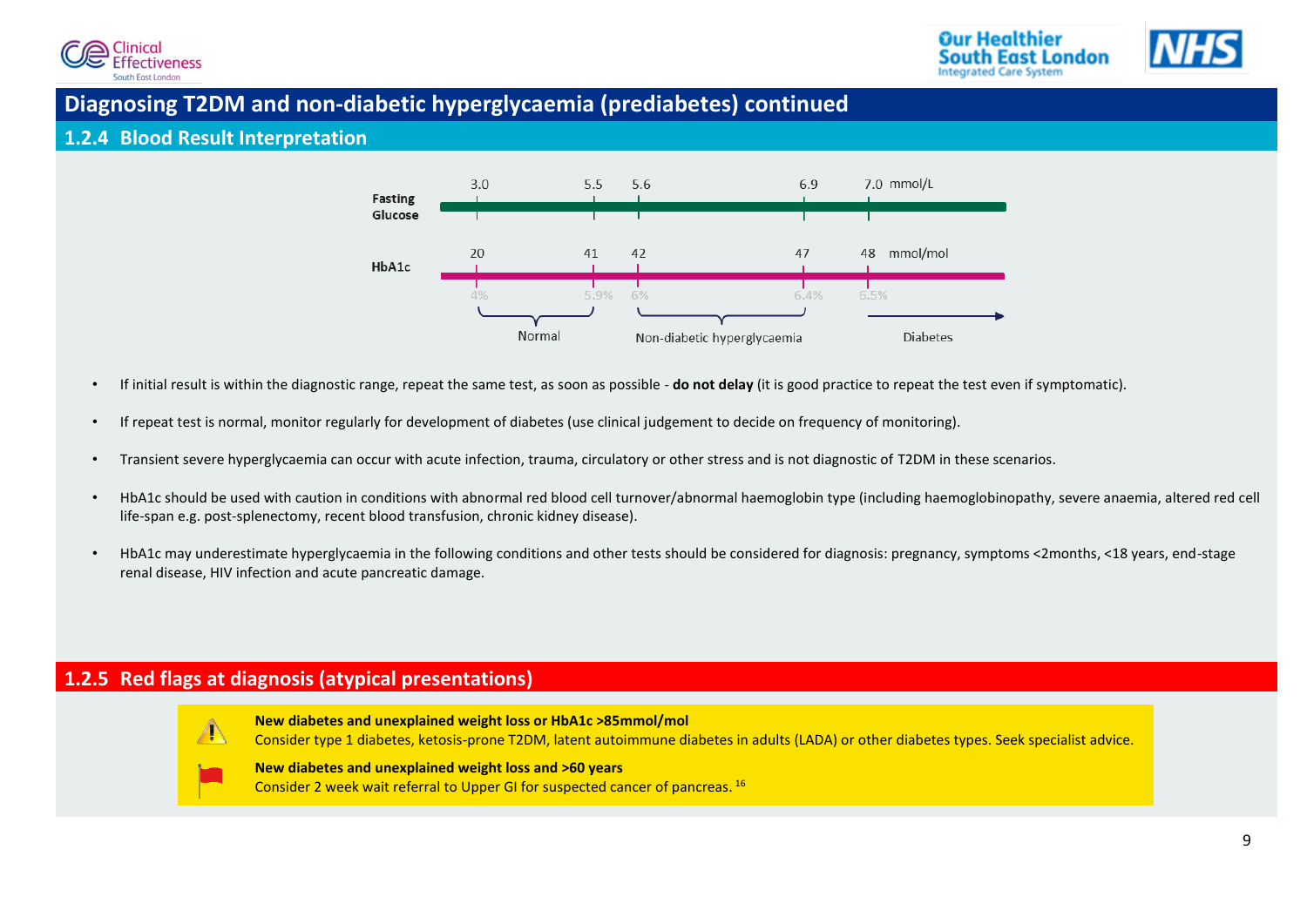





## <span id="page-10-2"></span>**1.3 Actions following diagnosis of non-diabetic hyperglycaemia and T2DM**

### <span id="page-10-0"></span>**1.3.1 New diagnosis of non-diabetic hyperglycaemia, NDH (prediabetes)**

Offer structured education, covering nutritional and physical activity support, with strategies and tools to help make change. Offer annual review to include: HbA1c + the **[Vital 5](https://www.kingshealthpartners.org/our-work/value/vital-5)**: BP, BMI, smoking status, mental health and alcohol intake.





#### **National Diabetes Prevention Programme**

13 sessions over 12+ months: online and telephone

### <span id="page-10-1"></span>**1.3.2 New diagnosis of T2DM**

Support patients to reach an understanding of the diagnosis, implications and what they can do to care for themselves.

Emphasise to patients and carers that structured education is integral to their care.

Offer referral to a Structured Education Programme (QOF: within 9 months of diagnosis).

Monitor annually and manage as per all **9 Care Processes**:

➢ HbA1C, BP, cholesterol, urine ACR, foot check, smoking status, BMI, eGFR (serum creatinine), retinopathy screen.

Emphasise the importance of managing the 9 Care Processes and how this can reduce the risk of diabetes complications.

➢ Use [Diabetes UK Information Prescriptions to support personal care](https://www.diabetes.org.uk/professionals/resources/resources-to-improve-your-clinical-practice/information-prescriptions-qa) (can be downloaded into EMIS).

Agree a clear review date.

**Code as 'type 2 diabetes mellitus'**



**REFER**

**ROP - Diabetic Medicine / Referrals**

#### **DESMOND**

Patients can self-refer to DESMOND or other structured education but self-referral does not count towards QOF: [diabetesbooking.co.uk T2DM courses](https://diabetesbooking.co.uk/our-courses/type-2-diabetes-courses)

### <span id="page-10-3"></span>**1.3.3 Patient Resource: Diabetes UK**

Diabetes UK [www.diabetes.org.uk](http://www.diabetes.org.uk/) is a national charity which provides information, support, and advocacy for people with diabetes and their families.

Has a confidential helpline.

Hosts an online community for peer support.

Has a wide range of education and information [patient resources.](https://www.diabetes.org.uk/professionals/information-support-for-your-patients/education-information)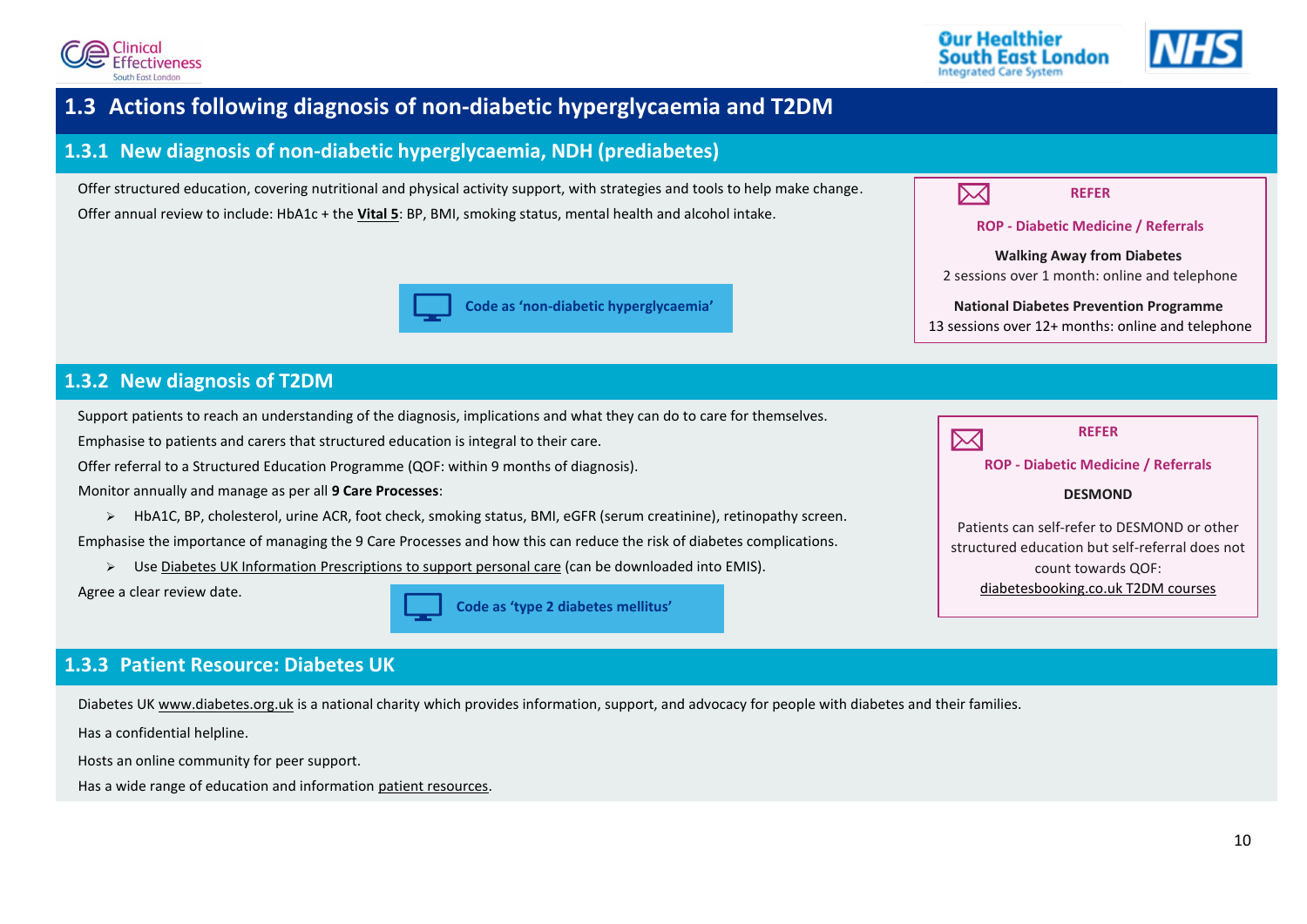<span id="page-11-0"></span>



<span id="page-11-1"></span>

|                  | 1.4 Routine Care in T2DM: Nine Care Processes                                                                                                                                                                                                                                                                                                                                                                                                                                                                                              |                                                                                                                                                                            |
|------------------|--------------------------------------------------------------------------------------------------------------------------------------------------------------------------------------------------------------------------------------------------------------------------------------------------------------------------------------------------------------------------------------------------------------------------------------------------------------------------------------------------------------------------------------------|----------------------------------------------------------------------------------------------------------------------------------------------------------------------------|
| $\mathbf{1}$     | HbA1c: check 3-6 monthly until target is reached then every 6 months                                                                                                                                                                                                                                                                                                                                                                                                                                                                       |                                                                                                                                                                            |
|                  | Target ≤48mmol/mol (6.5%). <sup>17</sup>                                                                                                                                                                                                                                                                                                                                                                                                                                                                                                   | Target ≤75 mmol/mol (9%) if moderate/severe frailty (QOF). <sup>18</sup>                                                                                                   |
|                  | Unless taking a drug that could cause adverse low sugars/hypos e.g. gliclazide, insulin.                                                                                                                                                                                                                                                                                                                                                                                                                                                   | Target ≤53mmol/mol (7%) if on a drug that could cause low sugars/hypos. <sup>17</sup>                                                                                      |
| $\overline{2}$   | <b>Blood pressure</b>                                                                                                                                                                                                                                                                                                                                                                                                                                                                                                                      |                                                                                                                                                                            |
|                  | QOF $\leq$ 140/80mmHg (excludes those with moderate or severe frailty). <sup>18</sup><br>NICE ≤140/90mmHg under 80years; ≤ 150/90mmHg over 80 years; ≤ 130/80mmHg if CKD. 19                                                                                                                                                                                                                                                                                                                                                               |                                                                                                                                                                            |
| $\overline{3}$   | Cholesterol <sup>20</sup>                                                                                                                                                                                                                                                                                                                                                                                                                                                                                                                  |                                                                                                                                                                            |
|                  | Primary prevention: Atorvastatin 20mg OD if QRisk2/3 ≥10% after addressing modifiable risk factors.                                                                                                                                                                                                                                                                                                                                                                                                                                        | QOF target excludes those with moderate or severe frailty.                                                                                                                 |
|                  | Secondary prevention (history of CVD): Atorvastatin 80mg OD.                                                                                                                                                                                                                                                                                                                                                                                                                                                                               |                                                                                                                                                                            |
| $\overline{4}$   | Women of childbearing age need contraception during statin treatment and for 1 month afterwards. Statins should be discontinued for 3 months before attempting to conceive.<br><b>Renal function and urine albumin: creatinine ratio</b>                                                                                                                                                                                                                                                                                                   |                                                                                                                                                                            |
| ╋<br>$\sqrt{5}$  | Consider chronic kidney disease (CKD) if eGFR <60 ml/min/1.73m <sup>2</sup> and/or urine ACR ≥3 for more than 3 months.<br>Ideally early morning urine - confirm any raised random urine ACR with early morning sample (due to risk of false positive with random ACR).<br>If urine ACR ≥3, exclude UTI and start an ACEI/ARB even if normotensive.<br>Identify patients with eGFR <45 ml/min/1.73m <sup>2</sup> who are at high risk of diabetic kidney disease: Use OneLondon Diabetic Kidney Disease Risk Stratification. <sup>21</sup> |                                                                                                                                                                            |
| $\boldsymbol{6}$ | <b>Foot check</b>                                                                                                                                                                                                                                                                                                                                                                                                                                                                                                                          |                                                                                                                                                                            |
|                  | Perform foot check at least annually (more frequently if moderate/high risk).<br>Low risk - Manage in primary care.<br>Moderate/high risk - Refer to Foot Protection Team, Bromley Healthcare Podiatry Service.<br>Current active foot tissue damage - Rapid (same day) referral to MDfT Specialist Foot Team (or A&E during out-of-hours).<br>TIME IS TISSUE! If infection is suspected, refer immediately to be seen within 24 hours.                                                                                                    | ⋉<br><b>REFER</b><br><b>ROP - Diabetic Medicine / Referrals/ Podiatry</b><br>Select condition requiring referral and you will be guided to<br>the optimum referral pathway |
| $\overline{7}$   | Body mass index 22                                                                                                                                                                                                                                                                                                                                                                                                                                                                                                                         |                                                                                                                                                                            |
|                  | Overweight: BMI ≥25, obese: BMI ≥30.<br>Consider treating Asian people with BMI ≥23.                                                                                                                                                                                                                                                                                                                                                                                                                                                       | Agree an initial weight loss target of 5-10% of body weight, maximum 1kg/week <sup>17</sup><br>Referral options vary with BMI and are automatically selected via the ROP.  |
| 8                | <b>Smoking</b>                                                                                                                                                                                                                                                                                                                                                                                                                                                                                                                             |                                                                                                                                                                            |
|                  | Deliver 'Very Brief Advice: ASK ADVISE ACT'. See Very Brief Advice Training Module.<br>If ready to quit, arrange appointment with practice cessation services or advise self-referral to Stop Smoking London: helpline (0300 123 1044) and online support.                                                                                                                                                                                                                                                                                 |                                                                                                                                                                            |
| 9                | <b>Retinal screening</b>                                                                                                                                                                                                                                                                                                                                                                                                                                                                                                                   |                                                                                                                                                                            |
|                  | Coding a diagnosis of T2DM in EMIS will automatically refer the patient; no GP action is required. Recall is managed by central team but GP should f/u patients who do not attend.                                                                                                                                                                                                                                                                                                                                                         |                                                                                                                                                                            |
|                  | Additional considerations: check mental health and alcohol intake; immunise <sup>23</sup> - flu annually, pneumococcal once, COVID-19 as per local/national guidance.                                                                                                                                                                                                                                                                                                                                                                      |                                                                                                                                                                            |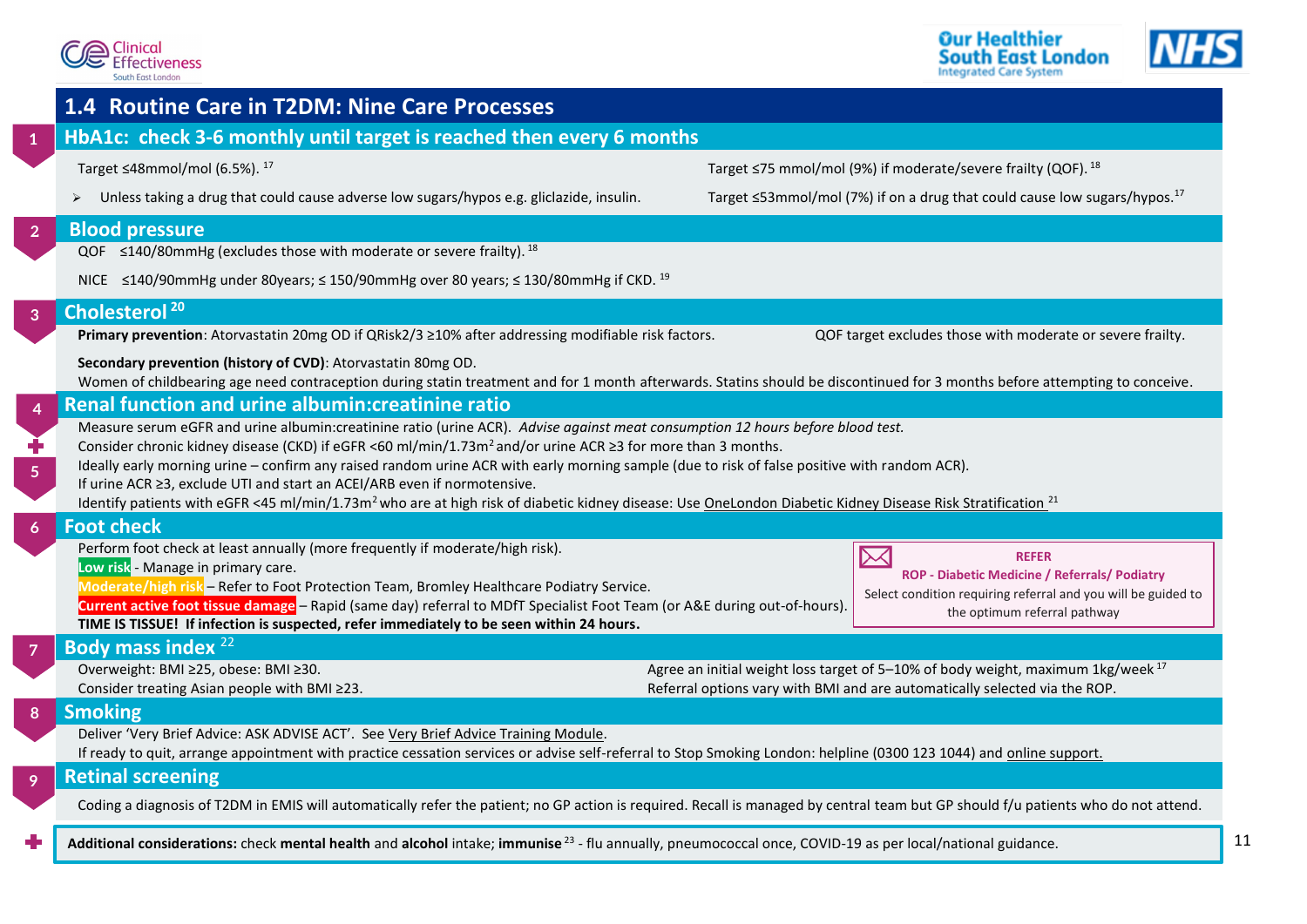

## <span id="page-12-0"></span>**1.5 Why is glycaemic control important**? [24](#page-34-7)

Persistent hyperglycaemia leads to several serious complications and reduced life expectancy. Risk is reduced with good glucose control and this should be emphasised to patients.

<span id="page-12-6"></span><span id="page-12-5"></span><span id="page-12-4"></span><span id="page-12-3"></span><span id="page-12-2"></span><span id="page-12-1"></span>

| 1.5.1 Macrovascular complications                    |                                     |
|------------------------------------------------------|-------------------------------------|
| Atherosclerotic cardiovascular disease               | Peripheral arterial disease         |
| Myocardial infarction                                | <b>Heart failure</b>                |
| Stroke                                               |                                     |
| 1.5.2 Microvascular complications                    |                                     |
| Diabetic kidney disease                              | Autonomic neuropathy                |
| Retinopathy                                          | Peripheral neuropathy               |
| 1.5.3 Foot disease                                   |                                     |
| Ulcers                                               | Deep tissue infection               |
| Charcot arthropathy                                  | Lower limb ischaemia and amputation |
| Osteomyelitis                                        | Sepsis                              |
| 1.5.4 Metabolic                                      |                                     |
| Diabetic ketoacidosis                                | Dyslipidaemia                       |
| Hyperosmolar hyperglycaemic state                    |                                     |
| 1.5.5 Erectile dysfunction                           |                                     |
| Proactively ask about this and explore with patient. |                                     |
| 1.5.6 Psychosocial                                   |                                     |
| Anxiety                                              | Decreased QoL                       |
| Depression                                           |                                     |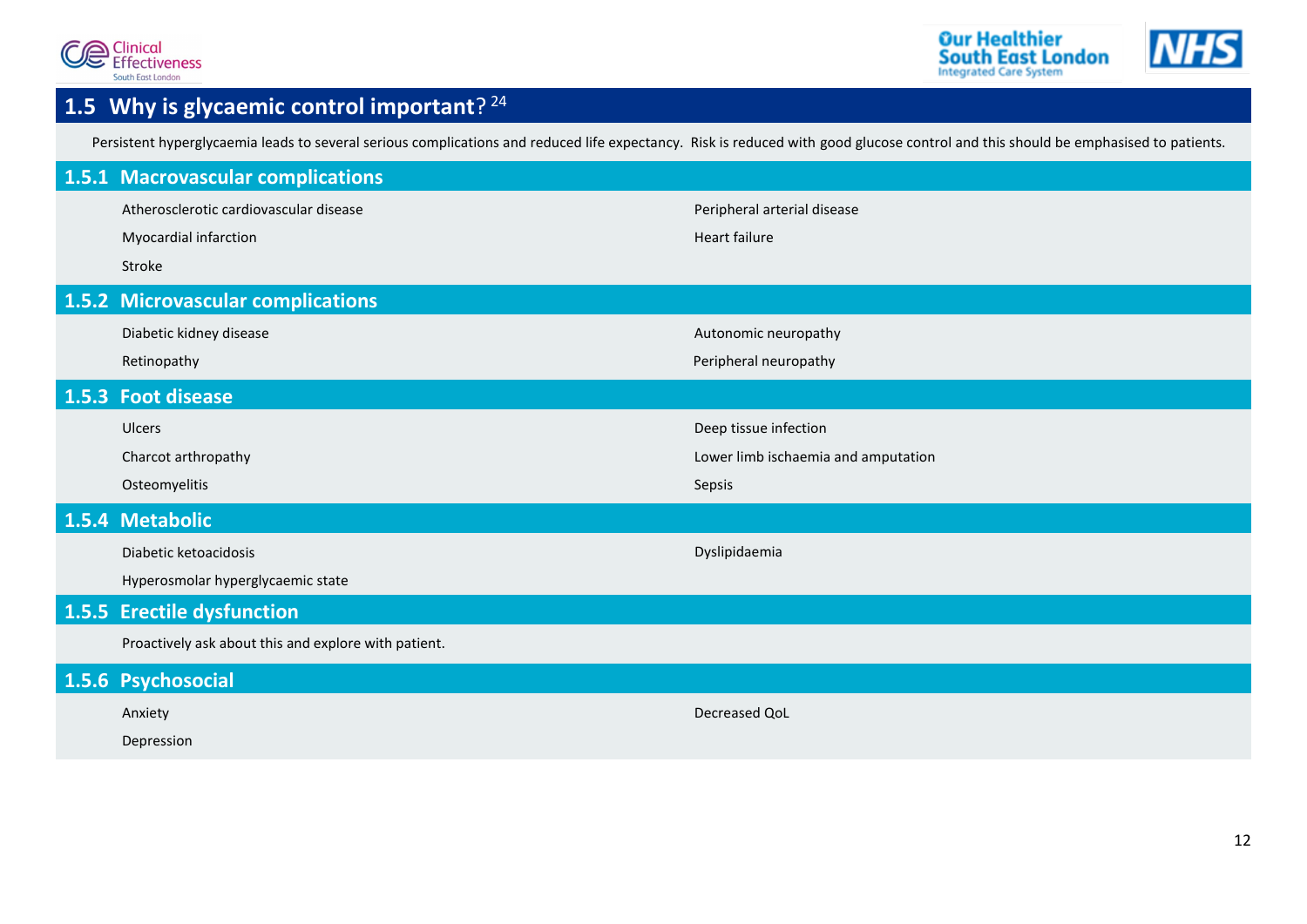



<span id="page-13-0"></span>1.6 HbA1c management See SEL Type 2 Diabetes Blood Glucose Control Pathwa[y https://selondonccg.nhs.uk/download/11604/](https://selondonccg.nhs.uk/download/11604/) for detailed guidance. <sup>[25](#page-34-8)</sup> See Section [1.201.20](#page-28-1) *- Preferred Medication [\(biguanide, sulfonylurea, ACEI, ARB\)](#page-28-0).*

### **STEP 1: Person-centred lifestyle changes**

Review after 3 months, if HbA1c ≥ 48mmol/mol (6.5%)\*, go to Step 2. See Section [1.17](#page-25-5) *[Advice for Patients](#page-25-1).*  **STEP 2: Metformin standard release to maximum achievable dose**

Start metformin 500mg OD with/after food & increase by 500mg every 2 weeks until 1g BD if achievable (modified release if GI side-effects).

<span id="page-13-1"></span>**[Prescribing alert: NICE guidance update:](https://www.nice.org.uk/guidance/ng28)** [Type 2 diabetes in adults: management](https://www.nice.org.uk/guidance/ng28)  [\(NG28\)](https://www.nice.org.uk/guidance/ng28) was updated on 15/2/2022. This includes changes to prescribing guidance. Th[e SEL Integrated Medicines Optimisation C](https://selondonccg.nhs.uk/what-we-do/medicines-optimisation/south-east-london-integrated-medicines-optimisation-committee-sel-imoc/)ommittee (SEL IMOC) will update their T2DM guidance for SEL for the summer of 2022. This section of the CESEL T2DM guidance will be updated to align with SEL IMOC guidance as soon as it is available.

Review 3 months from dose change, if HbA1c  $\geq$  58mmol/mol (7.5%) go to step 3.

| <b>Criteria</b>                                                                                                   | On maximum achievable dose of metformin | On medication with risk of hypoglycaemia, e.g. sulfonylurea | Moderate or severe frailty |  |  |
|-------------------------------------------------------------------------------------------------------------------|-----------------------------------------|-------------------------------------------------------------|----------------------------|--|--|
| HbA1c target*                                                                                                     | $\leq$ 48mmol/mol (6.5%)                | $\leq$ 53mmol/mol (7%)                                      | ≤75 mmol/mol (9%)          |  |  |
| <b>STEP 3: Gliclazide as 2<sup>nd</sup>-line</b> (1 <sup>st</sup> intensification) – <i>guidance under review</i> |                                         |                                                             |                            |  |  |

Gliclazide dose 40mg-80mg OD to BD with meals. Titrate on pre-meal blood glucose target 4-6mmol/l or individualised BM target or HbA1c.

**Avoid in severe liver dysfunction** and only prescribe under specialist advice if eGFR<30ml/min. Use with care if eGFR 30 – 60ml/min.

Consider alternative to gliclazide, especially if BMI>35, frail elderly or concern regarding hypoglycaemia e.g. Group 2 driver.<sup>[26](#page-34-9)</sup> Alternatives may include: gliptins, SGLT-2 and pioglitazone – check for contraindications.

Review after 3 months - if HbA1c  $\geq$  58mmol/mol (7.5%)\* go to step 4.

## **STEP 4: Third agent needed, considering insulin or contra-indications to metformin or gliclazide?** (2<sup>nd</sup> intensification)

See SEL T2DM Blood Glucose Control Pathway <https://selondonccg.nhs.uk/download/11604/> for guidance. Specialist advice can be obtained by referring to the [Community Diabetes Centre.](#page-30-2)

### **Additional considerations**

\*Individualise targets and goals. The QOF target for patients with moderate or severe frailty is ≤75 mmol/mol (9%).

Rescue therapy: if blood glucose is very high and/or symptomatically hyperglycaemic, seek specialist advice to consider a regime for rapid reduction of blood glucose. Specialist advice is available from the Bromley Community Diabetes Centre (see Section [3.1](#page-30-2) - [Community Diabetes Centre\)](#page-30-2).

If a patient is not achieving their HbA1c target with the steps above:  $\boxtimes$ • Reinforce lifestyle advice, including diet. **REFER (Community Diabetes Centre)** • Check adherence with antidiabetic drug treatment. **ROP - Diabetic Medicine/Referrals/BHC Diabetes Service Referral Form** If patient achieves a lower HbA1c than their target without hypoglycaemic effects: Community Diabetes Referral Form (Bromley Healthcare Diabetes Service) • Encourage them to maintain it. • Consider alternative reasons for low HbA1c, including deteriorating renal function and sudden weight loss.

• Review medication.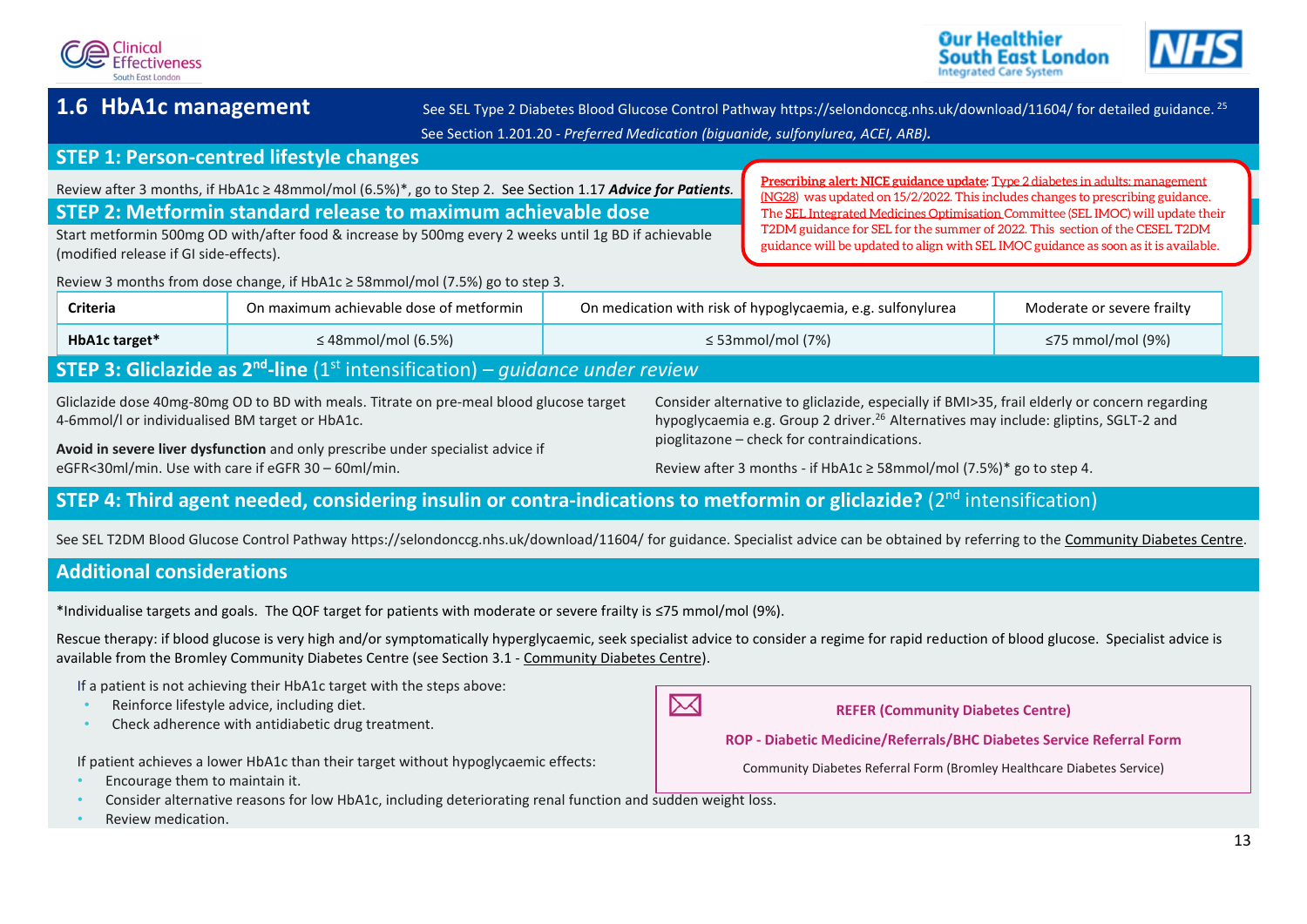

## <span id="page-14-1"></span>**1.7 Diagnosing Hypertension** [19](#page-34-2)

### <span id="page-14-2"></span>**1.7.1 Measuring blood pressure**

#### <span id="page-14-0"></span>**Clinic BP readings**

- Measure sitting BP and standing BP after 1 minute.
- If significant postural drop  $(≥ 20$  systolic), treat to target on the standing BP.
- Confirm diagnosis with ambulatory blood pressure monitoring (ABPM) or home blood pressure monitoring (HBPM).

#### **Home BP readings**

- Corresponding HBPM measure are 5mmHg lower than clinic measures.
- Ensure accurate BP machine and advise to record two BP readings every morning and evening for 7 days.
- Disregard the first day's readings and take an average of all other readings.
- Signpost patients t[o British Heart Foundation advice;](https://www.bhf.org.uk/informationsupport/support/manage-your-blood-pressure-at-home) send as an AccuRx link.

### <span id="page-14-3"></span>**1.7.2 BP thresholds for initiating antihypertensives in patients with T2DM**

| Hypertension                        | <b>Clinic BP (confirm</b><br>with ABPM/HPBM) | ABPM/HBPM                                  | Under 80                                | Over 80                                                                                                                                                                                                                                                                                                                                                 | Discuss lifestyle interventions for all<br>hypertension stages (including healthy,<br>low sodium diet; regular exercise;    |  |
|-------------------------------------|----------------------------------------------|--------------------------------------------|-----------------------------------------|---------------------------------------------------------------------------------------------------------------------------------------------------------------------------------------------------------------------------------------------------------------------------------------------------------------------------------------------------------|-----------------------------------------------------------------------------------------------------------------------------|--|
| Stage 1                             | <b>Systolic 140-159</b><br>Diastolic 90-99   | <b>Systolic 135-149</b><br>Diastolic 85-94 | <b>Discuss</b><br>starting<br>treatment | Consider treatment if clinic BP>150/90*                                                                                                                                                                                                                                                                                                                 | reduced alcohol and caffeine intake;<br>smoking cessation).<br>* Use clinical judgement with frailty and<br>multimorbidity. |  |
| Stage 2                             | <b>Systolic 160-179</b><br>Diastolic 100-119 | ≥150/95                                    | Offer<br>treatment                      | Offer treatment*                                                                                                                                                                                                                                                                                                                                        | **Target organ damage: damage to<br>organs such as the heart, brain, kidneys<br>and eyes. Examples are left ventricular     |  |
| Stage 3<br>(severe<br>hypertension) | ≥180/120                                     |                                            |                                         | Same day referral if symptomatic/retinal<br>haemorrhage/papilloedema/AKI/suspected phaeochromocytoma, otherwise<br>request urgent ABPM and investigate for target organ damage** (including ECG,<br>urine dip, renal function, fundoscopy). Review within 7 days or sooner if target<br>organ damage is confirmed and treat if persistent hypertension. | hypertrophy, chronic kidney disease or<br>hypertensive retinopathy.                                                         |  |



**REQUESTING ABPM**

**ROP – Cardiology / Diagnostics / (12 lead ECG/24ECG/24hBP/ (Community Service))**

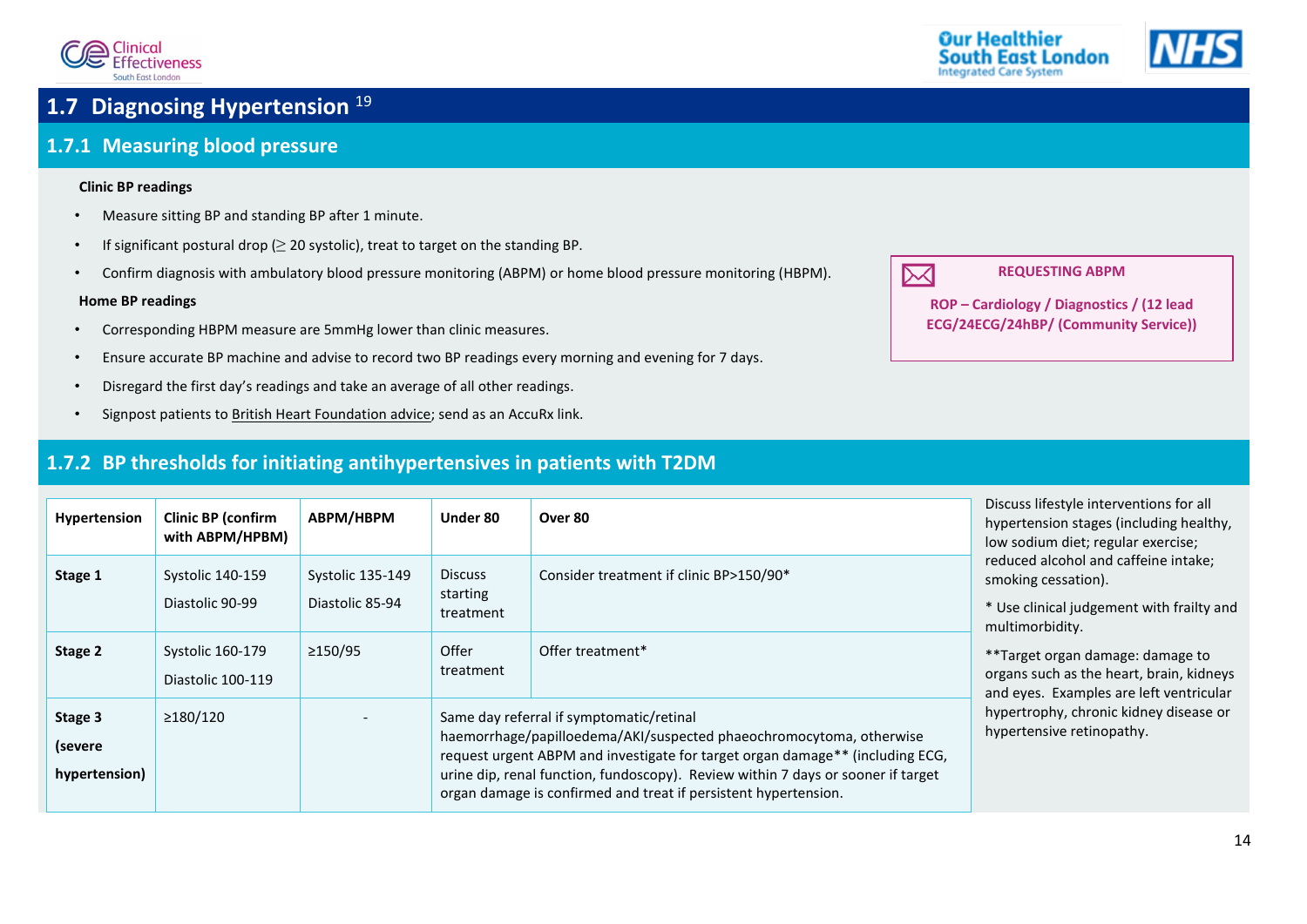





### <span id="page-15-0"></span>**1.8 Hypertension Management** [19](#page-34-2)

### <span id="page-15-1"></span>**1.8.1 Antihypertensive medications – stepwise**

See SEL Hypertension Guidance for Primary Care:<https://selondonccg.nhs.uk/download/11532/>

BP review recommended at least annually, or more frequently when clinically indicated.

Drugs to avoid at conception/in pregnancy include ACEI/ARB/thiazide or thiazide like diuretic (increased risk of congenital abnormalities). NICE advises: Stop ACEI/ARBs and change medication (preferably within 2 working days of notification of pregnancy). Offer alternatives: labetalol (if no CI e.g. asthma), nifedipine or methyldopa. Can remain on amlodipine if already prescribed. Target BP ≤ 135/85 mmHg. Offer aspirin 75 - 150mg OD from week 12 of pregnancy.<sup>[27](#page-34-10)</sup> All patients with diabetes who are pregnant or contemplating pregnancy should be referred for specialist care: see Section [1.19](#page-27-0) [Diabetes, Preconception & Pregnancy.](#page-27-0)

\*For black African/Caribbean family origin use ARB instead of ACEI (as increased risk of angioedema with ACEI in this patient group).

 $\boxtimes$ 



**REFER ROP - Cardiology/ Referrals/ Hypertension** Outpatient review or Advice and Guidance

### <span id="page-15-2"></span>**1.8.2 Blood pressure targets for hypertension management in diabetes**

| <b>QOF</b>            | $\leq$ 140/80mmHg (excludes moderate or severe frailty)   |
|-----------------------|-----------------------------------------------------------|
| NICE: <80 years       | ≤140/90mmHg (clinic), ≤135/85mmHg (ABPM/HBPM)             |
| $NICE: \geq 80$ vears | $\leq$ 150/90mmHg (clinic), $\leq$ 145/85mmHg (ABPM/HBPM) |
| <b>NICE: CKD</b>      | 120-129/80mmHg                                            |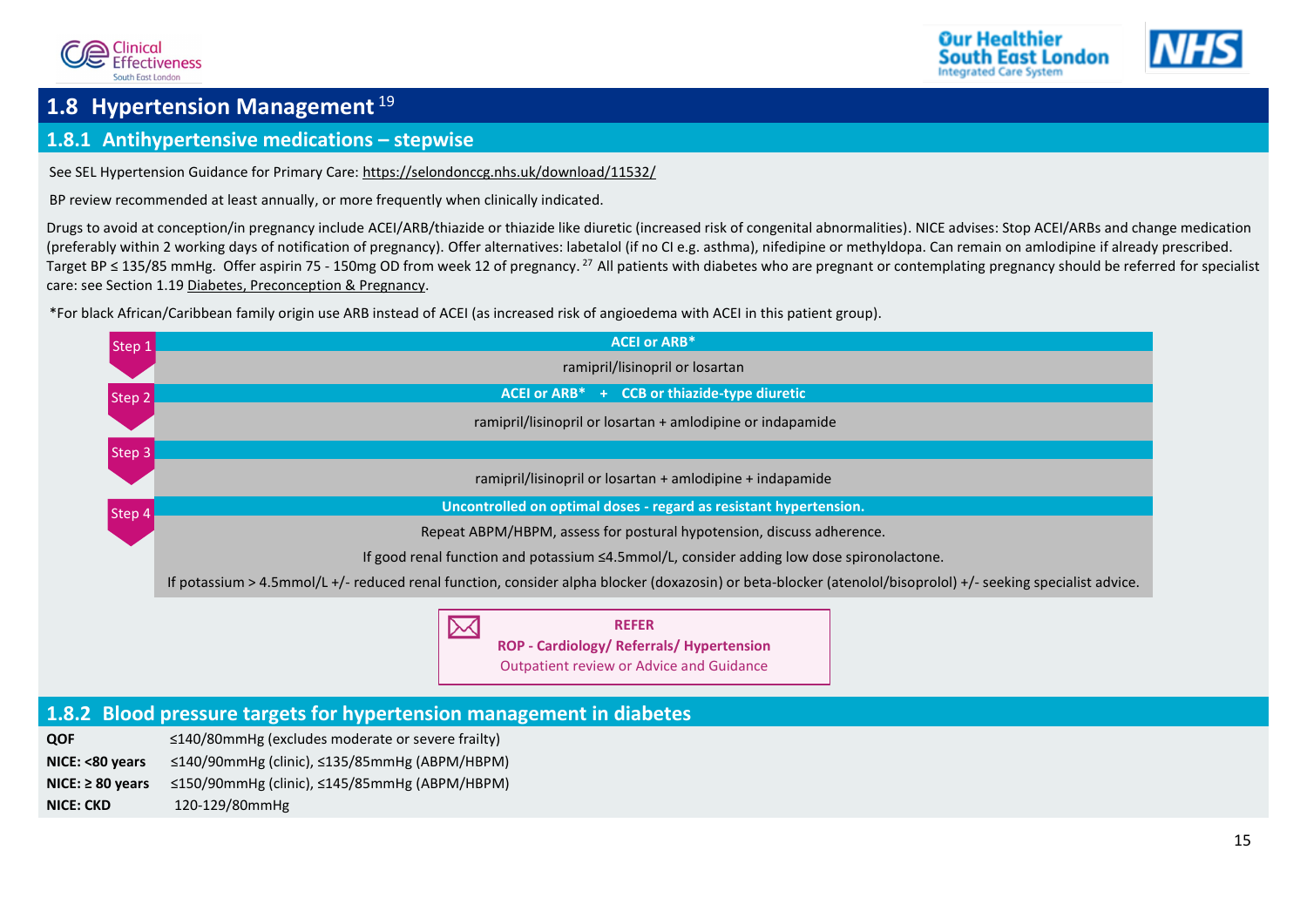



### <span id="page-16-0"></span>**1.9 Lipid Management** [20](#page-34-3)

### <span id="page-16-1"></span>**1.9.1 Cardiovascular risk assessment**

Management of cardiovascular risk factors is essential to prevent and reduce macrovascular complications of diabetes.

- Perform baseline bloods (non-fasting lipid profile, LFT, TFT, HbA1c, renal function).
- Record weight, smoking status, BP.
- Calculate QRisk2/3 score except in CKD/albuminuria or familial hypercholesterolaemia.

### <span id="page-16-2"></span>**1.9.2 Cardiovascular risk management**

For all patients, consider education and lifestyle interventions to modify CVD risk and use shared-decision making to consider risk vs benefit of therapy. Initiate lipid lowering therapy according to the following two sections.

### <span id="page-16-3"></span>**1.9.3 Primary prevention of cardiovascular disease**

- If QRisk2/3 ≥10% or patient has CKD: start **atorvastatin 20mg OD** or rosuvastatin 10mg OD.
- Calculate baseline non-HDL level (total cholesterol minus HDL cholesterol) and again after 3 months.

| <b>Non-HDL level</b> | Non-HDL decreased ≥40% from baseline | Non-HDL not decreased ≥40% from baseline                                                                                                                                                                                                                                                                                                                                                                                                          |
|----------------------|--------------------------------------|---------------------------------------------------------------------------------------------------------------------------------------------------------------------------------------------------------------------------------------------------------------------------------------------------------------------------------------------------------------------------------------------------------------------------------------------------|
| Action               | Review annually                      | Check adherence to medication, dose timing, adverse effects/intolerance/hesitancy & diet/lifestyle interventions.<br>Consider up-titration to maximum dose of statin (atorvastatin 80mg OD or rosuvastatin 20mg OD).<br>If intolerant to higher dose, consider adding ezetimibe 10mg OD. If intolerant to any dose of statin, start<br>ezetimibe 10mg OD and refer to Lipid Clinic. If still not achieving ≥40% reduction, refer to Lipid Clinic. |

Refer to [Lipid Management Pathway for South East London](https://selondonccg.nhs.uk/wp-content/uploads/dlm_uploads/2021/11/Lipid-management-SEL-pathways-Nov-21-FINAL.pdf) for more detailed guidance: <https://selondonccg.nhs.uk/download/16002/>

### <span id="page-16-4"></span>**1.9.4 Secondary prevention of cardiovascular disease**

- Offer daily, high dose, high intensity statin (**atorvastatin 40-80mg OD** or rosuvastatin 20mg OD) if history of CVD (including MI, angina, stroke/TIA, peripheral vascular disease, abdominal aortic aneurysm).
- Calculate baseline non-HDL level (total cholesterol minus HDL cholesterol) and again after 3 months.

| <b>Non-HDL level</b> | Decreased ≥40% from baseline | Not decreased ≥40% from baseline                                                                                                                                                                                                                                                                      |
|----------------------|------------------------------|-------------------------------------------------------------------------------------------------------------------------------------------------------------------------------------------------------------------------------------------------------------------------------------------------------|
| <b>Action</b>        | Review annually              | Check adherence, dose timing, adverse effects/intolerance/hesitancy & diet/lifestyle interventions.<br>Ensure on maximum tolerated dose of statin and consider adding ezetimibe 10mg OD and review in a further 3<br>months - if non-HDL has not decreased ≥40% from baseline, refer to Lipid Clinic. |

Refer to [Lipid Management Pathway for](https://selondonccg.nhs.uk/wp-content/uploads/dlm_uploads/2021/11/Lipid-management-SEL-pathways-Nov-21-FINAL.pdf) South East London for more detailed guidance[: https://selondonccg.nhs.uk/download/16002/](https://selondonccg.nhs.uk/download/16002/)



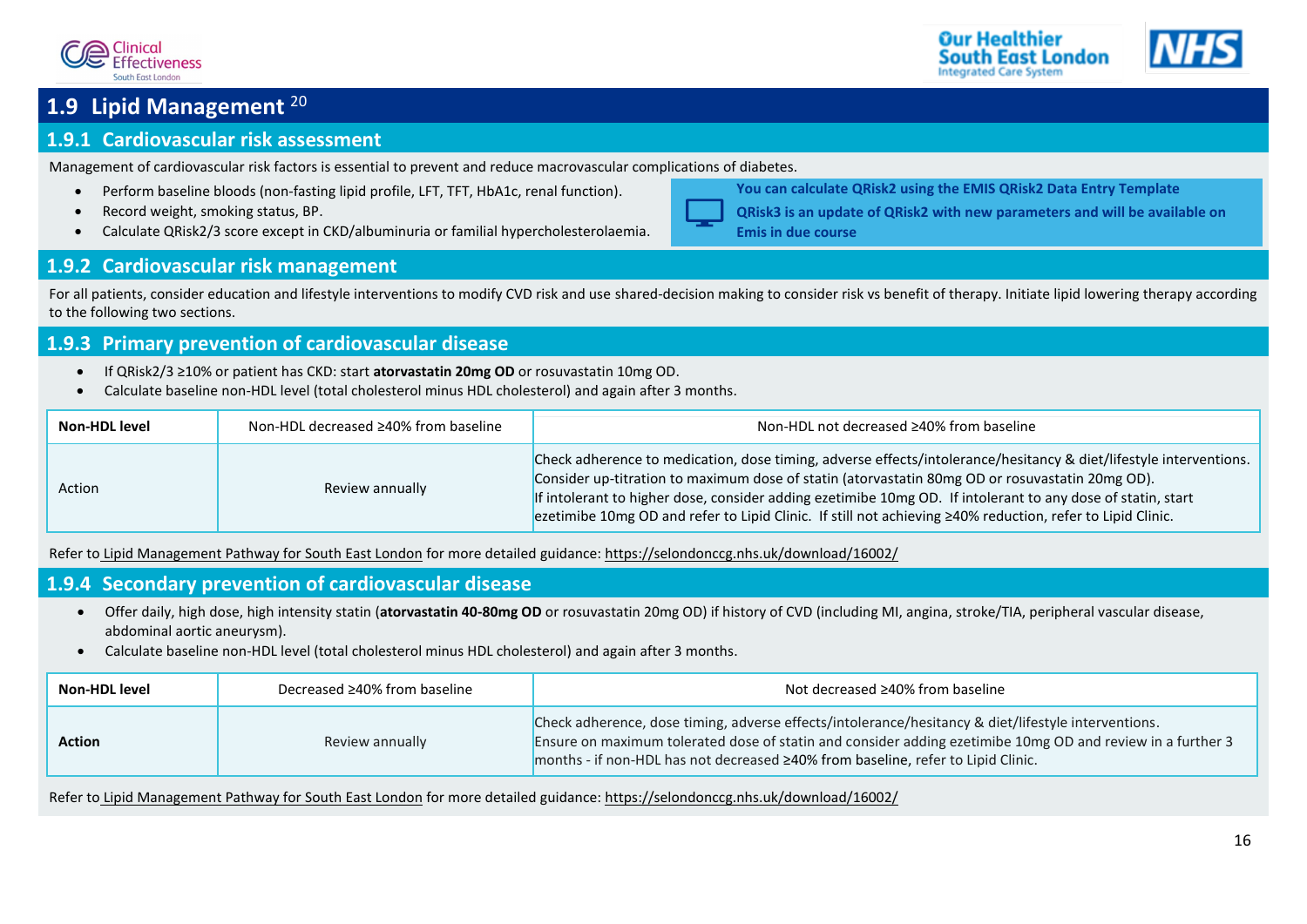



### <span id="page-17-0"></span>**1.9.5 Referral to Lipid Clinic**

Patients with very high levels of cholesterol/triglycerides, a positive family history or in whom target levels cannot be achieved with maximal doses of statin & ezetimibe, should be considered for referral to the Lipid Clinic: se[e Lipid Management Pathway for South East London](https://selondonccg.nhs.uk/wp-content/uploads/dlm_uploads/2021/11/Lipid-management-SEL-pathways-Nov-21-FINAL.pdf) [\(https://selondonccg.nhs.uk/download/16002/\)](https://selondonccg.nhs.uk/download/16002/) for referral criteria.

Prior to referral to Lipid Clinic, identify, manage and reassess potential secondary causes of hyperlipidaemia such as uncontrolled diabetes mellitus, obesity, excess alcohol consumption, untreated hypothyroidism, proteinuria and some medications, for example, thiazide diuretics and ciclosporin.

|                         | <b>REFERRAL TO LIPID CLINIC</b>                             |                                                                                                          |  |  |
|-------------------------|-------------------------------------------------------------|----------------------------------------------------------------------------------------------------------|--|--|
| <b>SEL Lipid Clinic</b> | <b>Lipidologist for referrals</b><br><b>Contact Details</b> |                                                                                                          |  |  |
| <b>GSTT</b>             | Prof AS Wierzbicki/Prof MA Crook                            | via Choose & Book or gst-tr.diabetesandendocrine@nhs.net                                                 |  |  |
| <b>KCH</b>              | Dr Nandini Rao                                              | via Choose & Book or to book an appointment/query re appointment/blood test request forms Tel:           |  |  |
|                         |                                                             | 02032994181 or email: Laura.Gonzalez@nhs.net                                                             |  |  |
| <b>PRUH</b>             | Dr Nandini Rao                                              | via Choose &Book or kch-tr.br-referrals@nhs.net                                                          |  |  |
| <b>LGT</b>              | Prof MA Crook                                               | via Choose & Book or tlh-tr.LewishamReferrals@nhs.net or endocrinology at QEH: lipidology clinics at the |  |  |
|                         |                                                             | Bromley diabetes centre, Outpatients QEH: Tel 02088364969                                                |  |  |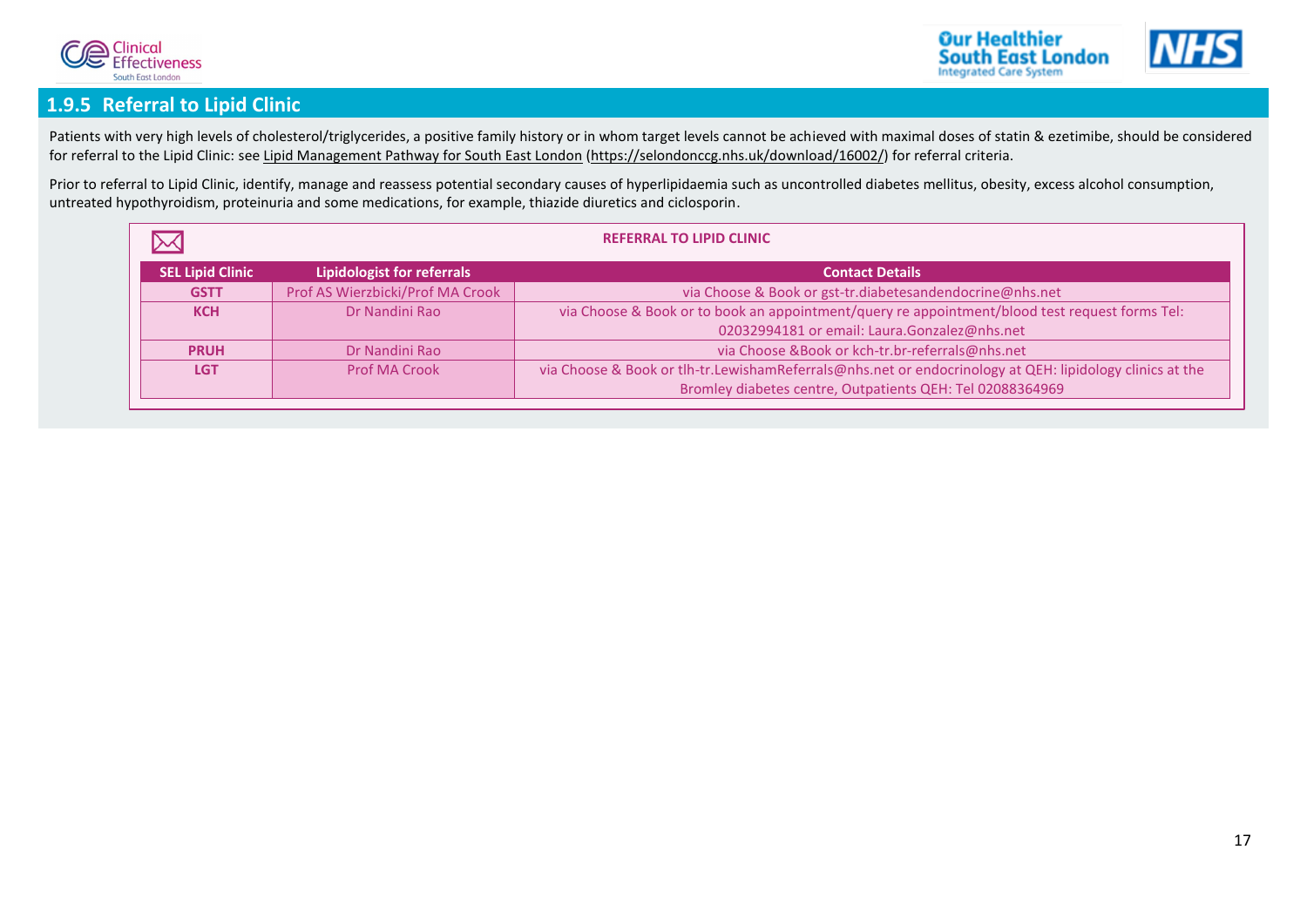<span id="page-18-0"></span>



## <span id="page-18-1"></span>**1.10 Diagnosing and Managing Diabetic Kidney Disease: eGFR and Urine Albumin/Creatinine Ratio** [28,](#page-34-11)[29](#page-34-12)

### <span id="page-18-2"></span>**1.10.1 What is diabetic kidney disease and why is it important?**

Diabetes is the commonest cause of chronic kidney disease (CKD) and end-stage renal disease (ESRD).

- Microalbuminuria is usually the first sign of diabetic kidney disease.
- <span id="page-18-3"></span>• CKD is an independent risk factor for cardiovascular disease.

### **1.10.2 Diagnosing chronic kidney disease (CKD)**

#### **Annually:**

- Request urine albumin: creatinine ratio (ACR) testing early morning void wherever possible.
- If *random* urine ACR is raised, confirm result with early morning sample in case of a false positive result.
- Exclude UTI if ACR is raised.
- Measure serum creatinine to calculate eGFR (no meat for 12h before the test).

**Do not adjust eGFR for ethnicity** as this is no longer recommended and may lead to underdiagnosis.

### **1.10.3 Managing diabetic kidney disease**

- <span id="page-18-4"></span>• **Aim for a systolic blood pressure of 120-129 mmHg and diastolic less than 80 mmHg.**
- Start a low-cost ACEI/ARB even if normotensive (ramipril or losartan) or up-titrate existing dose to achieve the maximum tolerated dose, depending on contraindications, cautions, and drug interactions (see Section [1.20\)](#page-28-1).
- **Do** *not* **co-prescribe ACEI & ARB**.
- <span id="page-18-5"></span>• Optimise blood glucose control.

### **1.10.4 Referral to Renal Clinic (SEL Nephrology Service)**

**Referral criteria**: eGFR<30ml/min, sustained decrease in eGFR of 15ml/min or 25% decrease, ACR≥30mg/ml with haematuria, ACR˃70mg/ml in spite of optimal diabetes management, poorly controlled hypertension with co-existing CKD 3-5, known or suspected rare/genetic cause of CKD, suspected renal artery stenosis.



**Intervention can prevent/reduce progression of renal disease**

#### **Diagnose and treat chronic kidney disease if:**

• Persistent\* reduction in kidney function (eGFR<60 ml/min/1.73m<sup>2</sup>)

*and/or*

• Persistent\* microalbuminuria (urine ACR ≥3mg/mmol).

\*For three months or more – repeat initial test after 3 month interval.

- Advise o[n SICK DAY RULES](#page-26-0) (see Sectio[n 1.18\)](#page-26-1).
- If not on a statin, offer atorvastatin 20mg once a day, irrespective of lipid profile.
- Provide patient education resources (see Diabetes UK: [Diabetic nephropathy](https://www.diabetes.org.uk/guide-to-diabetes/complications/kidneys_nephropathy)  [\(kidney disease\).](https://www.diabetes.org.uk/guide-to-diabetes/complications/kidneys_nephropathy)

 $\boxtimes$ 

#### **REFER ROP – Nephrology / Referrals**

**For AKI: ROP – Acute / Referrals / Acute Referral Form**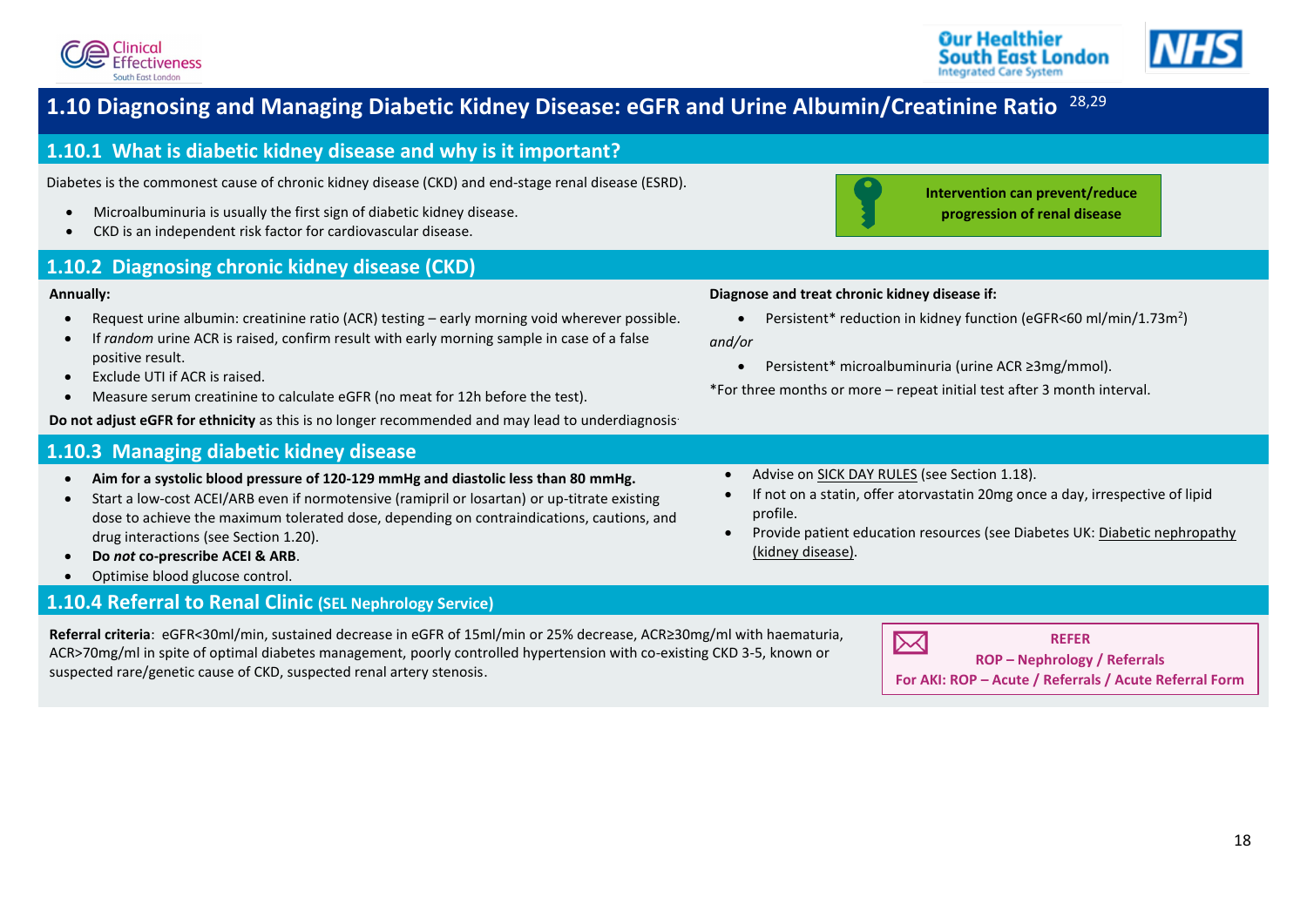

### <span id="page-19-0"></span> **1.11 Diabetic Foot Disease: Risk Stratification and Management**

### **1.11.1 Why is diabetic foot disease important?**

<span id="page-19-2"></span>

### **1.11.2 Diabetic foot checks** [30](#page-34-13)

Patient education and regular foot checks are the foundation of good diabetic foot care.

Feet should be examined at least annually. Face to face examination should include testing using 10g monofilament to detect nephropathy.

Diabetic foot pathology:

• Limb ischaemia

• • Infection and/or inflammation

- Ulceration
- <span id="page-19-3"></span>• Callus
- **Deformity**
- **Neuropathy**

<span id="page-19-1"></span>• Diabetic foot disease is a significant cause of disability and amputation. • **• Early detection and intervention can prevent progression to • Diabetic foot disease is a significant cause of disability and amputatio** severe disease.

Our Healthier

**South East London Integrated Care System** 

swollen joint/foot) • Gangrene

• Charcot arthropathy (usually presents as hot

### **1.11.3 When to refer**

The traffic light system on the next page provides a useful guide about when and where to refer.



#### **Time is tissue!**

**Do not delay referral for diabetic foot problems.**

**Refer immediately to be seen within 24 hours if you suspect foot infection.** 



**Select appropriate foot condition and you will be guided to the optimum pathway**

**Nail cutting services are not available on the NHS.** Patients who require help with nail cutting can be signposted to the patient-funded Age UK "Clip It" service: <https://www.ageuk.org.uk/bromleyandgreenwich/our-services/footcare/clip-it-clinics/>

### <span id="page-19-4"></span>**1.11.4 Patient resources**

The following patient information leaflet is available from the ROP (Diabetic Medicine/ Patient Resources / Diabetic Footcare Patient Information) or by clicking the hyperlink: [Diabetes and](https://cdn.shopify.com/s/files/1/1922/6045/files/Diabetes_and_looking_after_your_feet_for_web_6ec78309-b1c1-471e-be15-99184b252dcb.pdf)  [Looking After Your Feet \(Diabetes UK patient leaflet\).](https://cdn.shopify.com/s/files/1/1922/6045/files/Diabetes_and_looking_after_your_feet_for_web_6ec78309-b1c1-471e-be15-99184b252dcb.pdf)

### **1.11.5 Professional resources**

<span id="page-19-5"></span>**The SEL High Risk Foot EMIS Search is a risk stratification tool for identifying patients at greatest risk of foot disease. The search must be copied to a practice local search folder before it can be run. Find the folder within the** *Population Reporting* **module of EMIS Web: 'Clinical Effectiveness Group (Shared Folder) / SEL CCG High Risk Foot Search'.**

 $\boxtimes$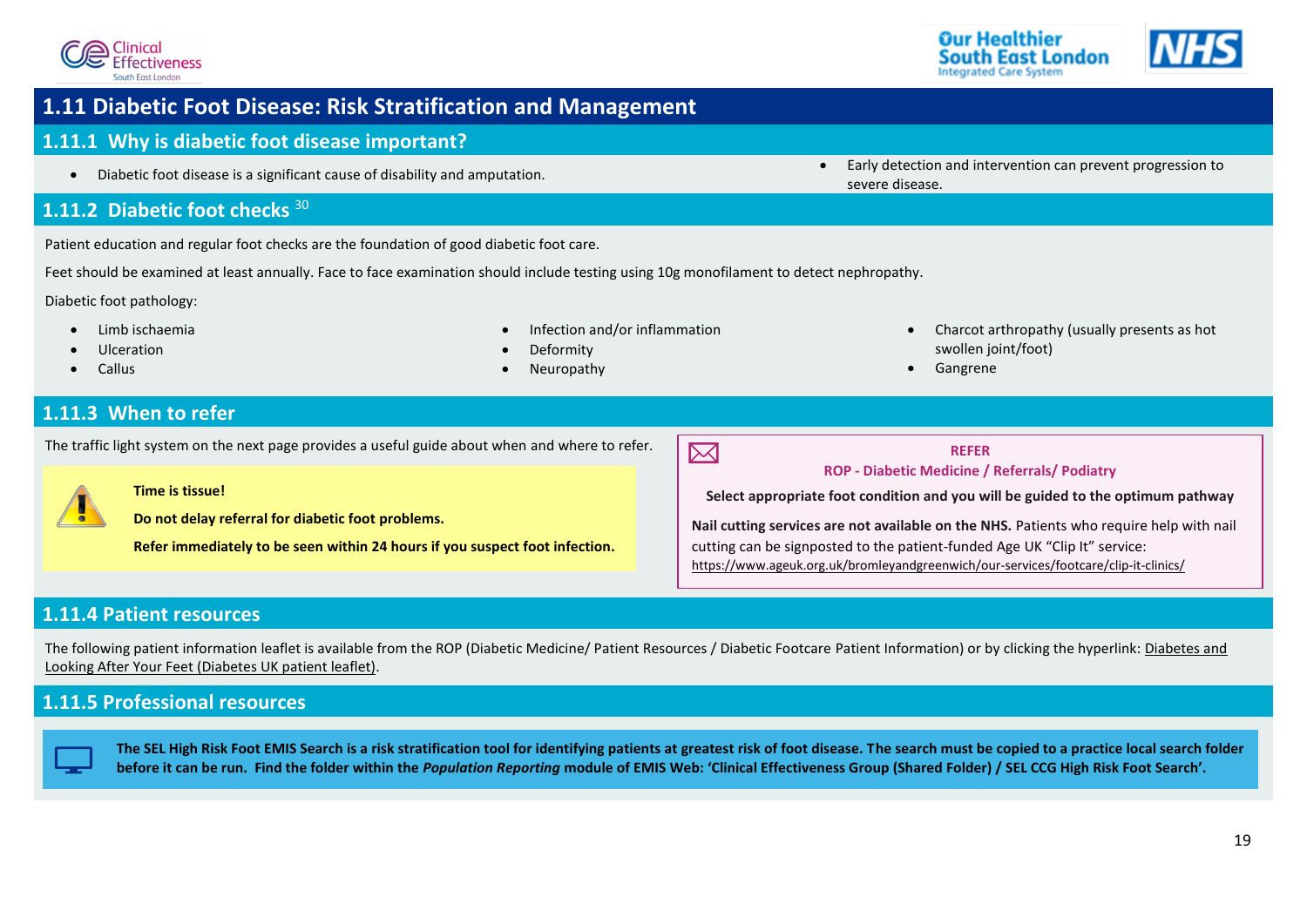

**Our Healthier**<br>**South East London**<br>Integrated Care System



## <span id="page-20-0"></span>**1.12 Diabetic Foot Disease: Risk Stratification and Management – Traffic Light System** [31](#page-34-14)

| <b>Risk Level</b>       | <b>Definition</b>                                                                                                                                                                                                                                                                                                                                                                                                                 | <b>Action</b>                                                                                                                                                                                                                                                                                                                                                                                                                                                                                                                                                              |  |  |  |
|-------------------------|-----------------------------------------------------------------------------------------------------------------------------------------------------------------------------------------------------------------------------------------------------------------------------------------------------------------------------------------------------------------------------------------------------------------------------------|----------------------------------------------------------------------------------------------------------------------------------------------------------------------------------------------------------------------------------------------------------------------------------------------------------------------------------------------------------------------------------------------------------------------------------------------------------------------------------------------------------------------------------------------------------------------------|--|--|--|
| Low                     | Intact foot and at low risk of damage:<br>• Normal foot sensation<br>• Palpable foot pulses<br>• No foot deformity<br>. No history of ulceration or amputation                                                                                                                                                                                                                                                                    | Continue foot care within primary care setting (GP)<br>• Annual Foot Screening to check for tissue damage, neuropathy & circulatory problems - $\blacksquare$ see here<br>for a video on how to conduct a foot screening: http://bit.ly/How2FS<br>. Provide patient with verbal information & Low Risk Foot Patient Leaflet: http://bit.ly/LR Foot                                                                                                                                                                                                                         |  |  |  |
| <b>Moderate</b>         | Intact foot but moderate risk of damage:<br>• Peripheral neuropathy (i.e. abnormal sensation)<br>• Peripheral vascular disease (i.e. absent foot pulses)<br>• Deformity/lesions                                                                                                                                                                                                                                                   | <b>Refer for foot care within Foot Protection Team</b><br>• Diabetes foot checks and surveillance every six months<br>• Foot check for tissue damage, neuropathy & circulatory problems<br>. Regular podiatry and general foot care<br>• Callus removal, nail care and regular foot care review as per NICE guidelines<br>. Provide patient with verbal information & Moderate Risk Foot Patient Leaflet: http://bit.ly/MR Foot                                                                                                                                            |  |  |  |
| High                    | Intact foot but high risk of damage:<br>• Previous foot ulceration<br>• History of Charcot foot<br>• Patients on dialysis<br>• Previous amputation<br>. Neuropathy and lower limb peripheral arterial disease together<br>• Neuropathy in combination with callus/deformity<br>• Lower limb peripheral arterial disease in combination with<br>callus/deformity<br>. Patients who are: on dialysis, blind, or unable to self-care | <b>Refer for foot care within Foot Protection Team</b><br>. Diabetes foot checks and surveillance every two - three months<br>• Foot Check for tissue damage<br>• Regular podiatry and general foot care<br>. Callus removal, nail care and regular foot care review as per NICE guidelines similar to the yellow box<br>above<br>. Provide patient with verbal information & High Risk Foot Patient Leaflet: http://bit.ly/HR Foot                                                                                                                                        |  |  |  |
| <b>Active</b>           | Current active foot tissue damage:<br>• Any foot ulceration<br>• Acute Charcot foot (hot/swollen/painful foot)<br>• Any foot Infection                                                                                                                                                                                                                                                                                            | Refer urgently (same day) to hospital based Multidisciplinary Diabetic Foot Team (MDfT)* or<br>immediately to ED if the patient has suspected sepsis<br>• Triage of referrals within one working day<br>. MDfT review within one additional working day<br>• 'One-stop' case reviews<br>• Coordinate OPAT Care<br>• Refer housebound patients to FPT immediately<br>. Ensure patients provided with written and verbal information and contact numbers<br>*Housebound patients will be managed by the community based, Foot Protection Team under the guidance of the MDfT |  |  |  |
| $\boxtimes$             | All referrals should be made using the Referrals Optimisation Protocol: Diabetic Medicine / Referrals/ Podiatry & Foot Referrals                                                                                                                                                                                                                                                                                                  |                                                                                                                                                                                                                                                                                                                                                                                                                                                                                                                                                                            |  |  |  |
| <b>Service Details:</b> | Foot Protection Team: (landline) 0300 330 5777, (mobile) 07821 809796, (email) bromh.cccpod4@nhs.net<br>Multidisciplinary Diabetic Foot Team: (landline) 01689 865 202, (email) kch-tr.pruhdiabeticfootclinic@nhs.net                                                                                                                                                                                                             |                                                                                                                                                                                                                                                                                                                                                                                                                                                                                                                                                                            |  |  |  |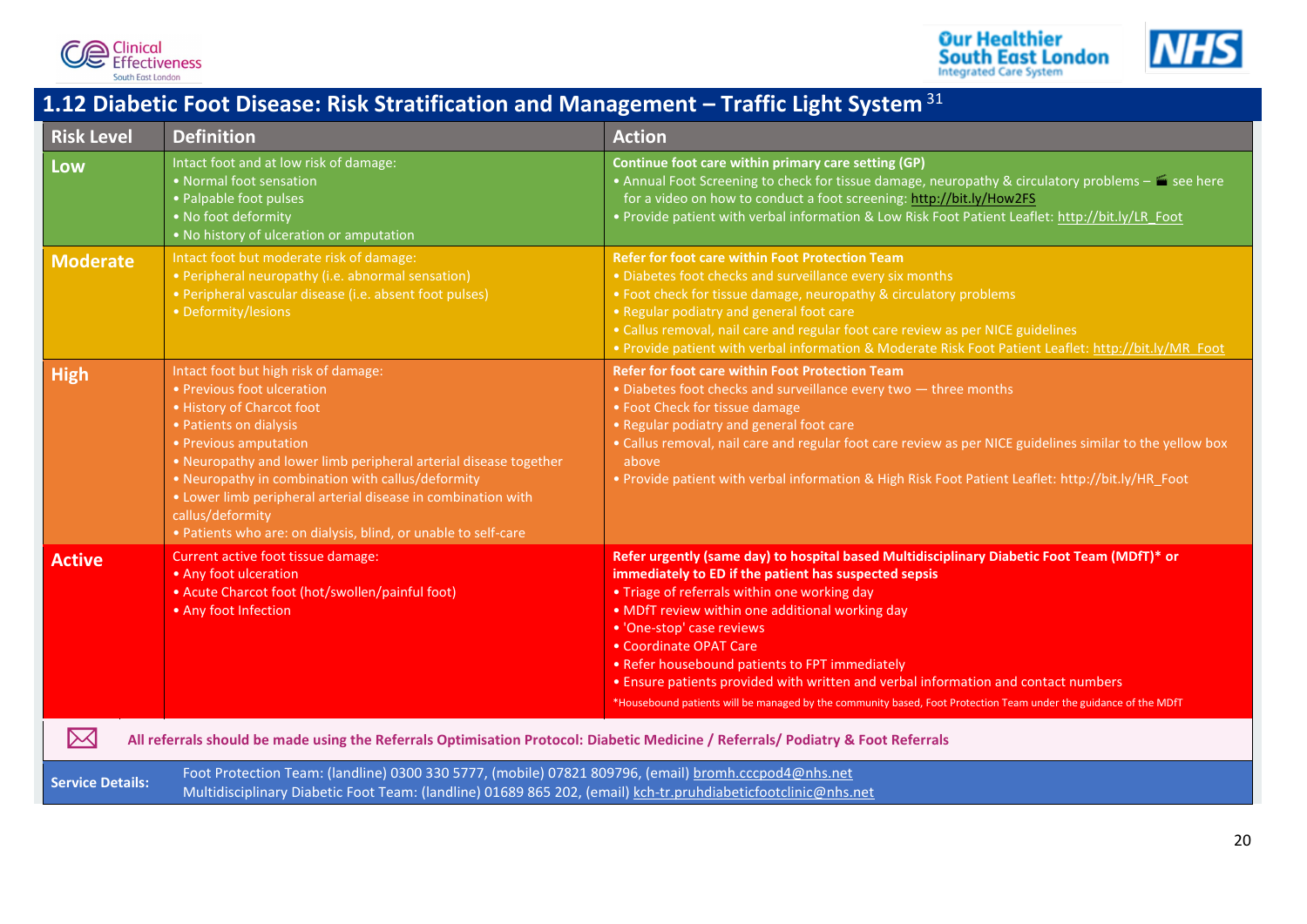



## <span id="page-21-0"></span>**1.13 BMI - Weight Management** [17](#page-34-0)[,22](#page-34-5)[,32](#page-34-15)

### <span id="page-21-1"></span>**1.13.1 Advice on physical activity**

Provide general advice on healthy weight and lifestyle to all patients with T2DM.

- For all, recommend increased physical activity, even in absence of weight loss, brings health benefits.
- To prevent obesity, recommend 45-60 minutes moderate intensity exercise a day.
- <span id="page-21-2"></span>• With a history of obesity, recommend 60-90 minutes moderate intensity exercise a day to avoid regaining weight.

### **1.13.2 Weight management options**

Tailor interventions to patient's circumstances and choices.

Consider referral at lower BMI for patients from BAME backgrounds.

- BMI  $\geq$  30kg/m<sup>2</sup> or (27.5kg/m<sup>2</sup> & BAME)
	- o By default, offer referral to NHS Digital Weight Management Programme (Tier 2) (patient must have access to online technology).
	- o Alternatively, recommend self-referral to other Tier 2 service e.g. Weight Watchers, Slimming World (list of services is available on the ROP).
- BMI  $\geq$  35kg/m<sup>2</sup>

 $\boxtimes$ 

- o Offer referral to Tier 3 SEL Healthy Weight Programme (12 month intensive course).
- Patients newly diagnosed with diabetes and BMI 30-34.9kg/m<sup>2</sup>
	- o Discuss referral for bariatric surgery: Upper GI Service for Kings @ Beckenham Beacon RJZ31 (Tier 4)
- BMI  $\geq$  40kg/m<sup>2</sup> or (BMI  $\geq$  35kg/m<sup>2</sup> with complex comorbidities)
	- o Discuss referral for bariatric surgery: Upper GI Service for Kings @ Beckenham Beacon RJZ31 (Tier 4)

**REFERRALS**

**ROP - Dietetic and Weight Management / Weight Management / Referrals**

**Referral options are automatically displayed according to patient eligibility.**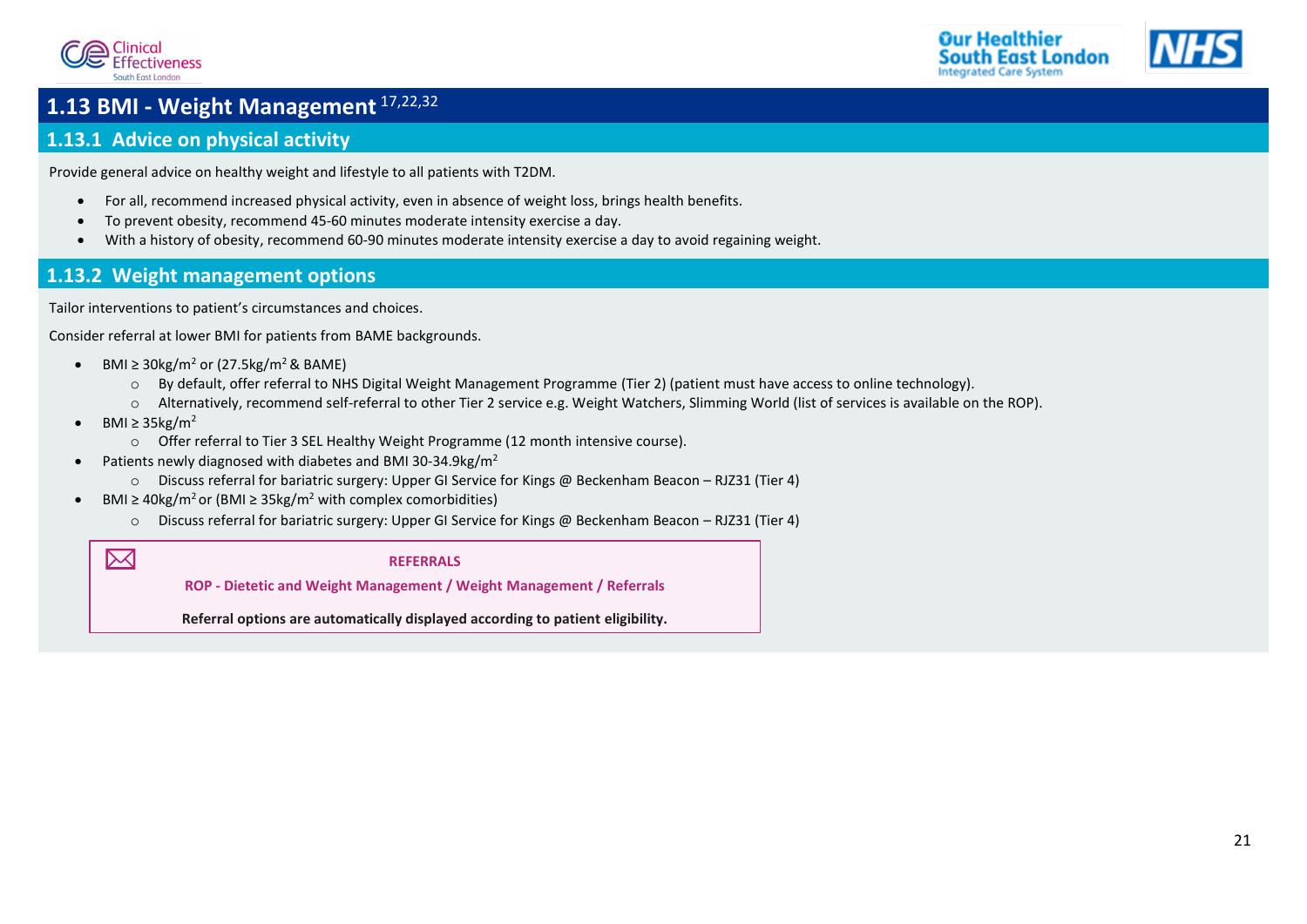



## <span id="page-22-0"></span>**1.14 Smoking cessation**

### <span id="page-22-1"></span>**1.14.1 "Very Brief Advice" for smoking cessation**

Patients who smoke should be offered advice on smoking cessation. Online training for providing advice is available free of charge [Very Brief Advice Training Module.](http://www.ncsct.co.uk/publication_very-brief-advice.php)

### <span id="page-22-2"></span>**1.14.2 Practice cessation services**

There are currently no commissioned in-person smoking cessation services in Bromley. When the patient is ready to quit, offer referral to the surgery's smoking cessation service if available.

### **1.14.3 Stop Smoking London**

- <span id="page-22-3"></span>• Self-referral to Stop Smoking London helpline (0300 123 1044) and [online support.](https://stopsmokinglondon.com/)
	- o Provides support through a 4-week quit attempt.
	- o Patient buys NRT or vapes over-the-counter or GP can prescribe NRT.
	- o For proof of behavioural support, Stop Smoking London can send a confirmatory email to the patient to share with the GP.
- See London Borough of Bromley resource: Get help to stop smoking [London Borough of Bromley.](https://www.bromley.gov.uk/info/200048/health_and_wellbeing/1309/get_help_to_stop_smoking)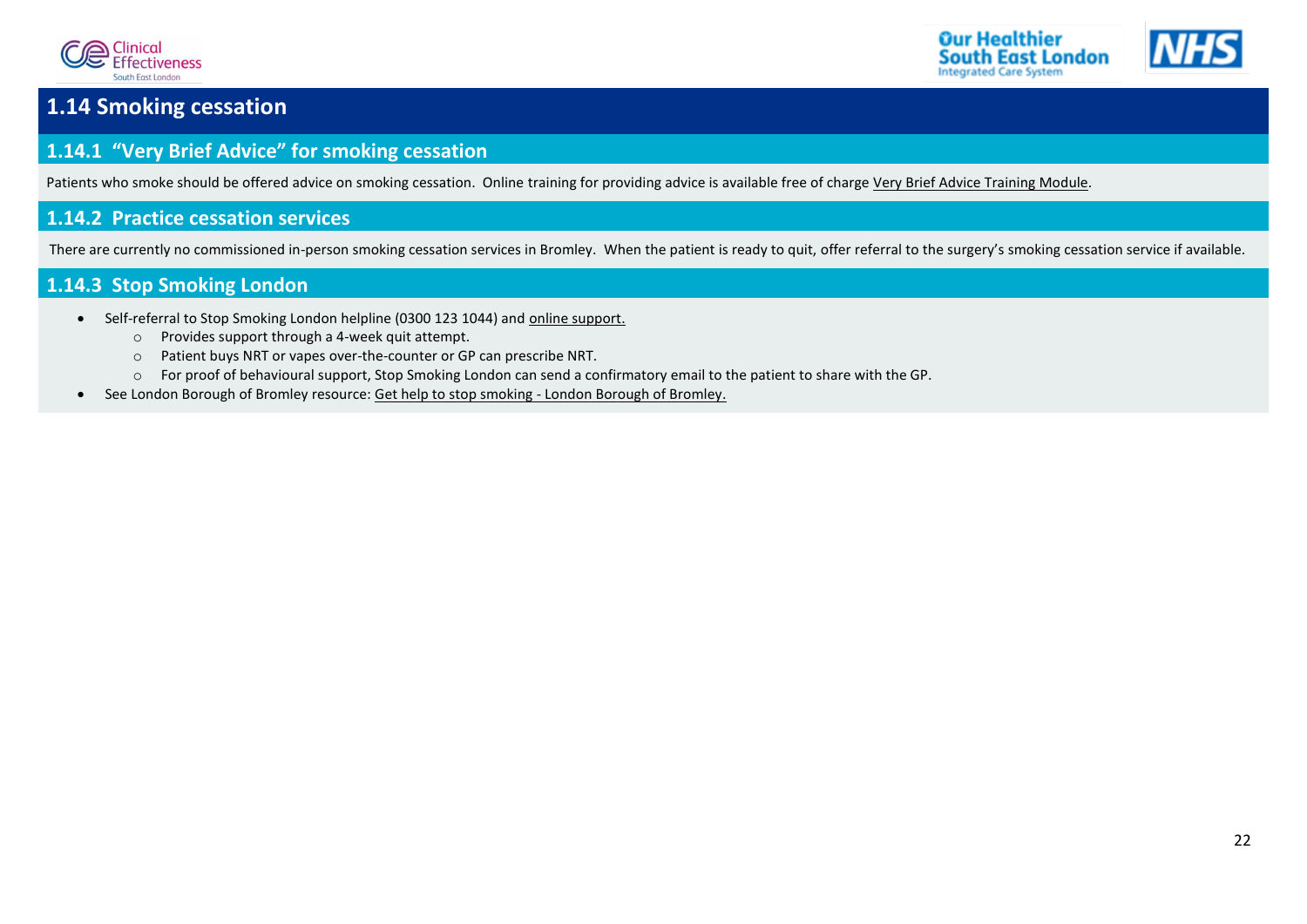



## <span id="page-23-1"></span>**1.15 Diabetic Eye Screening (Retinal Screening)**

Retinal screening is carried out by the SEL Diabetic Eye Screening Programme at two sites in Bromley. There is a central administration team which automatically invites patients for screening and results are sent to the GP electronically.

### <span id="page-23-2"></span>**1.15.1 Referral to retinal screening**

Patients correctly coded with diabetes will identified automatically; the GP does *not* need to make a referral.

<span id="page-23-0"></span>**Patients whose diabetes is in remission should be coded as "diabetes in remission" not "resolved" as they should continue to receive eye screening**

### <span id="page-23-3"></span>**1.15.2 Results of screening visit**

| Grade            | <b>Action for GP and Patient</b>                                                                                                                                                                             | <b>Action for retinal Screening Programme (DESP)</b>                                                       |
|------------------|--------------------------------------------------------------------------------------------------------------------------------------------------------------------------------------------------------------|------------------------------------------------------------------------------------------------------------|
| <b>ROMO</b>      | No retinopathy. Maintain good control/optimise BP and glucose control.                                                                                                                                       | Rescreen patient in 1 year                                                                                 |
| <b>R1M0</b>      | Background diabetic retinopathy. Optimise BP and glucose control                                                                                                                                             | Rescreen patient in 1 year                                                                                 |
| <b>R1M1</b>      | Background diabetic retinopathy with maculopathy. Changes are reversible in the early stages with<br>good systemic control of Glucose and BP. Encourage attendance at appointments                           | Closer monitoring in screening programme (3-9 month recall) or referral to hospital eye service            |
| <b>R2M0</b>      | Patient has developed pre-proliferative diabetic retinopathy. Encourage improvement of systemic<br>control to slow down progression. Encourage attendance at appointments                                    | Closer monitoring in screening programme (3-9 month recall) or referral to hospital eye service            |
| <b>R2M1</b>      | Patient has developed pre-proliferative changes and maculopathy. Patients are at risk of visual loss<br>and need to improve systemic control in a controlled manner. Encourage attendance at<br>appointments | Closer monitoring in screening programme (3-9 month recall) or referral to hospital eye service            |
| <b>R3M0/R3M1</b> | Patient has developed proliferative disease (with or without maculopathy), high risk of visual loss.<br>Patient needs to improve control in a controlled manner. Encourage attendance at appointments        | Will arrange referral and urgent appointment with hospital eye service                                     |
| R3SM0/R3SM1      | Patient has developed proliferative disease with maculopathy that is now stable following<br>treatment. Patient needs to improve control in a controlled manner                                              | Stable, treated retinopathy. Will arrange referral if required or closer monitoring in screening programme |
| l U              | Patient has non-assessable images using screening camera                                                                                                                                                     | Will arrange appointment for slit-lamp bio screening within 13 weeks. May need referral for cataracts      |

### <span id="page-23-4"></span>**1.15.3 Patients who do not attend**

The patient's GP is notified of non-attendance for retinal screening and should make efforts to encourage attendance.

#### **Patients who are not suitable for screening or who opt out:**

Patients may be excluded from screening if they are unable to sit upright and use chin rest, or follow instructions. The programme may contact the GP to confirm if patient is unsuitable. Patients can choose to opt out of screening by completing opt-out form.

Service contact details: 020 718 81979, [gst-tr.seldesp.admin@nhs.net](mailto:gst-tr.seldesp.admin@nhs.net) o[r www.gstt.nhs.uk/seldesp.](http://www.gstt.nhs.uk/seldesp)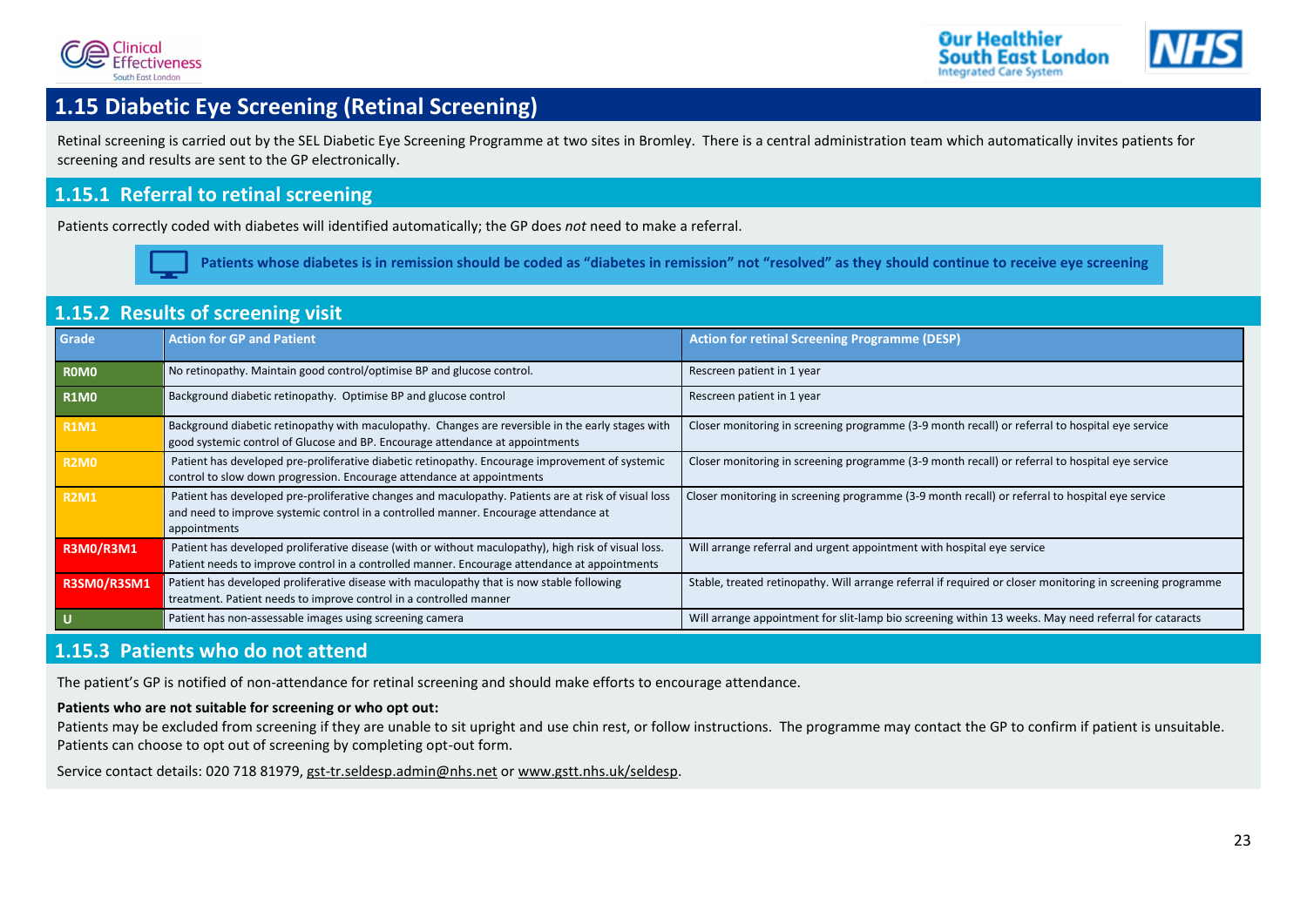





## <span id="page-24-0"></span>**1.16 T2DM Review Planning and Tasks**

|                              | <b>Tasks/Activity</b>                                                                                                                                                                                                                                                                                                                                                                                                                                                                                                                                                                                                                                                                                                                                                                                                                                                  | Who?                                                              | Where?                       | <b>Tools/Support</b>                                                                                                                                                                                                                                                                                                  |
|------------------------------|------------------------------------------------------------------------------------------------------------------------------------------------------------------------------------------------------------------------------------------------------------------------------------------------------------------------------------------------------------------------------------------------------------------------------------------------------------------------------------------------------------------------------------------------------------------------------------------------------------------------------------------------------------------------------------------------------------------------------------------------------------------------------------------------------------------------------------------------------------------------|-------------------------------------------------------------------|------------------------------|-----------------------------------------------------------------------------------------------------------------------------------------------------------------------------------------------------------------------------------------------------------------------------------------------------------------------|
| <b>Review</b><br>planning    | Recall patients at least annually or more frequently if diabetes is<br>unstable/medication changes have been made.                                                                                                                                                                                                                                                                                                                                                                                                                                                                                                                                                                                                                                                                                                                                                     | Admin colleague with<br>clinician support:<br>GP/nurse/pharmacist |                              | Eclipse can be used to identify those<br>patients who would most benefit<br>from review.                                                                                                                                                                                                                              |
| <b>Pre-patient</b><br>review | Advise patient to attend for bloods: predefined diabetes blood test<br>group in tQuest + submit urine ACR specimen (preferably early morning<br>sample).<br>Where possible, ask the patient to measure their BP and weight.                                                                                                                                                                                                                                                                                                                                                                                                                                                                                                                                                                                                                                            | HCA/nurse/pharmacist                                              | Remote or<br>F2F             | AccuRx and eConsult have facility for<br>pre-review information gathering;<br>text/contact patient to encourage to<br>complete ahead of review.                                                                                                                                                                       |
| <b>Patient</b><br>review     | Explore patient concerns, expectations.<br>$\bullet$<br>Review trend of BMI and BP.<br>Review investigations: urine ACR, renal function, HbA1c, cholesterol.<br>$\bullet$<br>Re-calculate QRISK2/3 for primary prevention if not on statin.<br>Discuss risk-reduction + lifestyle<br><b>Medication review</b><br>Check patient concerns, side-effects and adherence.<br>$\bullet$<br>Adjust medications if necessary.<br>Signpost to community pharmacy for New Medicines Service.<br>Include foot check and advice on foot care, share link via accuRx<br>Diabetes UK advice on Footcare.<br>Check patient has attended for eye screening.<br>$\bullet$<br>Ask patient about their mental health.<br>$\bullet$<br>Ask men about erectile dysfunction.<br>Agree goals including self-management.<br>Consider referral to Social Prescriber.<br>Agree next review date. | GP/nurse/pharmacist                                               | Remote or<br>F <sub>2F</sub> | Use recommended EMIS/Ardens<br>templates (ensures correct coding,<br>annual review, medication review).<br>Signpost or refer to Diabetes Book<br>and Learn for structured education.<br>Self-management resources - send<br>links via AccuRx.<br>Diabetes UK Information<br>Prescriptions to support personal<br>care |

**Principles of remote monitoring: See [CES LTC during COVID-19 guide](http://www.clinicaleffectivenesssouthwark.co.uk/wp-content/uploads/2020/11/LTC-management-during-COVID-19-and-beyond.-Version-1.8.pdf)**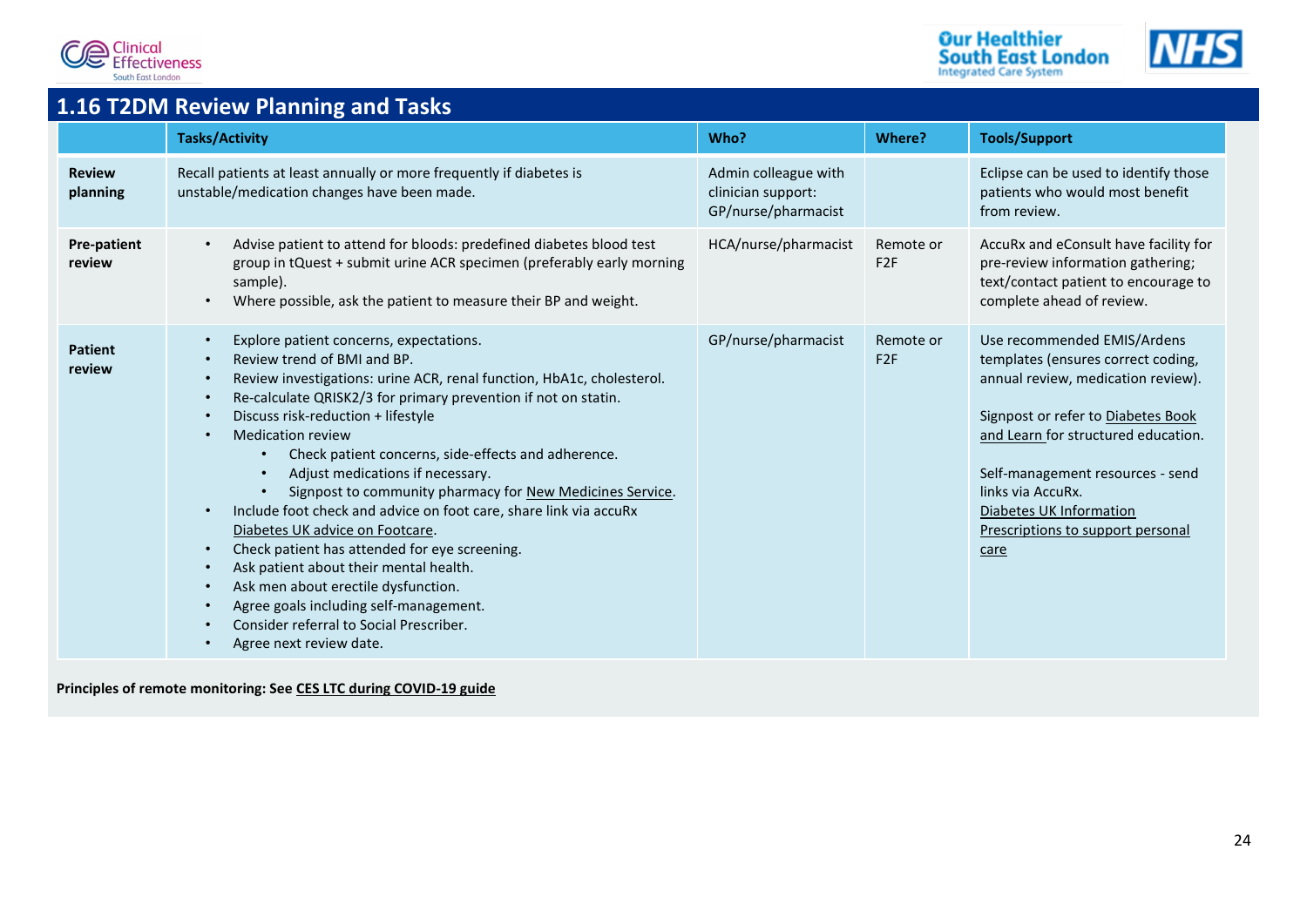



### <span id="page-25-5"></span><span id="page-25-1"></span>**1.17 Diabetes Review: Advice for Patients**

### <span id="page-25-0"></span>**1.17.1 Dietary advice**

I have type 2 diabetes – [what can I eat? | Diabetes UK](https://www.diabetes.org.uk/guide-to-diabetes/enjoy-food/eating-with-diabetes/i-have-type-2-diabetes)

Advise on healthy eating:

- Eat
	- o plenty of vegetables.
	- o sufficient fibre
	- o fish, especially oily fish (mackerel, salmon, sardines) regularly.
- Avoid
	- o sugary food and drinks.
	- o energy dense foods such as crisps, cakes, biscuits and pastries.
	- o alcohol.
	- o salty, processed foods.

Consider signposting the patient to the [NHS Diet Advice for Diabetes](https://www.diabetes.co.uk/diet/nhs-diet-advice.html) (diabetes.co.uk).

Professional resource[: CDEP](http://www.cdep.org.uk/) Nutrition learning module to increase your knowledge of diet and T2DM.

### <span id="page-25-3"></span>**1.17.2 Goal setting**

[Watch this short patient video](https://www.youtube.com/watch?v=nP1blg7qc9o) on achieving goals.

Support your patients to make **SMART** goals e.g.

| <b>Specific:</b>        | Measurable:            | Achievable:                                      | <b>Realistic:</b>                | Timed:                                |
|-------------------------|------------------------|--------------------------------------------------|----------------------------------|---------------------------------------|
| 'I want to lose weight' | 'I'll aim to lose 2kg' | "I'll attend a Book and Learn course to help me" | 'I'll ask my family to help too' | 'I'll do this over the next 6 months' |

### <span id="page-25-2"></span>**1.17.3 Personalised Care**

"A one-size-fits-all health and care system simply cannot meet the increasing complexity of people's needs and expectations. Personalised care is based on 'what matters' to people and their individual strengths and needs.["](https://www.england.nhs.uk/personalisedcare/) [NHS England.](https://www.england.nhs.uk/personalisedcare/) Consider learning through the [Personalised Care Institute.](https://www.personalisedcareinstitute.org.uk/)

### <span id="page-25-4"></span>**1.17.4 Hypoglycaemia**

See [TREND Guidance](https://trenddiabetes.online/wp-content/uploads/2018/09/HCP_Hypo_TREND_FINAL.pdf) 'Hypoglycaemia in adults in the community: recognition, management and prevention'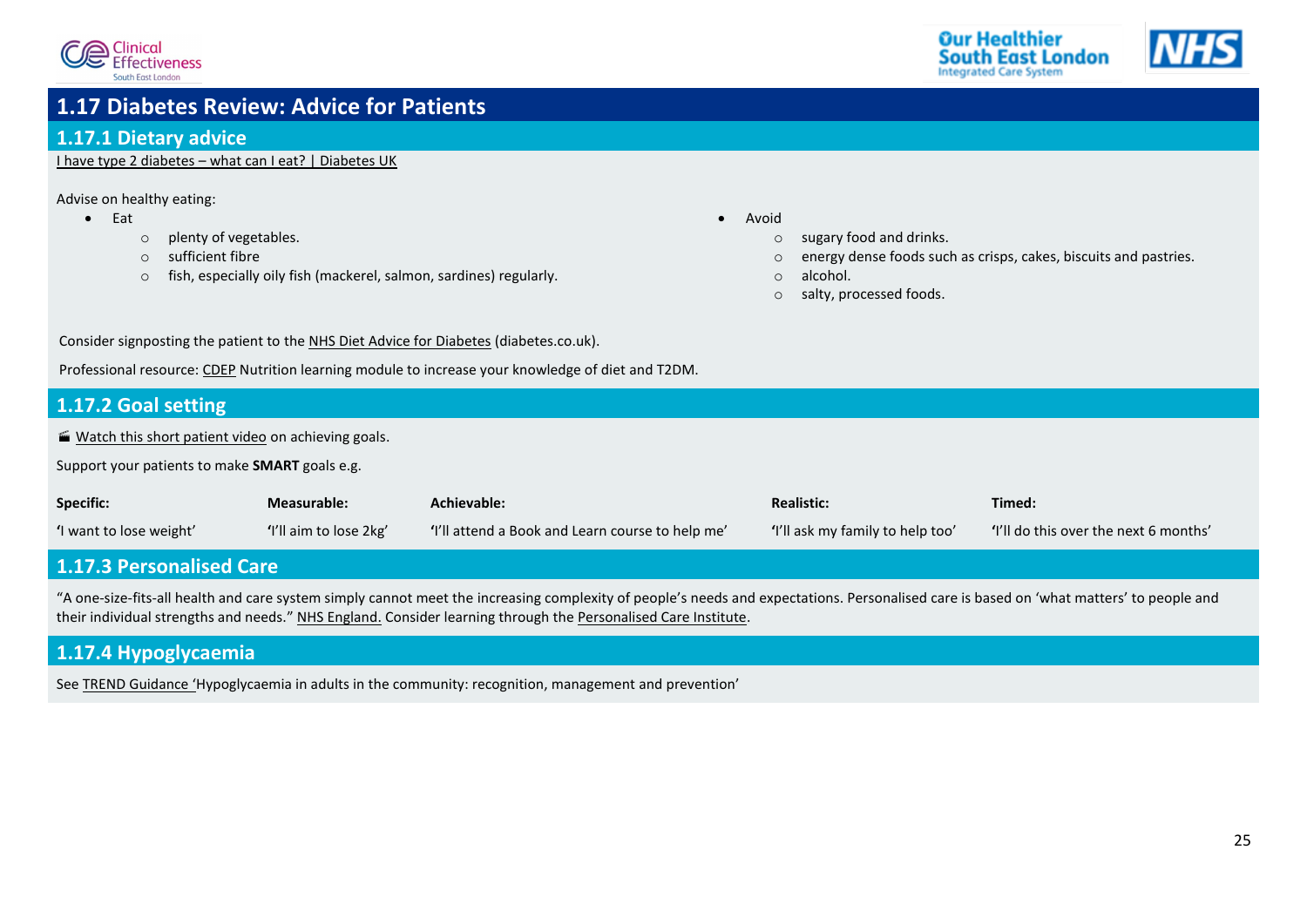



### **1.18 Diabetes Review: Advice for Patients - Sick Day Rules**

<span id="page-26-1"></span>If available, increase glucose monitoring to at least 4 times a day when unwell.

Maintain fluid and carbohydrate intake. Sugary fluids if glucose low and sugar-free fluids if glucose high.

NEVER stop insulin: adjust dose of insulin and gliclazide according to glucose readings.

If adjusting medication doses, remember to change them back once in recovery.

<span id="page-26-0"></span>

| <b>SADMANS rules</b><br>Classes of drugs that should be temporarily stopped during dehydrating illness |                       |    |                         |  |  |
|--------------------------------------------------------------------------------------------------------|-----------------------|----|-------------------------|--|--|
| S                                                                                                      | Sulfonylureas<br>M    |    | Metformin               |  |  |
| A                                                                                                      | <b>ACE</b> inhibitors | A  | <b>ARBs</b>             |  |  |
| D                                                                                                      | <b>Diuretics</b>      | N  | <b>NSAIDs</b>           |  |  |
|                                                                                                        |                       | S. | <b>SGLT2</b> inhibitors |  |  |

Patients should seek medical advice if they:

- have no access to glucose monitoring and experience symptoms of high glucose e.g. thirst, polyuria, fatigue.
- are unable to maintain hydration or take carbohydrates due to vomiting.
- have persistently high or low glucose despite adjusting medication doses.
- <span id="page-26-2"></span>have any other concerns when they feel unwell.

### **1.18.1 Patient Resources**

[Patient Information Leaflet: Type 2 Diabetes: What to do when you are ill \(TREND\)](https://www.knowdiabetes.org.uk/media/1164/a5_t2illness_trend.pdf)<sup>[33](#page-34-16)</sup>

[London Clinical Network Guidance](https://www.england.nhs.uk/london/wp-content/uploads/sites/8/2020/04/3.-Covid-19-Type-2-Sick-Day-Rules-Crib-Sheet-06042020.pdf) Sick day rules: how to manage Type 2 diabetes if you become unwell with coronavirus and what to do with your medication

■ [NHS Video library guide to using glucometer](https://www.healthandcarevideos.uk/diabetes?videoId=3465)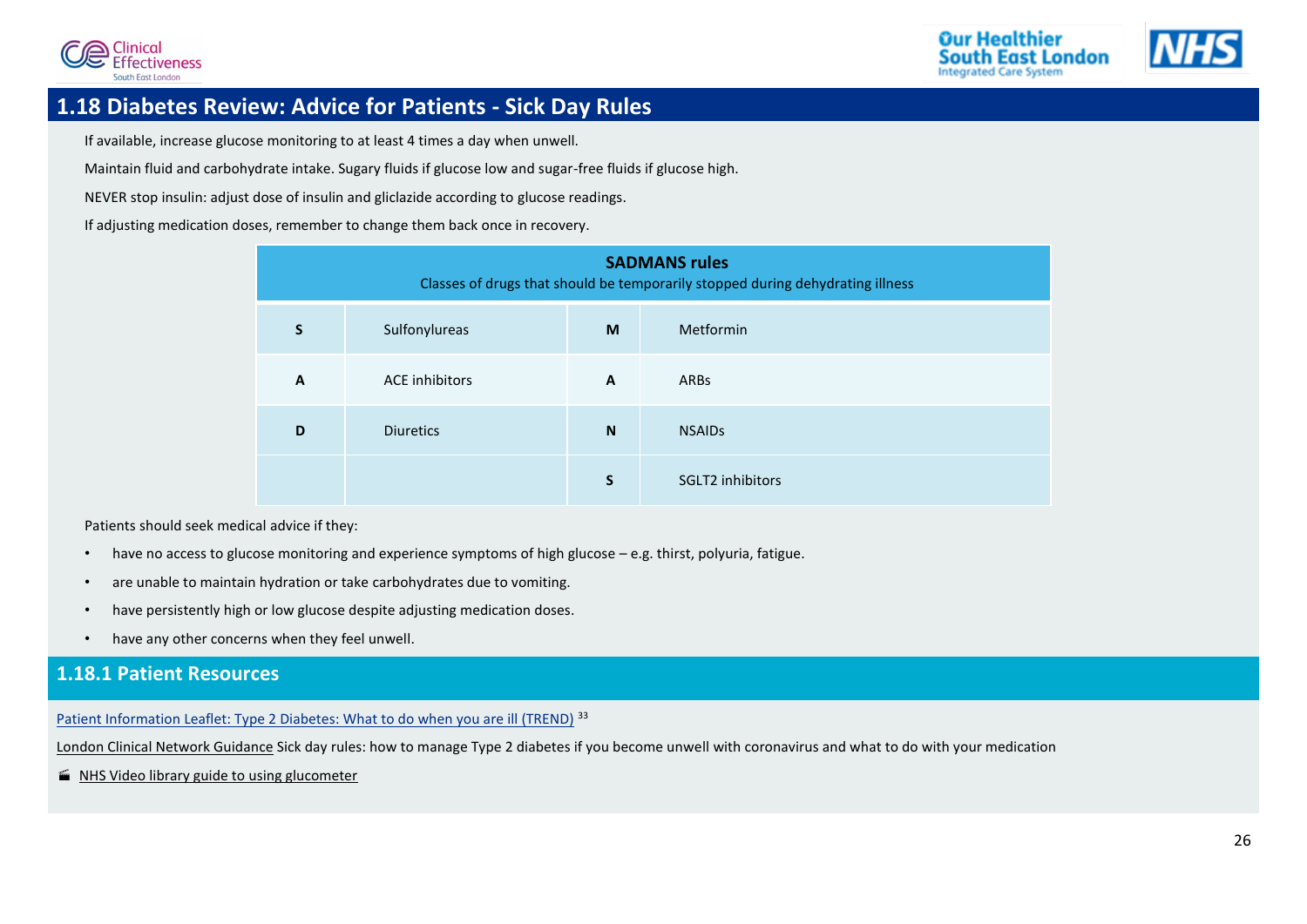





## <span id="page-27-0"></span>**1.19 Diabetes, Preconception & Pregnancy**

### <span id="page-27-1"></span>**1.19.1 Preconception planning and care for patients with diabetes**

Preconception planning for diabetic patients is extremely important to reduce the risk of adverse maternal and fetal outcomes.

If a woman living with diabetes wishes to conceive:

- Refer immediately to Bromley Healthcare Diabetes Clinic and specify 'Preconception, Type 2 (or 1) diabetes'. The patient will be reviewed every 4-6 weeks.
- Start folic acid 5mg once a day, at least 3 months before trying to conceive.
- Check HbA1c (aim for <6.5%), thyroid function and renal function.
- Start regular home glucose monitoring (will be arranged in preconception clinic if not already established). Measure blood glucose on waking and before and after meals (aim for blood glucose 4-7 before meals, 5-8 after meals).
- Review medication for contraindications in pregnancy and stop where possible e.g. ACEI, ARB and statin. Seek specialist advice if necessary.
- See Section [1.8.1](#page-15-1) for the management of hypertension in pre-conception and pregnancy.



**REFER to Bromley Healthcare Diabetes Clinic (Preconception) ROP - Diabetic Medicine / Referrals/ BHC Diabetes Service Referral Form**

**Community Diabetes Referral Form -** Specify 'Preconception and Diabetes Type (1 or 2)'

### <span id="page-27-2"></span>**1.19.2 Pregnant and diabetic**

| <b>REFER URGENTLY to Antenatal Clinic (Pregnant)</b>                                                                                                                                                                        | If pregnant and not already under the Preconception Diabetes Clinic, urgent                               |
|-----------------------------------------------------------------------------------------------------------------------------------------------------------------------------------------------------------------------------|-----------------------------------------------------------------------------------------------------------|
| $\mathsf{I}\!\!\!\times\!\!\!\mathsf{I}$                                                                                                                                                                                    | assessment in the Diabetes Antenatal Clinic is needed.                                                    |
| Self-referral (preferred route)<br>Self-referral form, under 'Referrals': Maternity   Princess Royal University Hospital (PRUH) (kch.nhs.uk)<br>Patient sends form to PRUH Antenatal Clinic kch-tr.br-maternitypruh@nhs.net | If there are specific, acute concerns, bleep the diabetes nurse for maternity<br>at the PRUH (bleep 477). |
| <b>GP</b> referral                                                                                                                                                                                                          | The Diabetes Antenatal clinic runs every Tuesday and Thursday morning                                     |
| ROP/Obstetrics/Antenatal Referral Form                                                                                                                                                                                      | (01689 863 560).                                                                                          |

### <span id="page-27-3"></span>**1.19.3 Gestational diabetes**

Gestational diabetes is defined as diabetes that develops during pregnancy and usually resolves after delivery of the baby. It is associated with adverse maternal and fetal outcomes.

Screening for gestational diabetes occurs for at-risk patients at the antenatal booking appointment and patients are managed in the Antenatal Diabetes Clinic.

Patients who have a history of gestational diabetes are at increased risk of developing type 2 diabetes later in life and they should be offered:

- HbA1c check in primary care at 13 weeks postnatal and when the patient wishes to conceive again.
- Screen for diabetes annually.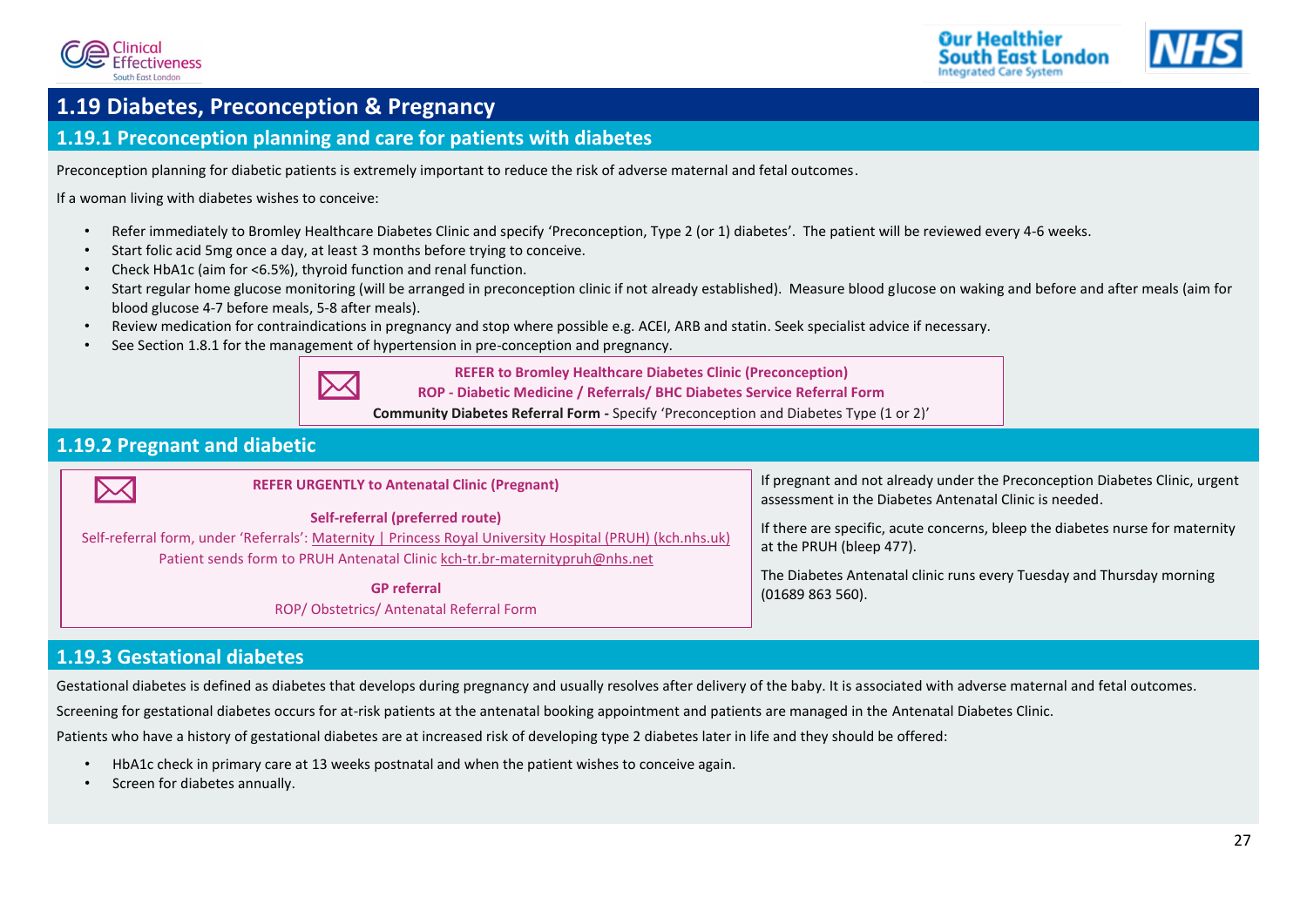![](_page_28_Picture_0.jpeg)

![](_page_28_Picture_2.jpeg)

<span id="page-28-0"></span>[Prescribing alert: NICE guidance update:](https://www.nice.org.uk/guidance/ng28) [Type 2 diabetes in adults: management \(NG28\)](https://www.nice.org.uk/guidance/ng28) was updated on 15/2/2022. This includes changes to prescribing guidance. The <u>SEL Integrated Medicines Optimisation</u> Committee (SEL IMOC) will update their T2DM guidance for SEL for the summer of 2022. This section of the CESEL T2DM guidance will be updated to align with SEL IMOC guidance as soon as it is available.

## <span id="page-28-1"></span>**1.20 T2DM: Preferred Medication (biguanide, sulfonylurea, ACEI, ARB)** [17](#page-34-0)[,19](#page-34-2)[,20](#page-34-3)

| <b>Class</b>        | <b>Drug</b>                                                                | <b>Starting Dose</b> | <b>Daily Range</b>           | Notes (these are not extensive, please refer to the latest BNF for further information especially             |
|---------------------|----------------------------------------------------------------------------|----------------------|------------------------------|---------------------------------------------------------------------------------------------------------------|
|                     |                                                                            |                      |                              | titration increments/cautions/contra-indications)                                                             |
| <b>Biguanide</b>    | Metformin                                                                  | 500mg OD             | Metformin standard release   | Ensure eGFR >45ml/min, or review dose. Contraindicated if corrected eGFR <30ml/min. Routine                   |
|                     |                                                                            |                      | Start 500mg daily with/after | renal function at                                                                                             |
|                     | Latest NICE CKD guidance (August 2021)<br>does not recommend adjusting the |                      | food and increase by 500mg   | least annually, 6 monthly for those at risk of renal impairment.                                              |
|                     | estimation of glomerular filtration rate                                   |                      | every 2 weeks until on 1g BD | Consider slow-release preparation if standard preparation causes gastrointestinal side effects.               |
|                     | (GFR) in people of African-Caribbean or                                    |                      | or maximum-tolerated dose    | Take with meals to reduce gastrointestinal side effects                                                       |
|                     | African family background                                                  |                      |                              | Remember sick day rules (see Section 1.18 Sick Day Rules)<br>$\bullet$                                        |
|                     |                                                                            |                      |                              | Manufacturer advises patients and carers should be informed to seek urgent medical advice if                  |
|                     |                                                                            |                      |                              | symptoms of lactic acidosis e.g. dyspnoea, cramps, abdominal pain                                             |
| <b>Sulfonylurea</b> | Gliclazide                                                                 | 40-80mg daily        | 160mg-320 mg daily, doses    | Inform patients of risk of adverse events/hypoglycaemia, particularly if renal impairment<br>$\bullet$        |
|                     |                                                                            |                      | over 160mg divided. Titrate  | Advise patients on how to manage hypoglycaemia                                                                |
|                     |                                                                            |                      | every 2 weeks according to   | Use with care in those with mild to moderate renal impairment (eGFR 30-60ml/min), only                        |
|                     |                                                                            |                      | pre-meal blood glucose - 4-  | prescribe under specialist advice in severe impairment (eGFR <30ml/min)                                       |
|                     |                                                                            |                      | 6mmol/L or individualised    | Self-monitor according to DVLA guidance and consider alternative if Group 2 driver (large                     |
|                     |                                                                            |                      | target or against            | lorries and buses)                                                                                            |
|                     |                                                                            |                      | 3 monthly HbA1c.             | Consider alternative if BMI >35<br>$\bullet$                                                                  |
|                     |                                                                            |                      |                              | Care with frail elderly, housebound and certain occupations e.g., working heavy machinery                     |
| <b>ACEI</b>         | 1st line                                                                   | 2.5mg OD             | 2.5mg-10mg OD                | For people of Black African or African-Caribbean family origin, use ARB instead of ACEI (as                   |
|                     | Ramipril                                                                   | (1.25mg OD in        |                              | increased risk of angioedema with ACEI)                                                                       |
|                     |                                                                            | frail/elderly        |                              | Check base line U&Es and renal profile (Na/K/Cr/eGFR). Hyperkalaemia may occur, therefore                     |
|                     |                                                                            | patients)            |                              | close monitoring of serum potassium is required                                                               |
|                     | 2nd line                                                                   | 10mg OD              | 10-80mg OD (maintenance      | Re-check renal profile within 2 weeks of initiation or dose increase and then at least annually.<br>$\bullet$ |
|                     | Lisinopril                                                                 |                      | dose 20mg for hypertension)  | Titrate ACEI/ARB up at 2-4 weekly intervals to achieve optimal BP control                                     |
| <b>ARB</b>          | Losartan                                                                   | 50mg OD              | 50mg-100mg OD                | Initiation/dose titration: if Cr increases by >20% (or eGFR falls by >15%) stop ACEI and seek                 |
|                     |                                                                            | (25mg OD if          |                              | specialist advice. ACEI dose should only be increased if serum creatinine increases by <20% (or               |
|                     |                                                                            | >75yrs old)          |                              | eGFR falls by <15%) after each dose titration and potassium <5.5mmol                                          |
|                     | Candesartan                                                                | 8mg OD               | 8mg-32mg OD                  | ACEI/ARB dose should be optimised before the addition of a second agent                                       |
|                     |                                                                            |                      |                              | Side effects: symptomatic hypotension can occur on first dosing - suggest take at night. Dry                  |
|                     |                                                                            |                      |                              | cough with ACEI, consider switch to ARB                                                                       |
|                     |                                                                            |                      |                              | Caution: Do not combine ACEI and ARB to treat hypertension                                                    |
|                     |                                                                            |                      |                              | For diabetic nephropathy ARB of choice: losartan and irbesartan                                               |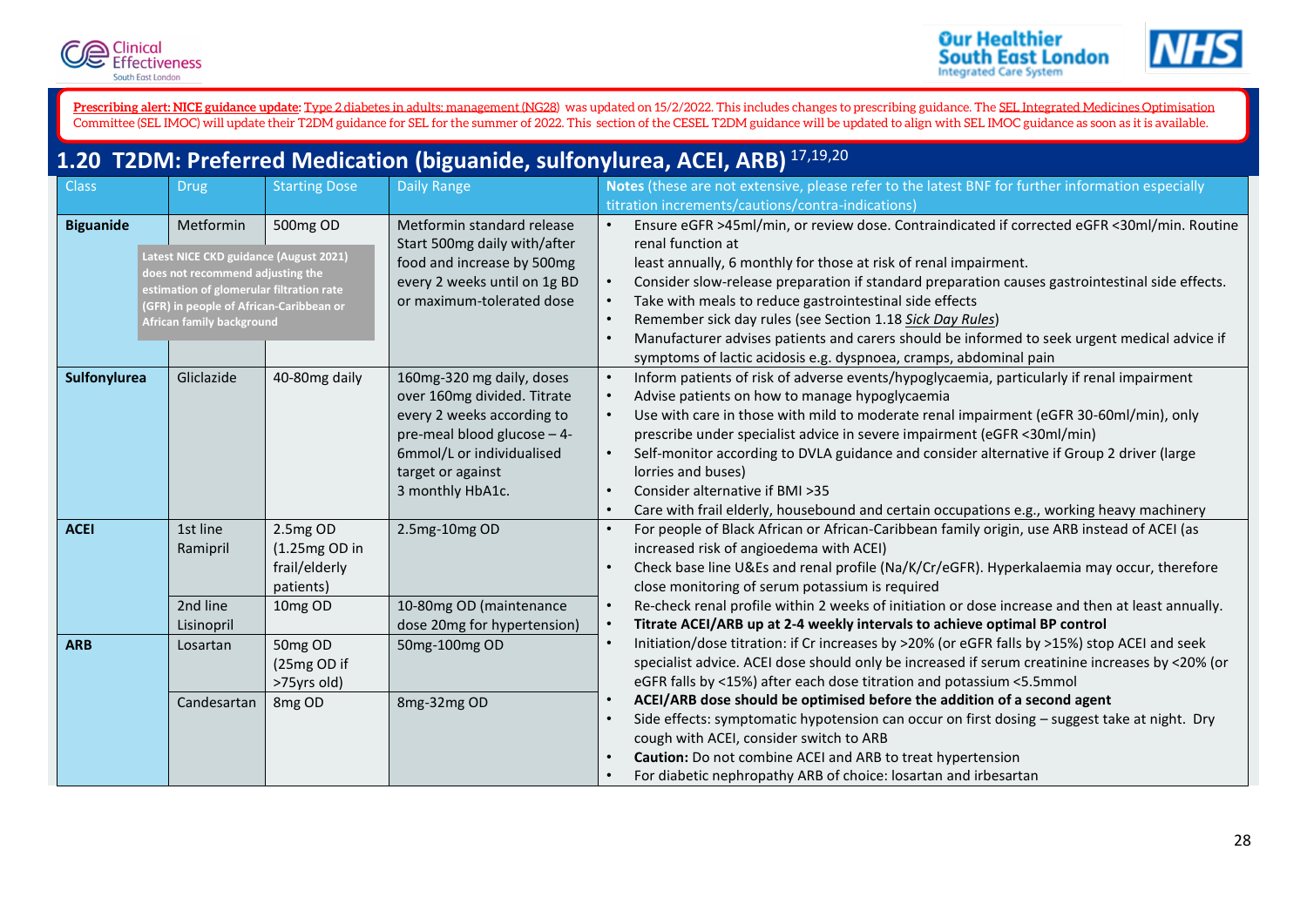![](_page_29_Picture_0.jpeg)

<span id="page-29-0"></span>**Clinical**<br>Effectiveness South East London

![](_page_29_Picture_1.jpeg)

![](_page_29_Picture_2.jpeg)

## <span id="page-29-1"></span>**1.21 T2DM: Preferred Medication (CCB, thiazide, spironolactone, alpha and beta blockers, statin)** [17,](#page-34-0)[19](#page-34-2)[,20](#page-34-3)

| <b>Class</b>         | <b>Drug</b>     | <b>Starting</b> | <b>Daily Range</b> | Notes (these are not extensive, please refer to the latest BNF for further information especially titration        |
|----------------------|-----------------|-----------------|--------------------|--------------------------------------------------------------------------------------------------------------------|
|                      |                 | <b>Dose</b>     |                    | increments/cautions/contra-indications)                                                                            |
| <b>CCB</b>           | Amlodipine      | 5mg OD          | 5-10mg OD          | Increase after 2-4 weeks to maximum dose of 10mg OD.                                                               |
|                      |                 |                 |                    | Caution: Interacts with simvastatin - consider switching to atorvastatin.                                          |
|                      |                 |                 |                    | If amlodipine causes ankle oedema consider using a thiazide-like diuretic instead                                  |
|                      |                 |                 |                    | CI: unstable angina, aortic stenosis, severe hypotension<br>$\bullet$                                              |
|                      |                 |                 |                    | Side effects include flushing and headaches at initiation; swollen ankles especially at higher doses               |
| <b>Thiazide-like</b> | Indapamide      | 2.5mg OD        | 2.5mg OD           | Check baseline renal profile, then after 2 weeks, then at least annually. If K < 3.5mmol/L or eGFR <25ml/min, stop |
| diuretic             | (IR)            |                 |                    | indapamide and seek specialist advice.                                                                             |
|                      |                 |                 |                    |                                                                                                                    |
| <b>Aldosterone</b>   | Spironolactone  | 25mg OD         | 25mg OD            | Step 4: Spironolactone is the preferred diuretic at step 4 (NICE), but is an unlicensed indication in resistant    |
| receptor             |                 |                 |                    | hypertension (BNF)                                                                                                 |
| antagonist           |                 |                 |                    | Consider only if potassium <4.5mmol/L (caution in reduced eGFR <30ml/min, as increased risk of hyperkalaemia).     |
| (K-sparing           |                 |                 |                    | Monitor Na/K/renal function within 1 month and repeat 6 monthly thereafter                                         |
| diuretic)            |                 |                 |                    | If K>4.5mmol/L should be stopped.                                                                                  |
| <b>Alpha blocker</b> | Doxazosin (IR)  | 1mg OD          | 2-16mg OD          | Consider at Step 4 if potassium ≥ 4.5mmol/L. Initial dose of 1mg usually increased after 1-2 weeks to 2mg OD       |
|                      |                 |                 | (or BD             | At doses above 8mg/day, consider split dosing from OD to BD to reduce BP variation                                 |
|                      |                 |                 | dosing when        | Caution: Initial dose as may cause postural hypotension so avoid in elderly as orthostatic hypotension risk        |
|                      |                 |                 | >8mg/day)          |                                                                                                                    |
| <b>Beta blocker</b>  | Atenolol        | 25mg OD         | 25-50mg OD         | Consider at Step 4 if potassium ≥ 4.5mmol/L.                                                                       |
|                      | Bisoprolol      | 5-10mg OD       | 5-20mg OD          | Particular caution in T2DM - symptoms of hypoglycaemia may be masked.                                              |
|                      |                 |                 |                    | Beta blockers may be considered in younger people and in those with an intolerance/CI to ACEI/ARBs, women of       |
|                      |                 |                 |                    | childbearing potential, co-existent anxiety/tachycardia/heart failure.                                             |
|                      |                 |                 |                    | CI: asthma, 2nd/3rd degree AV block, severe PAD                                                                    |
|                      |                 |                 |                    | Caution: beta blockers can cause bradycardia if combined with certain CCBs e.g. Verapamil/Diltiazem                |
| <b>Statin</b>        | Atorvastatin    | 20mg OD         | 20-80mg OD         | Seek specialist advice if eGFR <30ml/min, liver disease, untreated hypothyroidism, heavy drinker                   |
|                      | (alternative is |                 |                    | CI in pregnancy, breast feeding, avoid or address contraceptive needs women of childbearing age. Advise to stop 3  |
|                      | rosuvastatin)   |                 |                    | months before conception.                                                                                          |
|                      |                 |                 |                    | Multiple drug interactions, check BNF for advice, avoid grapefruit juice                                           |
|                      |                 |                 |                    | Advise patient to visit GP if they experience unexplained muscle pains<br>$\bullet$                                |
|                      |                 |                 |                    | Refer to SEL IMOC Guidelines on Lipid Management (https://selondonccg.nhs.uk/download/12704/)                      |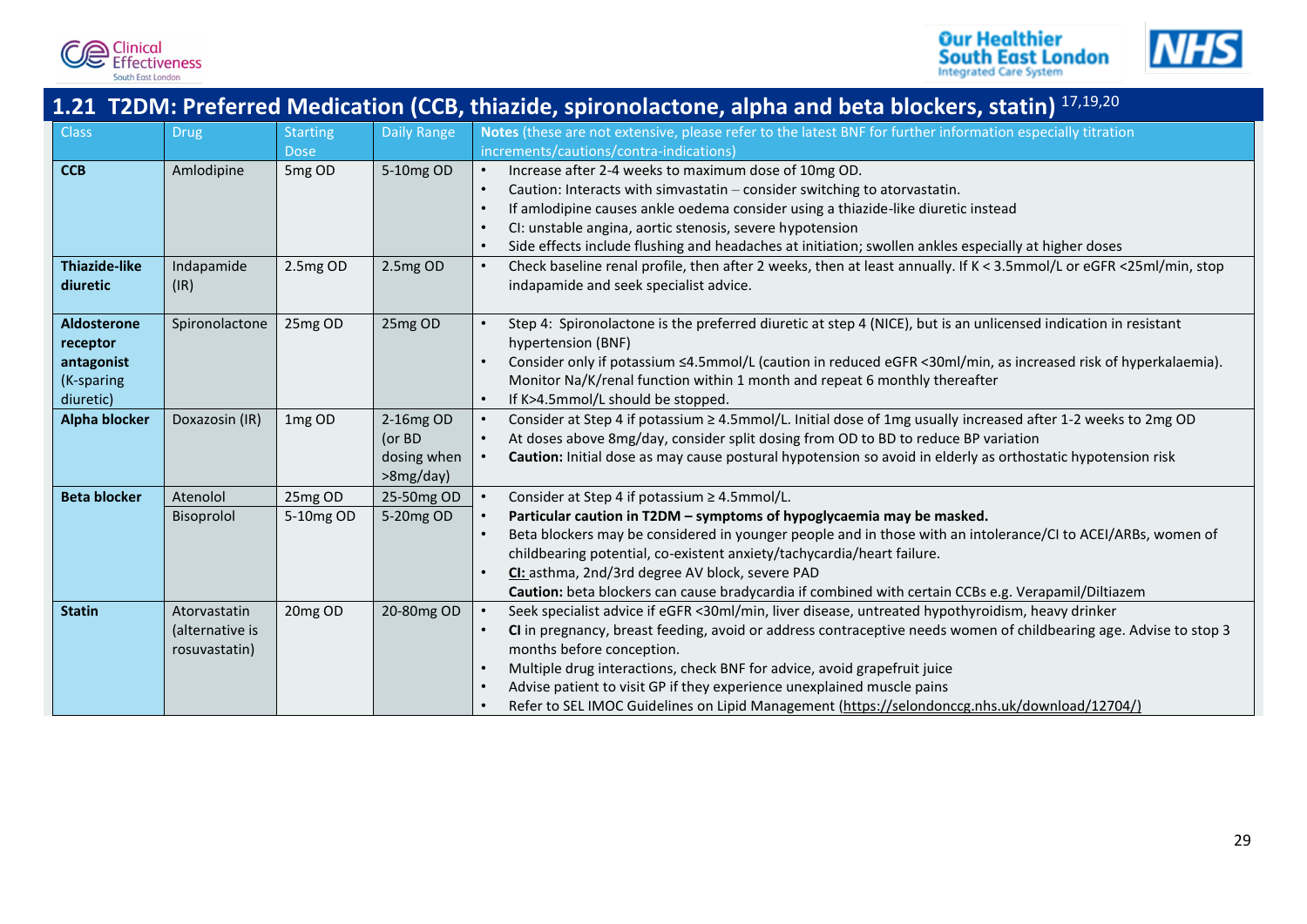![](_page_30_Picture_0.jpeg)

![](_page_30_Picture_1.jpeg)

### <span id="page-30-4"></span>2 Educational Resources

### <span id="page-30-0"></span>**2.1 Professional resources**

[Cambridge Diabetes Education Programme](http://www.cdep.org.uk/) comprehensive, competence-based learning. Free for all Bromley clinicians [www.cdep.org.uk](http://www.cdep.org.uk/) – contact BETH a[t broccg.beth@nhs.net](mailto:broccg.beth@nhs.net) for the registration code.

[Diabetes in Healthcare](https://www.diabetes.org.uk/Professionals/Training--competencies/Diabetes-in-Healthcare) Diabetes UK free online learning for health professionals

[RCGP Diabetes Hub](https://elearning.rcgp.org.uk/mod/page/view.php?id=10179)

[RCGP Quality Improvement Toolkit for Diabetes Care](http://www.rcgp.org.uk/clinical-and-research/resources/toolkits/quality-improvement-toolkit-for-diabetes-care.aspx)

[Personalised Care Institute](https://www.personalisedcareinstitute.org.uk/)

[Primary Care Diabetes Society](https://www.pcdsociety.org/)

### <span id="page-30-1"></span>**2.2 Patient resources**

[Diabetes Book and Learn](https://diabetesbooking.co.uk/) NHS South London Diabetes Education Booking Service

[The Diabetes UK Bromley Group](https://bromley.diabetesukgroup.org/) Support and information for everyone with diabetes and their carers.

[Diabetes UK Website](https://www.diabetes.org.uk/)

[Health and Care videos on Diabetes](https://www.healthandcarevideos.uk/diabetes?videoId=3465)

[Diabetes and Looking After Your Feet](https://cdn.shopify.com/s/files/1/1922/6045/files/Diabetes_and_looking_after_your_feet_for_web_6ec78309-b1c1-471e-be15-99184b252dcb.pdf) Diabetes UK patient leaflet

## <span id="page-30-5"></span>3 Bromley Clinical Support

### <span id="page-30-2"></span>**3.1 Community Diabetes Centre**

Telephone Advice:

- Office Hours: Community Diabetes Centre 01689 865911
- Out of Hours: Consultant Connect: (your practice has a specific phone number for Consultant Connect or contact via the Consultant Connect app)

![](_page_30_Picture_21.jpeg)

## <span id="page-30-6"></span>4 T2DM and COVID-19

### <span id="page-30-3"></span>**4.1 COVID-19**

[Managing T2DM during COVID pandemic](http://www.clinicaleffectivenesssouthwark.co.uk/wp-content/uploads/2020/11/CES-T2DM-and-COVID-V4.2.pdf) Clinical Effectiveness guide (Southwark)

[https://selondonccg.nhs.uk/covid\\_19/diabetes/](https://selondonccg.nhs.uk/covid_19/diabetes/) SEL COVID-19 clinical support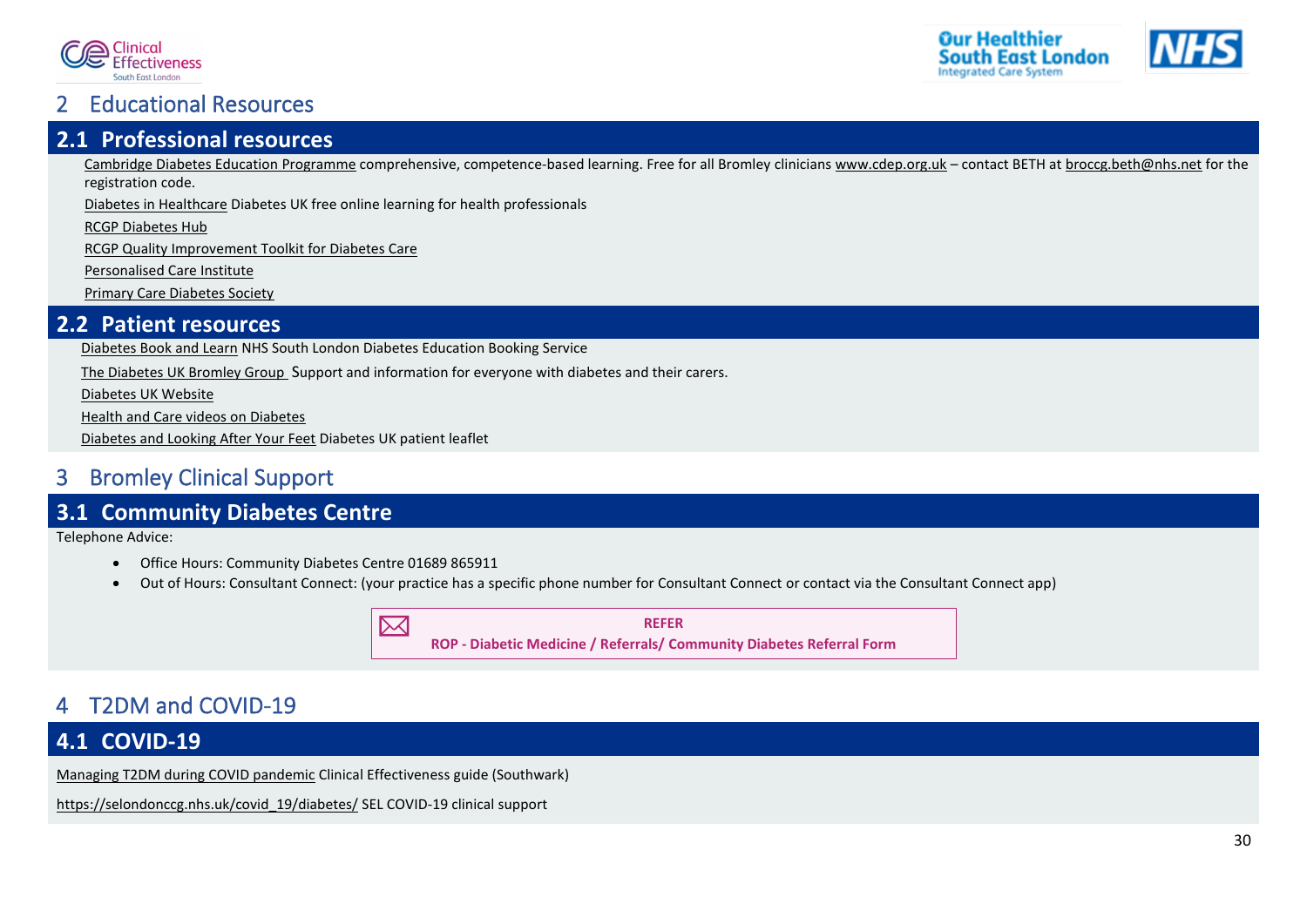![](_page_31_Picture_0.jpeg)

![](_page_31_Picture_1.jpeg)

## <span id="page-31-0"></span>5 Advanced Primary Care Practice

### <span id="page-31-1"></span>**5.1 Advanced Primary Care Practices (APCPs) in Bromley**

### <span id="page-31-2"></span>**5.1.1 What is an Advanced Primary Care Practice (APCP)?**

An APCP is a Bromley practice that works with Bromley Healthcare (BHC) Diabetes Service and signs up to either:

- $\triangleright$  initiate and manage injectable antidiabetic therapies
	- or
- ➢ manage injectables which have been started by the BHC Bromley Diabetes Service (referred by the GP to the Diabetes Service and discharged once stable, usually within 6-8 weeks)

### <span id="page-31-3"></span>**5.1.2 What courses are needed for APCP healthcare professionals?**

An APCP needs two or more healthcare professionals from their practice (including a GP) who have attended an advanced diabetes course which includes initiation and management of insulin:

- ➢ university-accredited: Warwick, Kings, Leicester
	- or
- ➢ RCGP/RCN courses: MERIT, TOPICAL.

The professionals must maintain their continuing professional development and show annual evidence of Diabetes CPD.

### <span id="page-31-4"></span>**5.1.3 Key Performance Indicators (KPIs)**

An APCP agrees to meet a set of KPIs and share their data with BHC. This is added to a dashboard which can be monitored for achievement by BHC and the allocated diabetes specialist nurse, allowing assessment of what areas of support may be required and thus enabling a bespoke training/support package to be offered.

KPI payments to practices are based on the number of patients on the practice register who had a Diabetes Care Plan documented for that year, pro-rata.

### <span id="page-31-5"></span>**5.1.4 Practice and Patient Benefits**

#### **Practice benefits:**

- In-house specialist support for practice staff.
- ➢ Enhanced skills in diabetes.
- ➢ Ability to give quicker access to treatment for patients.
- Supported by a named DSN who has direct access to a consultant.
- ➢ Virtual facilitation clinics enabling review of multiple patients in a short period of time.
- ➢ Improved clinical outcomes.
- ➢ Access to performance reports.
- Bespoke template and reporting tools built into EMIS.
- ➢ Increased QOF and NDA compliance.
- ➢ Easier access to specialist services for complex patients pumps, preconception, Young Adult Clinics, renal clinics, etc.

#### **Patient benefits:**

- $\triangleright$  Seen by a primary care professional, who is more likely to know their medical history as well as social/psychological issues.
- ➢ Quicker access to diagnosis and treatment.
- $\triangleright$  Seen close to home does not have to travel to a hospital site: easier access.
- $\triangleright$  Relationship with the HCP is already in place.
- $\triangleright$  Complex patients can be seen at BHC diabetes service rather than travelling to Kings at Denmark Hill.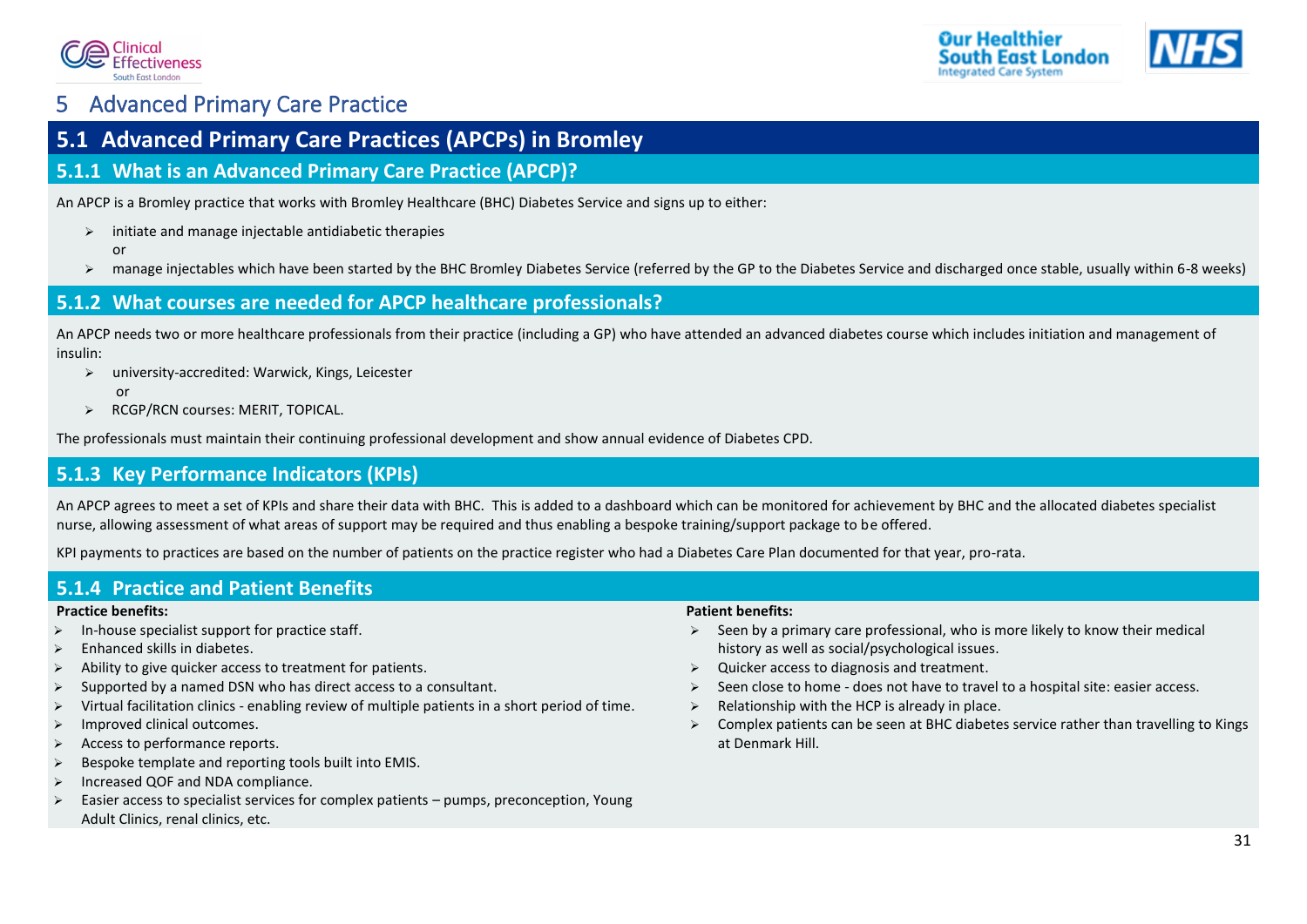![](_page_32_Picture_0.jpeg)

### <span id="page-32-0"></span>**Abbreviations**

### <span id="page-32-1"></span>**6.1 Abbreviations**

2WW – Two week wait referral α-B – Alpha blocker A&E – Accident and Emergency ABPM – Ambulatory blood pressure monitoring ACEI– Angiotensin converting enzyme inhibitor ACR – Albumin-creatinine ratio ALT – Alanine aminotransferase APCP – Advanced Primary Care Practice APL – Active Patient Link tools ARB – Angiotensin receptor blocker AST – Aspartate aminotransferase BAME – Black, Asian and Minority Ethnic β-B – Beta blocker BD – Twice daily (dosing) BHC – Bromley Healthcare BMI – Body mass index BP – Blood Pressure CES – Clinical Effectiveness Southwark CCB – Calcium channel blocker CK – Creatinine Kinase CKD – Chronic Kidney Disease Cr – Creatinine CVD – Cardiovascular disease

![](_page_32_Picture_4.jpeg)

![](_page_32_Picture_5.jpeg)

Our Healthier

**South East London Integrated Care System**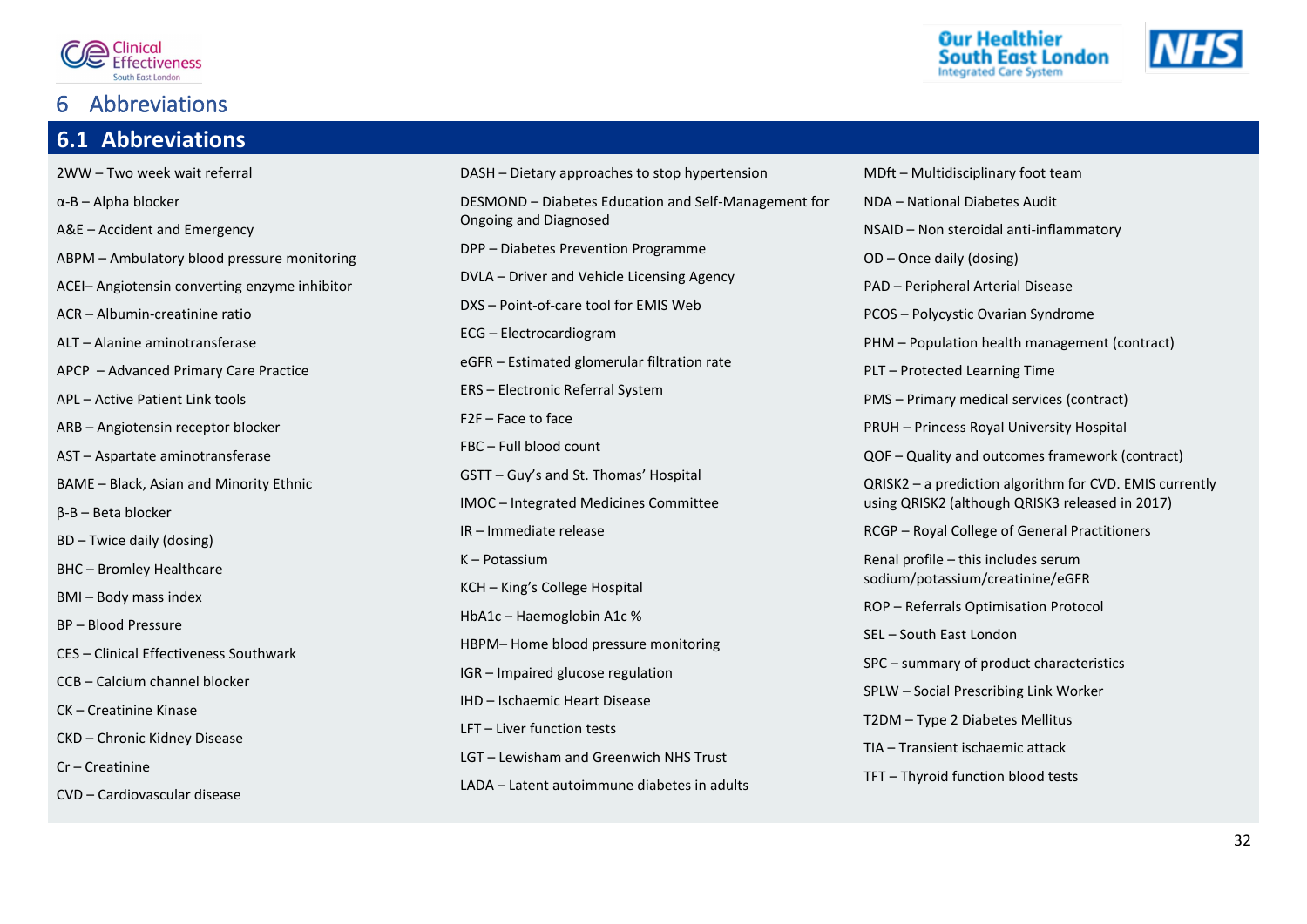![](_page_33_Picture_0.jpeg)

![](_page_33_Picture_1.jpeg)

### <span id="page-33-0"></span>**References**

- <span id="page-33-1"></span>1. QOF prevalence data 2019/2020
- <span id="page-33-2"></span>2. Carr MJ *et al. Impact of COVID-19 on diagnoses, monitoring, and mortality in people with type 2 diabetes in the UK on diagnoses, monitoring*. The Lancet Diabetes and Endocrinology. 9(7):413-415, 2021
- <span id="page-33-3"></span>3. Barron E *et al*. *Associations of type 1 and type 2 diabetes with COVID-19-related mortality in England: a whole-population study*. The Lancet Diabetes and Endocrinology. 8(10) P813-822, 2020
- <span id="page-33-4"></span>4. Primary care-led weight management for remission of type 2 diabetes (DiRECT): an open-label, cluster-randomised trial. Lean et al., Lancet 2017
- <span id="page-33-5"></span>5. Cost effectiveness analysis of improved blood pressure control in hypertensive patients with type 2 diabetes: UKPDS 40 BMJ 1998
- <span id="page-33-6"></span>6. Efficacy of cholesterol-lowering therapy in 18,686 people with diabetes in 14 randomised trials of statins: a meta-analysis. Cholesterol Treatment Trials Collaborators, The Lancet 2008
- <span id="page-33-7"></span>7. Estimating the impact of better management of glycaemic control in adults with Type 1 and Type 2 diabetes on the number of clinical complications and the associated financial benefit. Baxter et al, Diabetic Medicine 2016
- <span id="page-33-8"></span>8. Action on smoking and health (ASH), Fact sheet number 20
- <span id="page-33-9"></span>9. National Diabetes Audit 8 Care Processes Dataset 2019/2020
- <span id="page-33-10"></span>10. National Diabetes Audit 8 Care Processes Dataset 2020/2021
- <span id="page-33-11"></span>11. Diabetes Risk Factors. Diabetes UK website [accessed 08/11/21]<https://www.diabetes.org.uk/preventing-type-2-diabetes/diabetes-risk-factors>
- <span id="page-33-12"></span>12. What are the risk factors? Background information: diabetes type 2. CKS NICE. Last revised July 2021. [accessed 08/11/21] [https://cks.nice.org.uk/topics/diabetes](https://cks.nice.org.uk/topics/diabetes-type-2/background-information/risk-factors/)[type-2/background-information/risk-factors/](https://cks.nice.org.uk/topics/diabetes-type-2/background-information/risk-factors/)
- <span id="page-33-13"></span>13. The Global Registry of New-Onset Covid-19-Related Diabetes. COVIDIAB Registry [accessed 08/11/21]<https://covidiab.e-dendrite.com/introduction.html>
- <span id="page-33-14"></span>14. When should I suspect type 2 diabetes in an adult? Diagnosis: diabetes type 2. CKS NICE. Last revised July 2021. [accessed 08/11/21] <https://cks.nice.org.uk/topics/diabetes-type-2/diagnosis/diagnosis-in-adults/>
- <span id="page-33-15"></span>15. Type 2 diabetes: prevention in people at high risk. Public health guideline [PH38] Published: 12 July 2012 Last updated: 15 September 2017 <https://www.nice.org.uk/guidance/PH38/chapter/Recommendations#risk-identification-stage-1>
- <span id="page-33-16"></span>16. Suspected cancer: recognition and referral NICE (NG12) June 2015 [accessed 08/11/21]<https://www.nice.org.uk/guidance/ng12>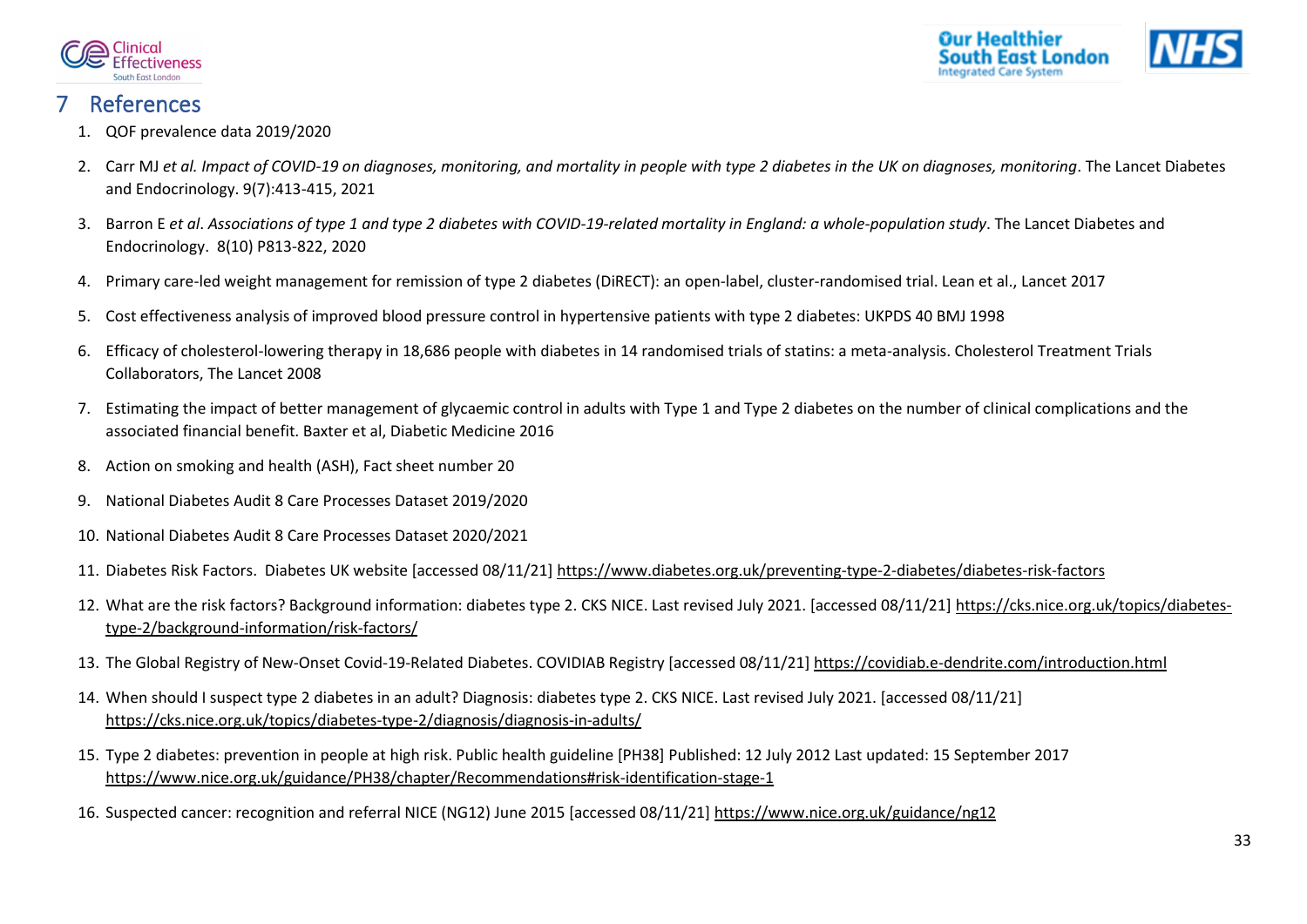![](_page_34_Picture_0.jpeg)

![](_page_34_Picture_1.jpeg)

- <span id="page-34-0"></span>17. Type 2 Diabetes in adults: Management. NICE Guideline (NG28) Dec 2015, updated Dec 2020<https://www.nice.org.uk/guidance/ng28>
- <span id="page-34-1"></span>18. Quality and Outcomes Framework guidance for 2021/22 BMA and NHS
- <span id="page-34-2"></span>19. Hypertension in adults: diagnosis and management. NICE guideline (NG136) Published: 28 August 2019.<https://www.nice.org.uk/guidance/NG136>
- <span id="page-34-3"></span>20. Lipid Management Pathway for South East London[. https://selondonccg.nhs.uk/download/12704/](https://selondonccg.nhs.uk/download/12704/)
- <span id="page-34-4"></span>21. L Tarm et al. OneLondon Diabetic Kidney Disease Risk Stratification Pathway Winter 2020/21. [https://selondonccg.nhs.uk/wp-content/uploads/2021/01/Diabetic-](https://selondonccg.nhs.uk/wp-content/uploads/2021/01/Diabetic-Kidney-Disease-Stratification_FINAL.docx)[Kidney-Disease-Stratification\\_FINAL.docx](https://selondonccg.nhs.uk/wp-content/uploads/2021/01/Diabetic-Kidney-Disease-Stratification_FINAL.docx)
- <span id="page-34-5"></span>22. Obesity: identification, assessment and management. NICE guideline (CG189) Nov 2014<https://www.nice.org.uk/guidance/cg189>
- <span id="page-34-6"></span>23. Influenza and Pneumococcal vaccinations. Diabetes UK website [accessed 26/9/2021]. [Influenza and Pneumococcal vaccinations \(October 2014\) | Diabetes UK](https://www.diabetes.org.uk/professionals/position-statements-reports/diagnosis-ongoing-management-monitoring/influenza-and-pneumococcal-vaccinations)
- <span id="page-34-7"></span>24. What are the complications? Background information: diabetes type 2. CKS NICE. Last revised July 2021. [https://cks.nice.org.uk/topics/diabetes-type-2/background](https://cks.nice.org.uk/topics/diabetes-type-2/background-information/complications/)[information/complications/](https://cks.nice.org.uk/topics/diabetes-type-2/background-information/complications/)
- <span id="page-34-8"></span>25. South East London Blood Glucose Control Management Pathway for Adults with Type 2 Diabetes Mellitus October 2019
- <span id="page-34-9"></span>26. DVLA Assessing fitness to drive: a guide for medical professionals 2016 (updated March 2021) [https://assets.publishing.service.gov.uk/government/uploads/system/uploads/attachment\\_data/file/965900/MIS828\\_interactive\\_020321\\_Final.pdf](https://assets.publishing.service.gov.uk/government/uploads/system/uploads/attachment_data/file/965900/MIS828_interactive_020321_Final.pdf)
- <span id="page-34-10"></span>27. Hypertension in pregnancy: diagnosis and management. NICE guideline (NG133) Published 25 June 2019.<https://www.nice.org.uk/guidance/ng133>
- <span id="page-34-11"></span>28. Chronic kidney disease in adults: assessment and management. NICE guideline (CG182) July 2014.<https://www.nice.org.uk/guidance/cg182>
- <span id="page-34-12"></span>29. Chronic kidney disease: What initial investigations should I arrange? CKS [accessed 08/11/2021] [https://cks.nice.org.uk/topics/chronic-kidney](https://cks.nice.org.uk/topics/chronic-kidney-disease/diagnosis/initial-investigations/)[disease/diagnosis/initial-investigations/O](https://cks.nice.org.uk/topics/chronic-kidney-disease/diagnosis/initial-investigations/)neLondon Diabetic Kidney Disease Risk Stratification Pathway Winter 2020/21
- <span id="page-34-13"></span>30. Diabetic foot problems: prevention and management NICE guideline (NG19) August 2015, updated January 2016
- <span id="page-34-14"></span>31. Adapted from: South East London Diabetic Network Foot Team: *We can avoid diabetes foot amputations if we act fast.* 2020
- <span id="page-34-15"></span>32. Healthy Weight Management Programme, Guy's and St Thomas' NHS Foundation Trust. [https://www.guysandstthomas.nhs.uk/our-services/healthy](https://www.guysandstthomas.nhs.uk/our-services/healthy-weight/overview.aspx)[weight/overview.aspx](https://www.guysandstthomas.nhs.uk/our-services/healthy-weight/overview.aspx)
- <span id="page-34-16"></span>33. Trend. Type 2 Diabetes: What to do when you are ill October 2018[. https://www.knowdiabetes.org.uk/media/1164/a5\\_t2illness\\_trend.pdf](https://www.knowdiabetes.org.uk/media/1164/a5_t2illness_trend.pdf)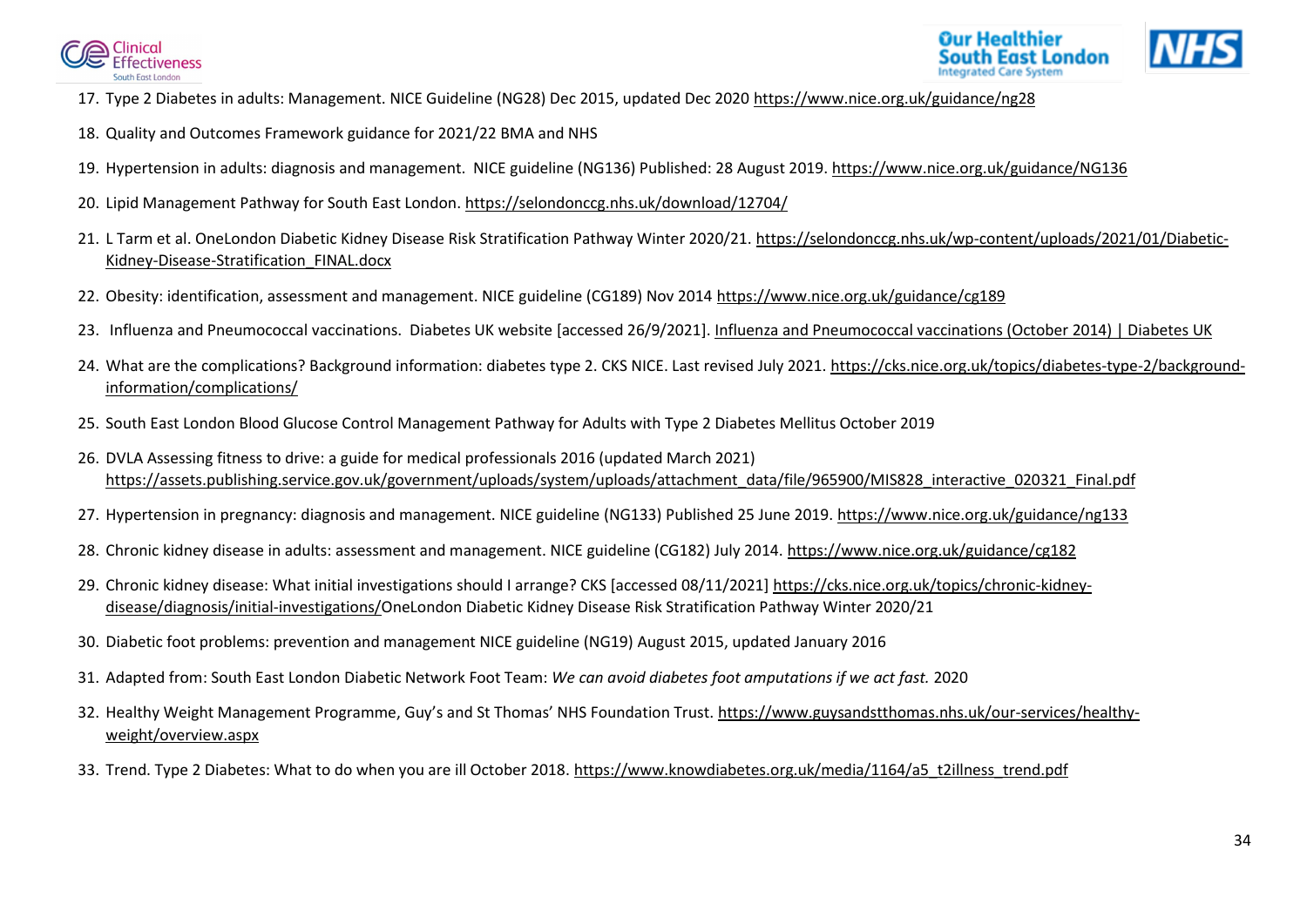![](_page_35_Picture_0.jpeg)

![](_page_35_Picture_1.jpeg)

### <span id="page-35-0"></span>8 Acknowledgements

CESEL guides are co-developed by SEL primary care clinicians and local SEL experts (see below) and are localised to include borough specific pathways and resources. This guide has been through a formal approval process, including SEL Medicine Optimisation Committee (SEL MOC) for the medicines content, the Diabetes Partnership Group, local borough based primary care leads and the CESEL Steering Group, with representation from SEL CCG, PCNs and borough-based Medicines Management Teams (MMTs).

CESEL would like to thank all of our colleagues who participated and fed back during the consultation process, in particular, the members of the Diabetes Partnership Group (consultants, pharmacists, people with lived experience, GPs, podiatrists, retinal screening team), Bromley Healthcare clinicians, our local diabetes GPs and nurses and SEL MOC.

Approval: November 2021

Guide developed by Clinical Effectiveness South East London: Bromley Leads

Contact CESEL with any feedback at [selccg.clinicaleffectiveness@nhs.net](mailto:selccg.clinicaleffectiveness@nhs.net)

Access this guide online at[: Clinical Effectiveness South East London \(CESEL\) -](https://selondonccg.nhs.uk/covid_19/clinical-effectiveness-sel/) South East London CCG (selondonccg.nhs.uk) or via the Referrals Optimisation Tool (Diabetic Medicine/Professional Resources).